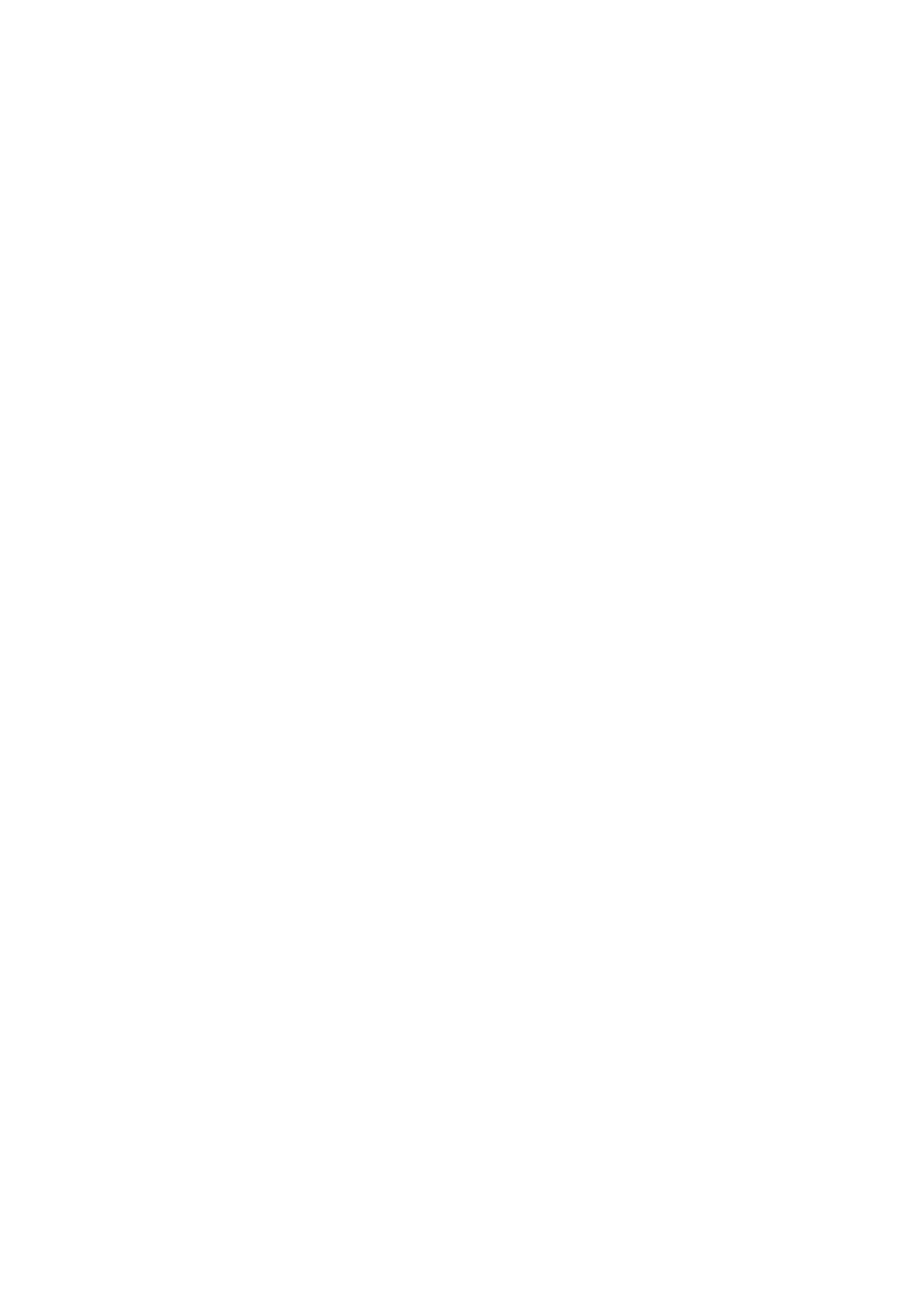| December 2019 / |  |
|-----------------|--|

January 2020

|                 | <b>December</b> |    |    |    |    |    |    |  |  |
|-----------------|-----------------|----|----|----|----|----|----|--|--|
|                 | м               |    | w  |    | F  |    |    |  |  |
|                 |                 |    |    |    |    |    |    |  |  |
|                 | 2               | з  |    |    | 6  |    |    |  |  |
|                 | 9               | 10 |    | 12 | 13 | 14 | 15 |  |  |
| December 2019 / | 16              |    | 18 | 19 | 20 | 21 | 22 |  |  |
|                 | 23              | 24 | 25 | 26 | 27 | 28 | 29 |  |  |
| January 2020    |                 |    |    |    |    |    |    |  |  |

| January |    |    |    |    |    |    |  |  |  |  |
|---------|----|----|----|----|----|----|--|--|--|--|
| м       |    | w  |    | F  | S  | S  |  |  |  |  |
|         |    |    | 2  | 3  | 4  | 5  |  |  |  |  |
| 6       | 7  | 8  | 9  | 10 | 11 | 12 |  |  |  |  |
| 13      | 14 | 15 | 16 | 17 | 18 | 19 |  |  |  |  |
| 20      | 21 | 22 | 23 | 24 | 25 | 26 |  |  |  |  |
| 27      | 28 | 29 | 30 | 31 |    |    |  |  |  |  |
|         |    | ٠  |    |    | ٠  | ٠  |  |  |  |  |

| Day            | Time | Description | Notes/Reminders | Done |
|----------------|------|-------------|-----------------|------|
|                |      |             |                 |      |
| Mon            |      |             |                 |      |
| 30             |      |             |                 |      |
|                |      |             |                 |      |
|                |      |             |                 |      |
| Tue            |      |             |                 |      |
| 31             |      |             |                 |      |
|                |      |             |                 |      |
|                |      |             |                 |      |
| Wed            |      |             |                 |      |
|                |      |             | Communications  |      |
|                |      |             |                 |      |
|                |      |             |                 |      |
| Thu            |      |             |                 |      |
| $\overline{2}$ |      |             |                 |      |
|                |      |             |                 |      |
|                |      |             |                 |      |
| Fri            |      |             |                 |      |
| 3              |      |             |                 |      |
|                |      |             |                 |      |
|                |      |             |                 |      |
| Sat            |      |             |                 |      |
| $\overline{4}$ |      |             |                 |      |
|                |      |             | Coming Up       |      |
|                |      |             |                 |      |
| Sun            |      |             |                 |      |
| 5              |      |             |                 |      |
|                |      |             |                 |      |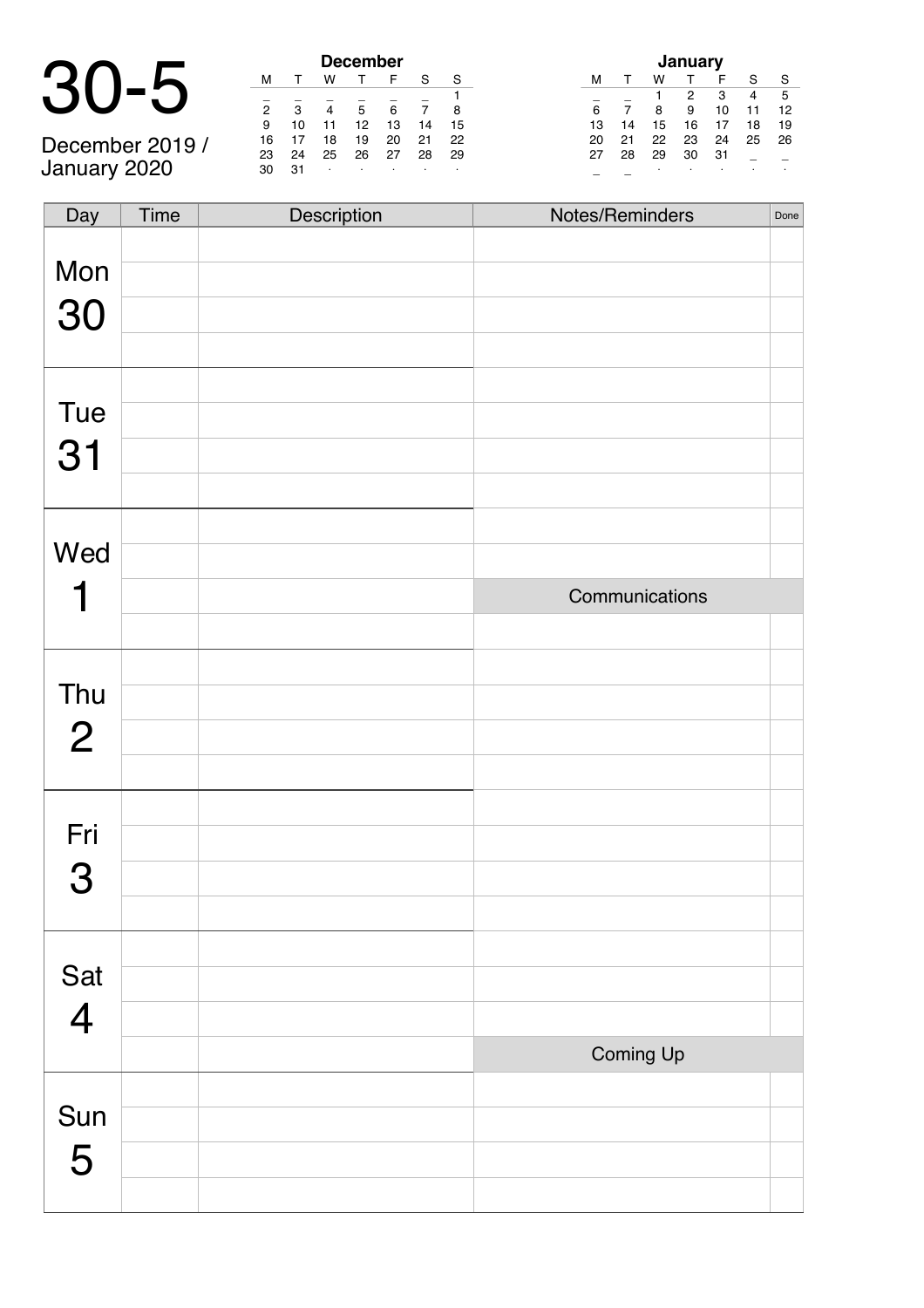# 6-12 **January**

\_ \_ <sup>∙</sup> <sup>∙</sup> <sup>∙</sup> <sup>∙</sup> <sup>∙</sup> January 2020

| January |    |    |    |    |    |    |  |  |  |  |
|---------|----|----|----|----|----|----|--|--|--|--|
| м       |    | w  |    | F  | S  | S  |  |  |  |  |
|         |    |    | 2  | 3  | 4  | 5  |  |  |  |  |
| 6       |    | 8  | 9  | 10 | 11 | 12 |  |  |  |  |
| 13      | 14 | 15 | 16 | 17 | 18 | 19 |  |  |  |  |
| 20      | 21 | 22 | 23 | 24 | 25 | 26 |  |  |  |  |
| 27      | 28 | 29 | 30 | 31 |    |    |  |  |  |  |
|         |    |    | ٠  |    |    | ٠  |  |  |  |  |

| <b>February</b><br>w<br>F |    |    |    |    |    |                |  |  |  |  |
|---------------------------|----|----|----|----|----|----------------|--|--|--|--|
| м                         |    |    |    |    | S  | S              |  |  |  |  |
|                           |    |    |    |    |    | $\overline{2}$ |  |  |  |  |
| 3                         | 4  | 5  | 6  |    | 8  | 9              |  |  |  |  |
| 10                        | 11 | 12 | 13 | 14 | 15 | 16             |  |  |  |  |
| 17                        | 18 | 19 | 20 | 21 | 22 | 23             |  |  |  |  |
| 24                        | 25 | 26 | 27 | 28 | 29 |                |  |  |  |  |
|                           |    |    |    |    |    |                |  |  |  |  |

| Day            | Time | Description | Notes/Reminders | Done |
|----------------|------|-------------|-----------------|------|
|                |      |             |                 |      |
| Mon            |      |             |                 |      |
| 6              |      |             |                 |      |
|                |      |             |                 |      |
|                |      |             |                 |      |
| Tue            |      |             |                 |      |
| $\overline{7}$ |      |             |                 |      |
|                |      |             |                 |      |
|                |      |             |                 |      |
| Wed            |      |             |                 |      |
| 8              |      |             | Communications  |      |
|                |      |             |                 |      |
|                |      |             |                 |      |
| Thu            |      |             |                 |      |
| 9              |      |             |                 |      |
|                |      |             |                 |      |
|                |      |             |                 |      |
| Fri            |      |             |                 |      |
| 10             |      |             |                 |      |
|                |      |             |                 |      |
|                |      |             |                 |      |
| Sat            |      |             |                 |      |
| 11             |      |             |                 |      |
|                |      |             | Coming Up       |      |
|                |      |             |                 |      |
| Sun            |      |             |                 |      |
| 12             |      |             |                 |      |
|                |      |             |                 |      |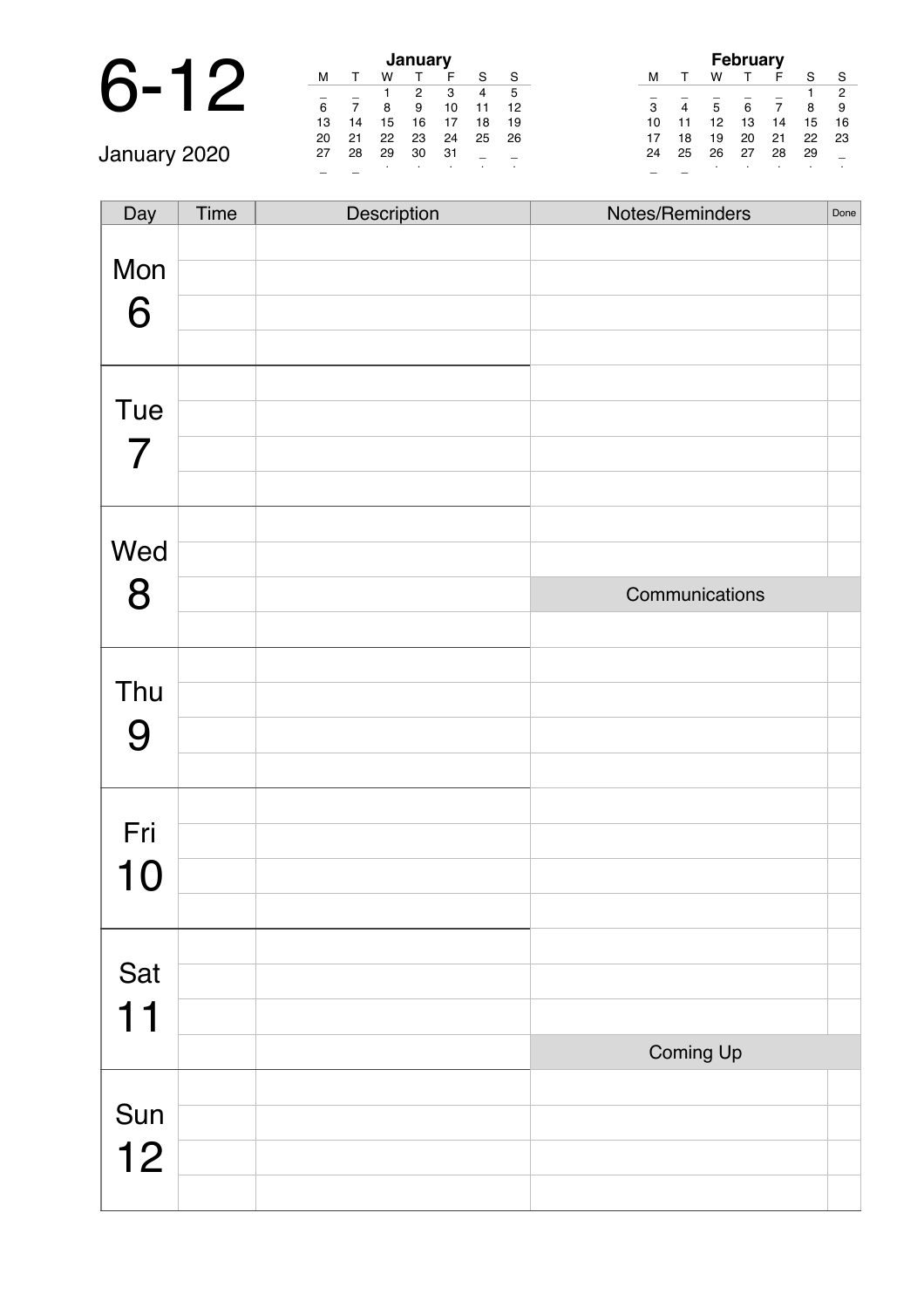|              |    |    | January |    |                |  |
|--------------|----|----|---------|----|----------------|--|
|              | м  |    | w       |    |                |  |
|              |    |    |         |    | S              |  |
|              |    |    | 8       | 9  | 1              |  |
|              | 13 | 14 | 15      | 16 | $\mathbf{1}$   |  |
|              | 20 | 21 | 22      | 23 | $\overline{c}$ |  |
| January 2020 | 27 | 28 | 29      | 30 | 3              |  |
|              |    |    |         |    | ٠              |  |

| <b>January</b> |    |    |    |    |    |    |  |  |  |  |
|----------------|----|----|----|----|----|----|--|--|--|--|
| м              |    | w  |    | F  | S  | S  |  |  |  |  |
|                |    | 1  | 2  | 3  | 4  | 5  |  |  |  |  |
| 6              |    | 8  | 9  | 10 | 11 | 12 |  |  |  |  |
| 13             | 14 | 15 | 16 | 17 | 18 | 19 |  |  |  |  |
| 20             | 21 | 22 | 23 | 24 | 25 | 26 |  |  |  |  |
| 27             | 28 | 29 | 30 | 31 |    |    |  |  |  |  |
|                |    |    |    |    |    |    |  |  |  |  |

| <b>February</b> |    |    |    |    |    |                |  |  |  |
|-----------------|----|----|----|----|----|----------------|--|--|--|
| м               |    | w  |    | F  | S  | S              |  |  |  |
|                 |    |    |    |    |    | $\overline{2}$ |  |  |  |
| 3               |    | 5  | 6  |    | 8  | 9              |  |  |  |
| 10              | 11 | 12 | 13 | 14 | 15 | 16             |  |  |  |
| 17              | 18 | 19 | 20 | 21 | 22 | 23             |  |  |  |
| 24              | 25 | 26 | 27 | 28 | 29 |                |  |  |  |
|                 |    |    |    |    | ٠  |                |  |  |  |

| Day | Time | Description | Notes/Reminders | Done |
|-----|------|-------------|-----------------|------|
| Mon |      |             |                 |      |
|     |      |             |                 |      |
| 13  |      |             |                 |      |
|     |      |             |                 |      |
|     |      |             |                 |      |
| Tue |      |             |                 |      |
| 14  |      |             |                 |      |
|     |      |             |                 |      |
|     |      |             |                 |      |
| Wed |      |             |                 |      |
| 15  |      |             | Communications  |      |
|     |      |             |                 |      |
|     |      |             |                 |      |
| Thu |      |             |                 |      |
| 16  |      |             |                 |      |
|     |      |             |                 |      |
|     |      |             |                 |      |
| Fri |      |             |                 |      |
| 17  |      |             |                 |      |
|     |      |             |                 |      |
|     |      |             |                 |      |
| Sat |      |             |                 |      |
| 18  |      |             |                 |      |
|     |      |             |                 |      |
|     |      |             | Coming Up       |      |
| Sun |      |             |                 |      |
|     |      |             |                 |      |
| 19  |      |             |                 |      |
|     |      |             |                 |      |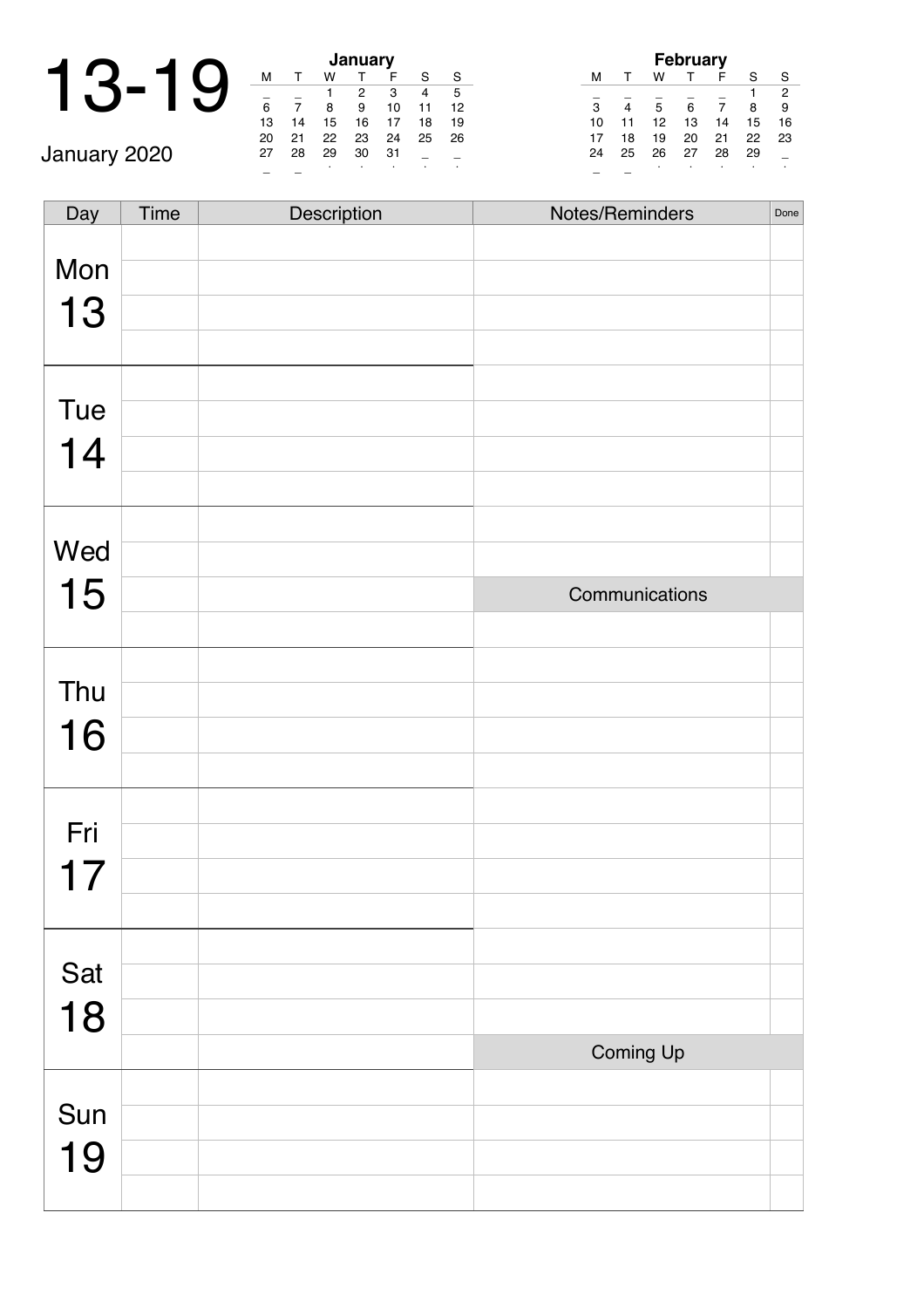|              |    |    |    | January |   |
|--------------|----|----|----|---------|---|
|              | м  |    |    |         |   |
|              |    |    |    |         |   |
|              | 6  |    |    | 9       | 1 |
|              | 13 | 14 | 15 | 16      | 1 |
|              | 20 | 21 | 22 | 23      | 2 |
| January 2020 | 27 | 28 | 29 | 30      | 3 |
|              |    |    |    |         |   |

| January |    |    |    |    |    |    |  |  |  |  |
|---------|----|----|----|----|----|----|--|--|--|--|
| М       |    | w  |    | F  | S  | S  |  |  |  |  |
|         |    |    | 2  | з  |    | 5  |  |  |  |  |
| 6       |    | 8  | 9  | 10 | 11 | 12 |  |  |  |  |
| 13      | 14 | 15 | 16 | 17 | 18 | 19 |  |  |  |  |
| 20      | 21 | 22 | 23 | 24 | 25 | 26 |  |  |  |  |
| 27      | 28 | 29 | 30 | 31 |    |    |  |  |  |  |
|         |    |    |    |    |    | ٠  |  |  |  |  |

| <b>February</b> |    |    |    |    |    |                |  |  |  |  |
|-----------------|----|----|----|----|----|----------------|--|--|--|--|
| м               |    | w  |    | F  | S  | S              |  |  |  |  |
|                 |    |    |    |    |    | $\overline{2}$ |  |  |  |  |
| 3               | 4  | 5  | 6  | 7  | 8  | 9              |  |  |  |  |
| 10              | 11 | 12 | 13 | 14 | 15 | 16             |  |  |  |  |
| 17              | 18 | 19 | 20 | 21 | 22 | 23             |  |  |  |  |
| 24              | 25 | 26 | 27 | 28 | 29 |                |  |  |  |  |
|                 |    |    |    |    |    |                |  |  |  |  |

| Day       | Time | Description | Notes/Reminders | Done |
|-----------|------|-------------|-----------------|------|
|           |      |             |                 |      |
| Mon       |      |             |                 |      |
| 20        |      |             |                 |      |
|           |      |             |                 |      |
|           |      |             |                 |      |
| Tue       |      |             |                 |      |
| 21        |      |             |                 |      |
|           |      |             |                 |      |
|           |      |             |                 |      |
| Wed<br>22 |      |             |                 |      |
|           |      |             | Communications  |      |
|           |      |             |                 |      |
|           |      |             |                 |      |
| Thu       |      |             |                 |      |
| 23        |      |             |                 |      |
|           |      |             |                 |      |
|           |      |             |                 |      |
| Fri       |      |             |                 |      |
| 24        |      |             |                 |      |
|           |      |             |                 |      |
|           |      |             |                 |      |
| Sat<br>25 |      |             |                 |      |
|           |      |             |                 |      |
|           |      |             | Coming Up       |      |
|           |      |             |                 |      |
| Sun       |      |             |                 |      |
| 26        |      |             |                 |      |
|           |      |             |                 |      |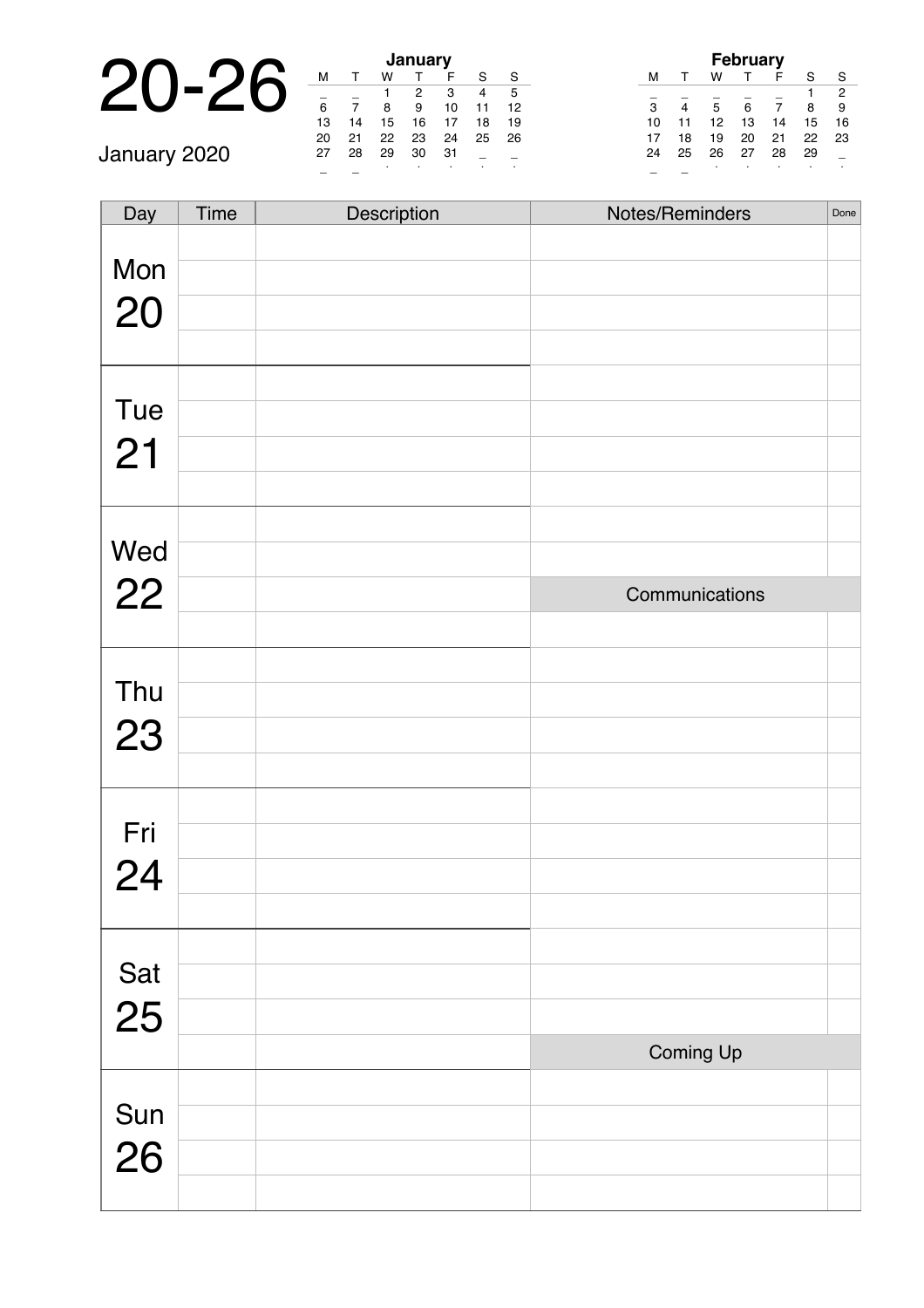#### 27-2 **January**

January 2020 / February 2020

|    | <b>January</b> |    |    |    |    |    |  |  |  |  |  |
|----|----------------|----|----|----|----|----|--|--|--|--|--|
| м  |                | w  |    | F  | S  | S  |  |  |  |  |  |
|    |                |    | 2  | 3  | 4  | 5  |  |  |  |  |  |
| 6  |                | 8  | 9  | 10 | 11 | 12 |  |  |  |  |  |
| 13 | 14             | 15 | 16 | 17 | 18 | 19 |  |  |  |  |  |
| 20 | 21             | 22 | 23 | 24 | 25 | 26 |  |  |  |  |  |
| 27 | 28             | 29 | 30 | 31 |    |    |  |  |  |  |  |
|    |                |    | ٠  |    |    |    |  |  |  |  |  |

| <b>February</b> |    |    |    |    |    |                |  |  |  |  |
|-----------------|----|----|----|----|----|----------------|--|--|--|--|
| м               |    | w  |    | F  | S  | S              |  |  |  |  |
|                 |    |    |    |    | 1  | $\overline{2}$ |  |  |  |  |
| 3               | 4  | 5  | 6  |    | 8  | 9              |  |  |  |  |
| 10              | 11 | 12 | 13 | 14 | 15 | 16             |  |  |  |  |
| 17              | 18 | 19 | 20 | 21 | 22 | 23             |  |  |  |  |
| 24              | 25 | 26 | 27 | 28 | 29 |                |  |  |  |  |
|                 |    | ٠  |    |    |    |                |  |  |  |  |

| Day            | Time | Description | Notes/Reminders | Done |
|----------------|------|-------------|-----------------|------|
|                |      |             |                 |      |
| Mon            |      |             |                 |      |
| 27             |      |             |                 |      |
|                |      |             |                 |      |
|                |      |             |                 |      |
| Tue            |      |             |                 |      |
| 28             |      |             |                 |      |
|                |      |             |                 |      |
| Wed            |      |             |                 |      |
|                |      |             |                 |      |
| 29             |      |             | Communications  |      |
|                |      |             |                 |      |
| Thu            |      |             |                 |      |
| 30             |      |             |                 |      |
|                |      |             |                 |      |
|                |      |             |                 |      |
| Fri            |      |             |                 |      |
| 31             |      |             |                 |      |
|                |      |             |                 |      |
|                |      |             |                 |      |
| Sat            |      |             |                 |      |
| 1              |      |             |                 |      |
|                |      |             | Coming Up       |      |
|                |      |             |                 |      |
| Sun            |      |             |                 |      |
| $\overline{2}$ |      |             |                 |      |
|                |      |             |                 |      |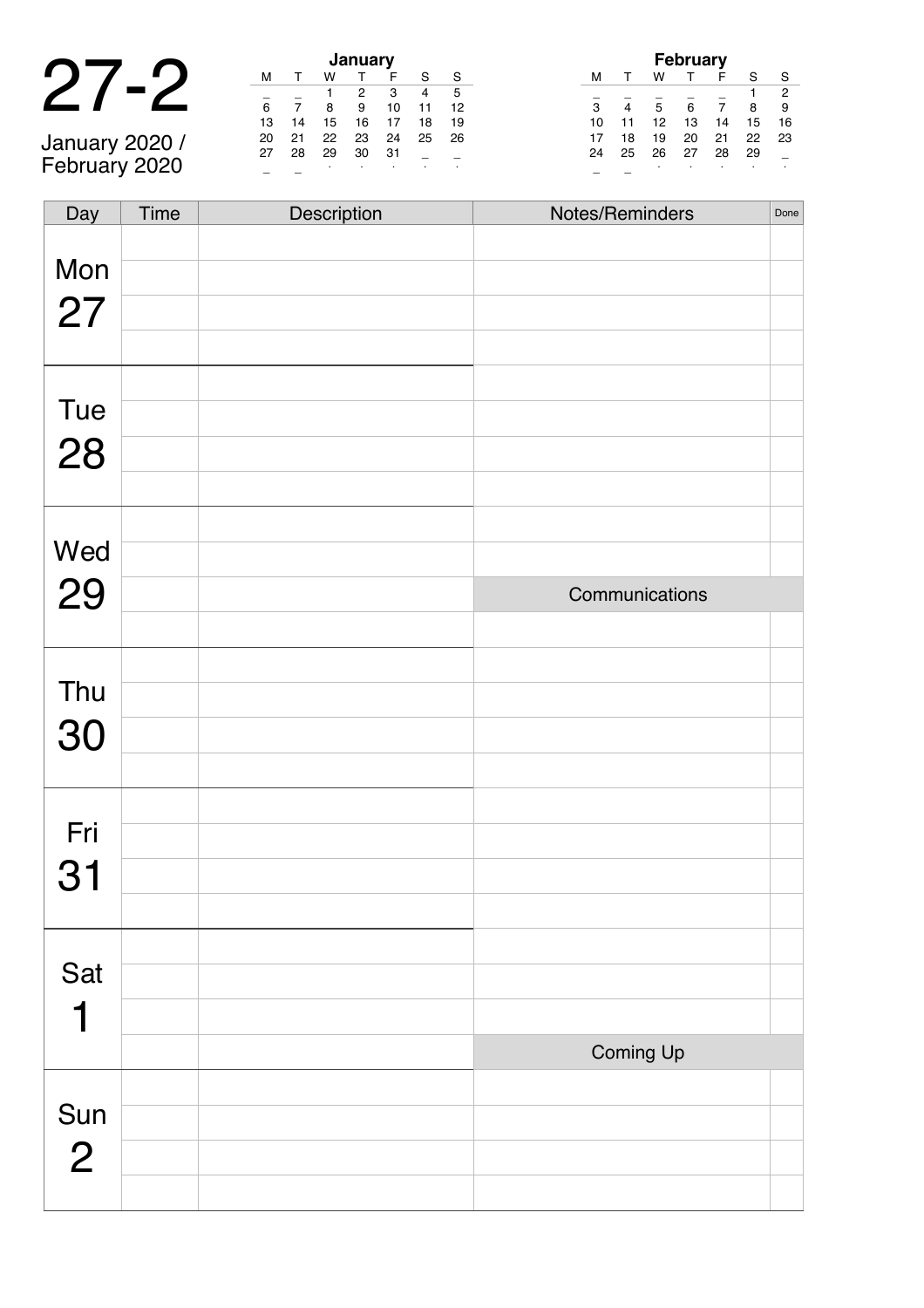|               | <b>February</b> |    |    |    |    |    |    |  |
|---------------|-----------------|----|----|----|----|----|----|--|
|               | м               |    | w  |    |    |    | S  |  |
|               |                 |    |    |    |    |    | 2  |  |
|               | 3               |    | 5  | 6  |    | 8  | 9  |  |
|               | 10              |    | 12 | 13 | 14 | 15 | 16 |  |
|               | 17              | 18 | 19 | 20 | 21 | 22 | 23 |  |
| February 2020 | 24              | 25 | 26 | 27 | 28 | 29 |    |  |
|               |                 |    |    |    |    |    |    |  |

| March          |    |    |    |    |    |    |  |  |  |  |  |
|----------------|----|----|----|----|----|----|--|--|--|--|--|
| м              |    | w  |    | F  | S  | S  |  |  |  |  |  |
|                |    |    |    |    |    |    |  |  |  |  |  |
| $\overline{2}$ | 3  |    | 5  | 6  | 7  | 8  |  |  |  |  |  |
| 9              | 10 | 11 | 12 | 13 | 14 | 15 |  |  |  |  |  |
| 16             | 17 | 18 | 19 | 20 | 21 | 22 |  |  |  |  |  |
| 23             | 24 | 25 | 26 | 27 | 28 | 29 |  |  |  |  |  |
| 30             | 31 | ٠  | ٠  | ٠  |    | ٠  |  |  |  |  |  |

Day Time Description Notes/Reminders Done Mon 3 Tue 4 Wed 5 Communications Thu 6 Fri 7 Sat 8 Coming Up Sun 9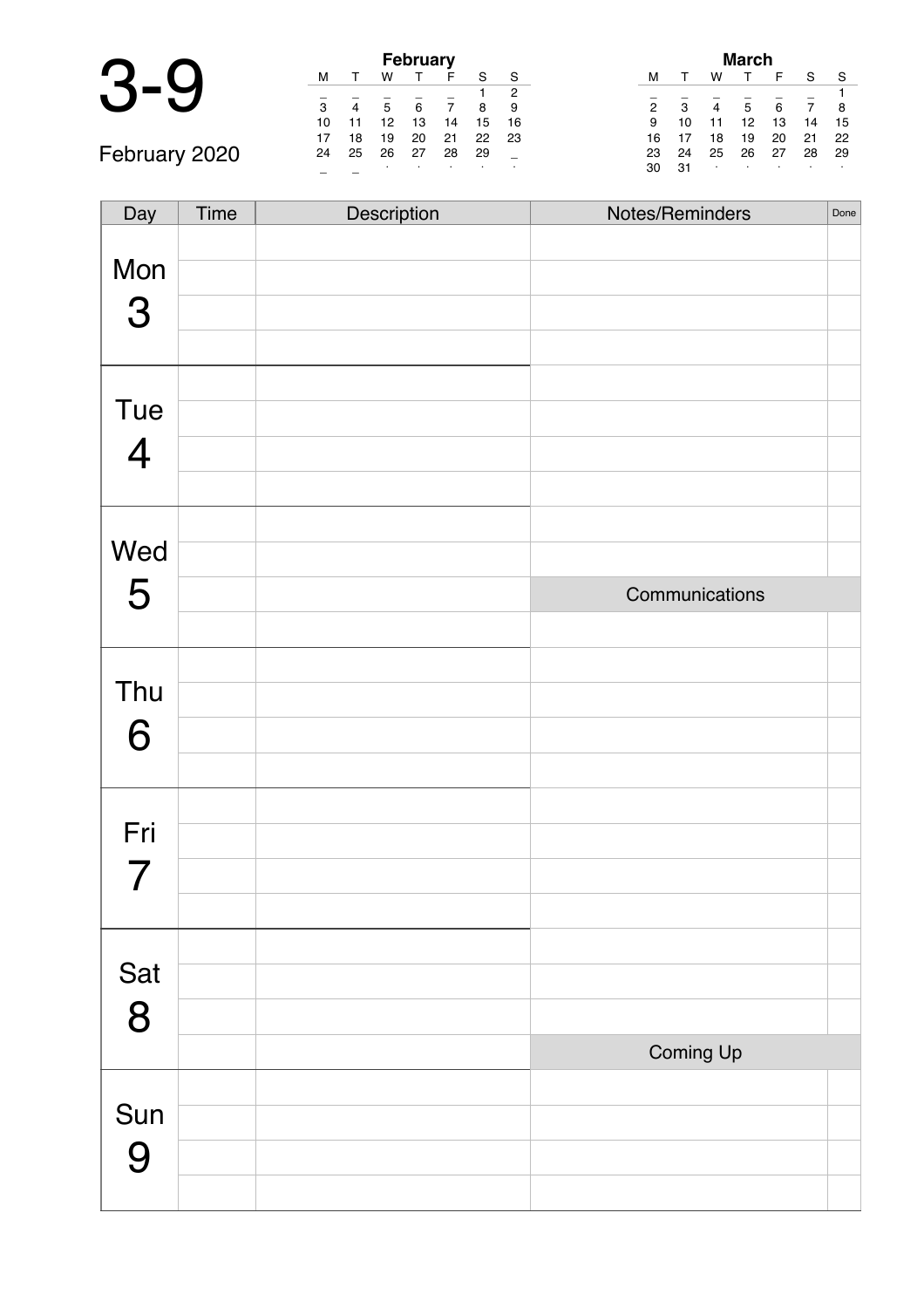#### 10-16 **February** February 2020

| <b>February</b> |    |    |    |    |    |    |  |  |  |  |  |
|-----------------|----|----|----|----|----|----|--|--|--|--|--|
| м               |    | w  |    | F  | S  | S  |  |  |  |  |  |
|                 |    |    |    |    |    | 2  |  |  |  |  |  |
| 3               |    | 5  | 6  |    | 8  | 9  |  |  |  |  |  |
| 10              | 11 | 12 | 13 | 14 | 15 | 16 |  |  |  |  |  |
| 17              | 18 | 19 | 20 | 21 | 22 | 23 |  |  |  |  |  |
| 24              | 25 | 26 | 27 | 28 | 29 |    |  |  |  |  |  |
|                 |    |    |    |    |    |    |  |  |  |  |  |

| March          |    |    |    |    |    |    |  |  |  |  |
|----------------|----|----|----|----|----|----|--|--|--|--|
| м              |    | w  |    | F  | S  | S  |  |  |  |  |
|                |    |    |    |    |    |    |  |  |  |  |
| $\overline{2}$ | 3  | 4  | 5  | 6  | 7  | 8  |  |  |  |  |
| 9              | 10 | 11 | 12 | 13 | 14 | 15 |  |  |  |  |
| 16             | 17 | 18 | 19 | 20 | 21 | 22 |  |  |  |  |
| 23             | 24 | 25 | 26 | 27 | 28 | 29 |  |  |  |  |
| 30             | 31 | ٠  |    |    | ٠  | ٠  |  |  |  |  |

| Day | Time | Description | Notes/Reminders | Done |
|-----|------|-------------|-----------------|------|
|     |      |             |                 |      |
| Mon |      |             |                 |      |
| 10  |      |             |                 |      |
|     |      |             |                 |      |
|     |      |             |                 |      |
| Tue |      |             |                 |      |
| 11  |      |             |                 |      |
|     |      |             |                 |      |
| Wed |      |             |                 |      |
|     |      |             |                 |      |
| 12  |      |             | Communications  |      |
|     |      |             |                 |      |
|     |      |             |                 |      |
| Thu |      |             |                 |      |
| 13  |      |             |                 |      |
|     |      |             |                 |      |
|     |      |             |                 |      |
| Fri |      |             |                 |      |
| 14  |      |             |                 |      |
|     |      |             |                 |      |
|     |      |             |                 |      |
| Sat |      |             |                 |      |
| 15  |      |             |                 |      |
|     |      |             | Coming Up       |      |
| Sun |      |             |                 |      |
|     |      |             |                 |      |
| 16  |      |             |                 |      |
|     |      |             |                 |      |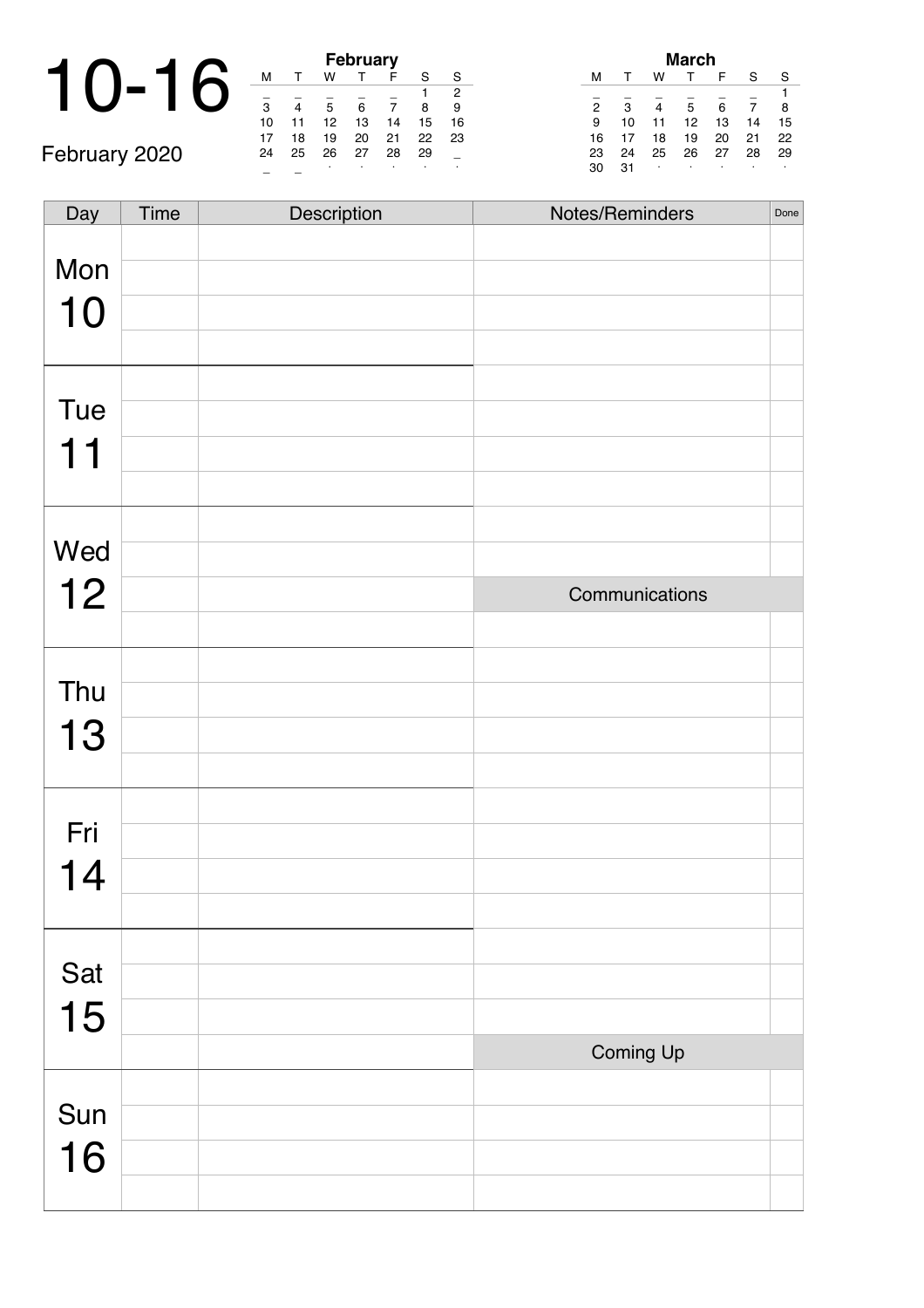|               |    |    |    | <b>February</b> |    |
|---------------|----|----|----|-----------------|----|
|               |    |    | w  |                 | F  |
|               | 3  |    | 5  |                 |    |
|               | 10 | 11 | 12 | 13              | 14 |
|               | 17 | 18 | 19 | 20              | 21 |
| February 2020 | 24 | 25 | 26 | 27              | 28 |
|               |    |    |    |                 |    |

|    | <b>February</b> |    |    |    |    |    |  |
|----|-----------------|----|----|----|----|----|--|
| м  | т               | w  |    | F  | S  | S  |  |
|    |                 |    |    |    |    | 2  |  |
| 3  | 4               | 5  | 6  | 7  | 8  | 9  |  |
| 10 | 11              | 12 | 13 | 14 | 15 | 16 |  |
| 17 | 18              | 19 | 20 | 21 | 22 | 23 |  |
| 24 | 25              | 26 | 27 | 28 | 29 |    |  |
|    |                 |    |    |    |    | ٠  |  |

|                | March |    |    |    |    |    |  |
|----------------|-------|----|----|----|----|----|--|
| м              |       | w  |    | F  | S  | S  |  |
|                |       |    |    |    |    | 1  |  |
| $\overline{2}$ | 3     |    | 5  | 6  |    | 8  |  |
| 9              | 10    | 11 | 12 | 13 | 14 | 15 |  |
| 16             | 17    | 18 | 19 | 20 | 21 | 22 |  |
| 23             | 24    | 25 | 26 | 27 | 28 | 29 |  |
| 30             | 31    | ٠  |    | ٠  |    | ٠  |  |

| Day       | Time | Description | Notes/Reminders | Done |
|-----------|------|-------------|-----------------|------|
|           |      |             |                 |      |
| Mon       |      |             |                 |      |
| 17        |      |             |                 |      |
|           |      |             |                 |      |
|           |      |             |                 |      |
|           |      |             |                 |      |
| Tue       |      |             |                 |      |
| 18        |      |             |                 |      |
|           |      |             |                 |      |
|           |      |             |                 |      |
|           |      |             |                 |      |
| Wed       |      |             |                 |      |
| 19        |      |             | Communications  |      |
|           |      |             |                 |      |
|           |      |             |                 |      |
| Thu       |      |             |                 |      |
|           |      |             |                 |      |
| 20        |      |             |                 |      |
|           |      |             |                 |      |
|           |      |             |                 |      |
| Fri       |      |             |                 |      |
| 21        |      |             |                 |      |
|           |      |             |                 |      |
|           |      |             |                 |      |
|           |      |             |                 |      |
| Sat<br>22 |      |             |                 |      |
|           |      |             |                 |      |
|           |      |             | Coming Up       |      |
|           |      |             |                 |      |
| Sun       |      |             |                 |      |
|           |      |             |                 |      |
| 23        |      |             |                 |      |
|           |      |             |                 |      |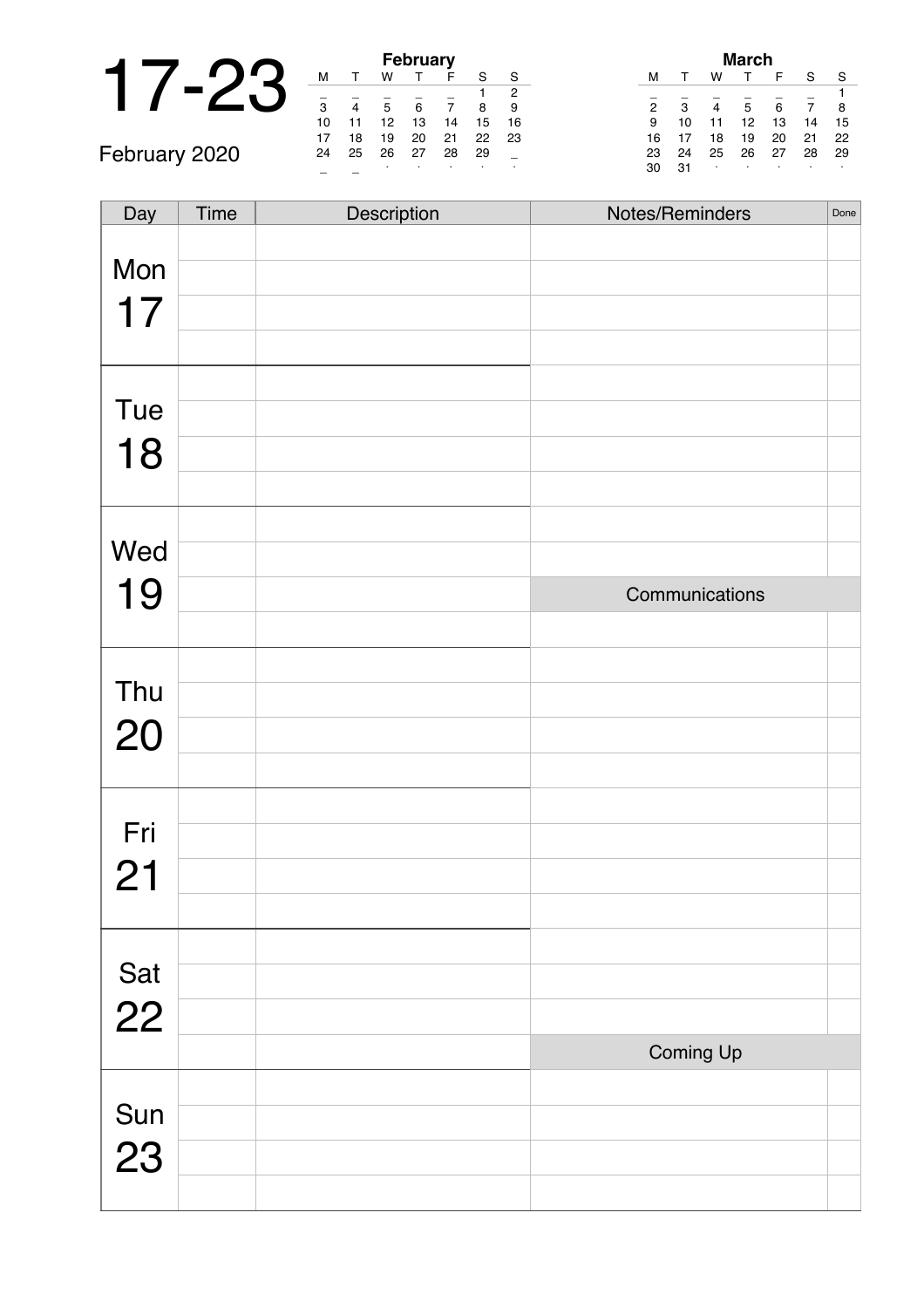| J.<br>$\boldsymbol{\mathcal{L}}$ | ≺ |
|----------------------------------|---|
|----------------------------------|---|

February 2020 / March 2020

|                          |    |    |    | <b>February</b> |    |    |    |
|--------------------------|----|----|----|-----------------|----|----|----|
|                          | м  |    | w  |                 | F  |    |    |
| $\overline{\phantom{a}}$ |    |    |    |                 |    |    | 2  |
|                          | З  |    | 5  | 6               |    |    |    |
|                          | 10 |    | 12 | 13              | 14 | 15 | 16 |
|                          |    | 18 | 19 | 20              | 21 | 22 | 23 |
| February 2020 /          | 24 | 25 | 26 | 27              | 28 | 29 |    |
| <b>March 2020</b>        |    |    |    |                 |    |    |    |

| March          |    |    |    |    |    |    |
|----------------|----|----|----|----|----|----|
| м              |    | w  |    | F  | S  | S  |
|                |    |    |    |    |    |    |
| $\overline{2}$ | 3  | 4  | 5  | 6  | 7  | 8  |
| 9              | 10 | 11 | 12 | 13 | 14 | 15 |
| 16             | 17 | 18 | 19 | 20 | 21 | 22 |
| 23             | 24 | 25 | 26 | 27 | 28 | 29 |
| 30             | 31 | ٠  |    | ٠  | ٠  | ٠  |

| Day       | <b>Time</b> | Description | Notes/Reminders | Done |
|-----------|-------------|-------------|-----------------|------|
| Mon       |             |             |                 |      |
| 24        |             |             |                 |      |
|           |             |             |                 |      |
|           |             |             |                 |      |
| Tue       |             |             |                 |      |
| 25        |             |             |                 |      |
|           |             |             |                 |      |
| Wed       |             |             |                 |      |
| 26        |             |             |                 |      |
|           |             |             | Communications  |      |
|           |             |             |                 |      |
| Thu       |             |             |                 |      |
| 27        |             |             |                 |      |
|           |             |             |                 |      |
|           |             |             |                 |      |
| Fri       |             |             |                 |      |
| 28        |             |             |                 |      |
|           |             |             |                 |      |
|           |             |             |                 |      |
| Sat<br>29 |             |             |                 |      |
|           |             |             |                 |      |
|           |             |             | Coming Up       |      |
| Sun       |             |             |                 |      |
|           |             |             |                 |      |
|           |             |             |                 |      |
|           |             |             |                 |      |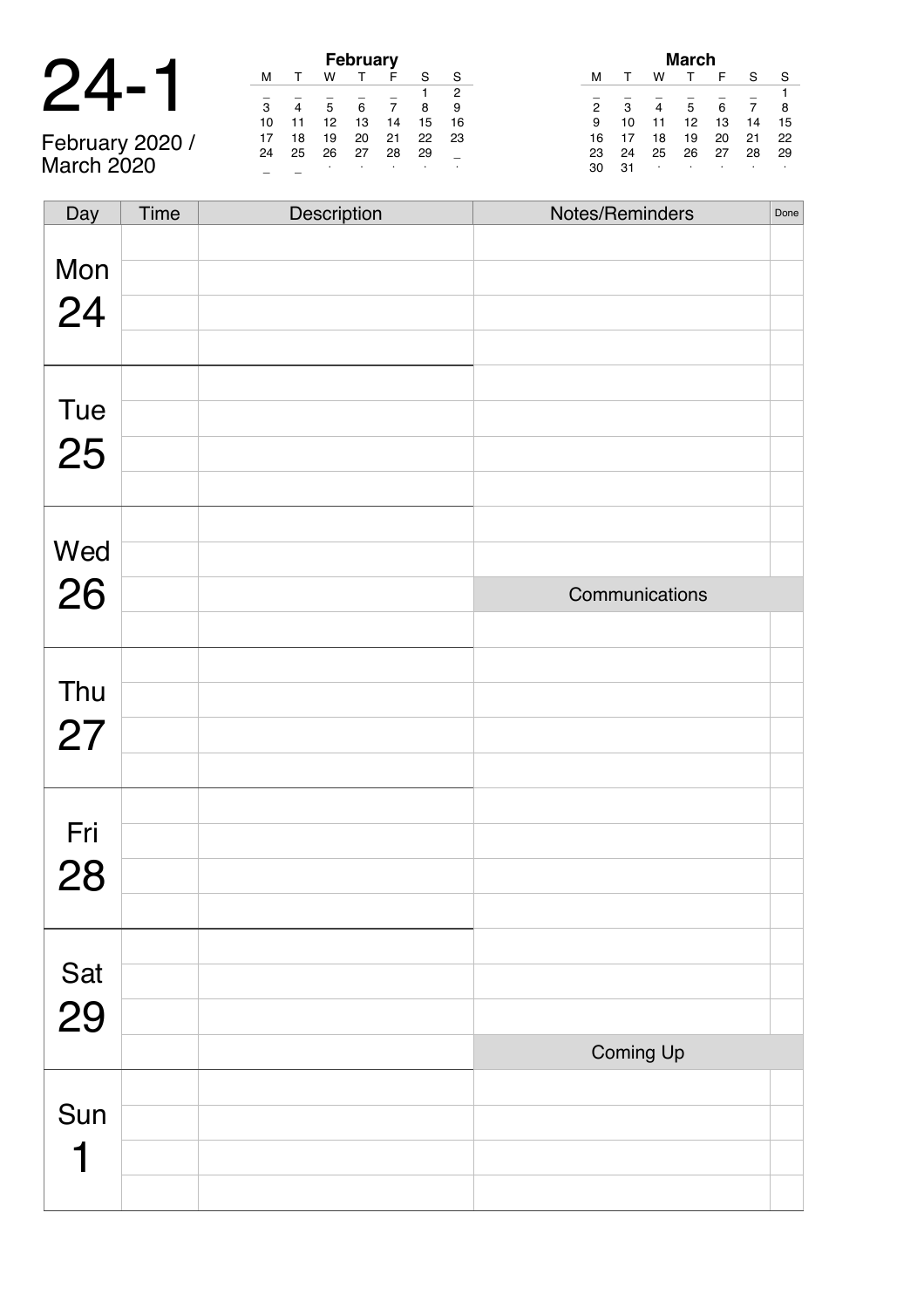|                   |    |    |    | <b>March</b> |    |    |    |  |
|-------------------|----|----|----|--------------|----|----|----|--|
|                   | м  |    | w  |              | F  | S  | S  |  |
|                   |    |    |    |              |    |    |    |  |
|                   | 2  | з  | 4  | 5            | 6  |    | 8  |  |
|                   | 9  | 10 | 11 | 12           | 13 | 14 | 15 |  |
|                   | 16 | 17 | 18 | 19           | 20 | 21 | 22 |  |
| <b>March 2020</b> | 23 | 24 | 25 | 26           | 27 | 28 | 29 |  |
|                   | 30 | 31 | ٠  | ٠            |    | ٠  |    |  |

| April |    |    |    |    |    |    |
|-------|----|----|----|----|----|----|
| м     |    | w  |    | F  | S  | S  |
|       |    | 1  | 2  | 3  | 4  | 5  |
| 6     | 7  | 8  | 9  | 10 | 11 | 12 |
| 13    | 14 | 15 | 16 | 17 | 18 | 19 |
| 20    | 21 | 22 | 23 | 24 | 25 | 26 |
| 27    | 28 | 29 | 30 |    |    |    |
|       |    | ٠  |    |    |    |    |

March 2020

| Day            | Time | Description | Notes/Reminders<br>Done |
|----------------|------|-------------|-------------------------|
|                |      |             |                         |
| Mon            |      |             |                         |
| $\overline{2}$ |      |             |                         |
|                |      |             |                         |
|                |      |             |                         |
| Tue            |      |             |                         |
| 3              |      |             |                         |
|                |      |             |                         |
|                |      |             |                         |
| Wed            |      |             |                         |
| $\overline{4}$ |      |             | Communications          |
|                |      |             |                         |
|                |      |             |                         |
| Thu            |      |             |                         |
| 5              |      |             |                         |
|                |      |             |                         |
|                |      |             |                         |
| Fri            |      |             |                         |
| 6              |      |             |                         |
|                |      |             |                         |
|                |      |             |                         |
| Sat            |      |             |                         |
| $\overline{7}$ |      |             |                         |
|                |      |             | Coming Up               |
|                |      |             |                         |
| Sun            |      |             |                         |
| 8              |      |             |                         |
|                |      |             |                         |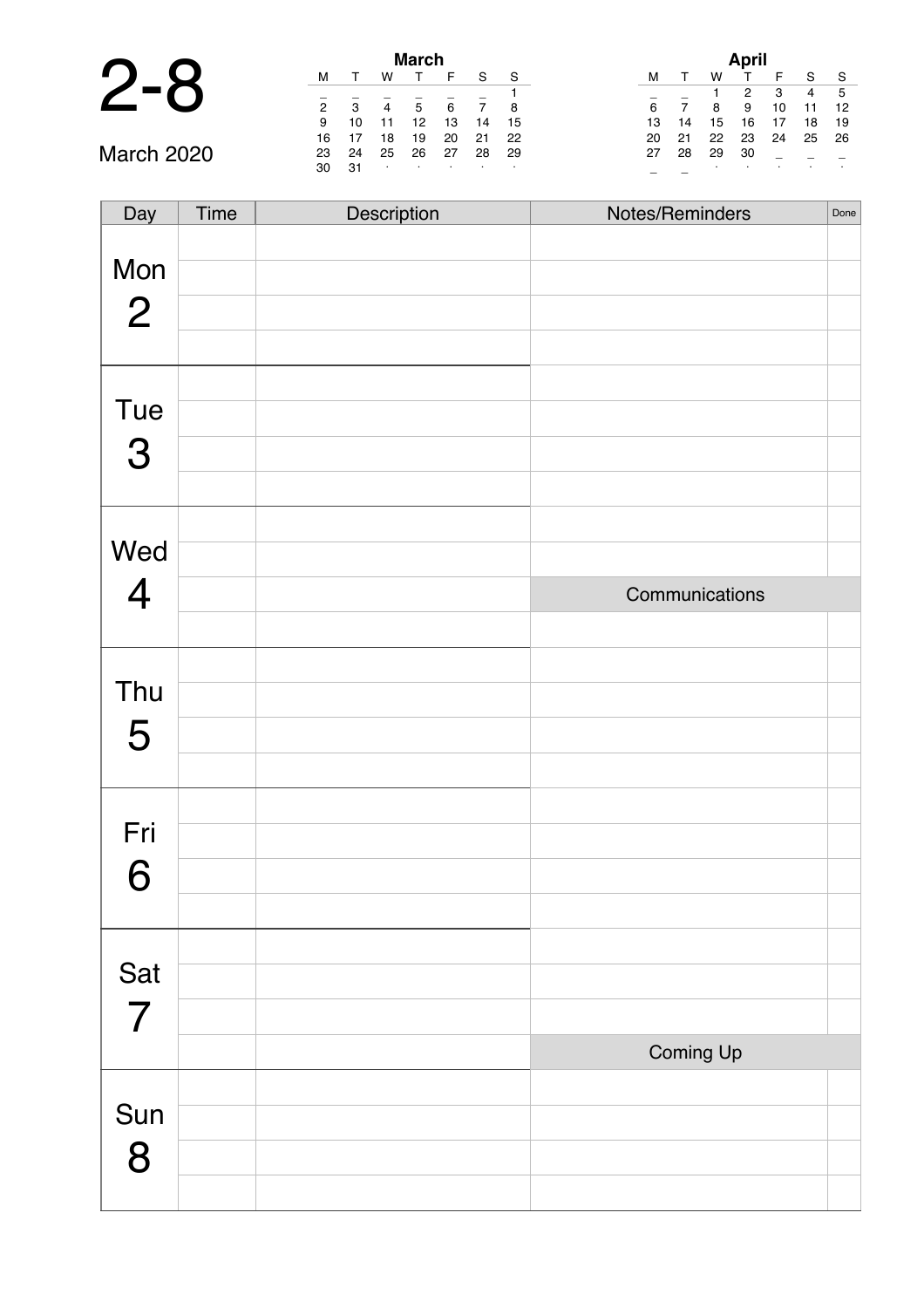# 9-15 **March**

March 2020

| March |    |    |    |    |    |    |  |  |  |
|-------|----|----|----|----|----|----|--|--|--|
| м     |    | w  |    | F  | S  | S  |  |  |  |
|       |    |    |    |    |    | 1  |  |  |  |
| 2     | 3  | 4  | 5  | 6  |    | 8  |  |  |  |
| 9     | 10 | 11 | 12 | 13 | 14 | 15 |  |  |  |
| 16    | 17 | 18 | 19 | 20 | 21 | 22 |  |  |  |
| 23    | 24 | 25 | 26 | 27 | 28 | 29 |  |  |  |
| 30    | 31 | ٠  | ٠  | ٠  | ٠  | ٠  |  |  |  |

| April |    |    |    |    |    |    |  |  |  |
|-------|----|----|----|----|----|----|--|--|--|
| м     | т  | w  | т  | F  | S  | S  |  |  |  |
|       |    | 1  | 2  | 3  | 4  | 5  |  |  |  |
| 6     | 7  | 8  | 9  | 10 | 11 | 12 |  |  |  |
| 13    | 14 | 15 | 16 | 17 | 18 | 19 |  |  |  |
| 20    | 21 | 22 | 23 | 24 | 25 | 26 |  |  |  |
| 27    | 28 | 29 | 30 |    |    |    |  |  |  |
|       |    | ٠  |    |    |    | ٠  |  |  |  |

| Day | Time | Description | Notes/Reminders | Done |
|-----|------|-------------|-----------------|------|
| Mon |      |             |                 |      |
|     |      |             |                 |      |
| 9   |      |             |                 |      |
|     |      |             |                 |      |
| Tue |      |             |                 |      |
|     |      |             |                 |      |
| 10  |      |             |                 |      |
|     |      |             |                 |      |
| Wed |      |             |                 |      |
|     |      |             |                 |      |
| 11  |      |             | Communications  |      |
|     |      |             |                 |      |
|     |      |             |                 |      |
| Thu |      |             |                 |      |
| 12  |      |             |                 |      |
|     |      |             |                 |      |
| Fri |      |             |                 |      |
|     |      |             |                 |      |
| 13  |      |             |                 |      |
|     |      |             |                 |      |
| Sat |      |             |                 |      |
|     |      |             |                 |      |
| 14  |      |             |                 |      |
|     |      |             | Coming Up       |      |
|     |      |             |                 |      |
| Sun |      |             |                 |      |
| 15  |      |             |                 |      |
|     |      |             |                 |      |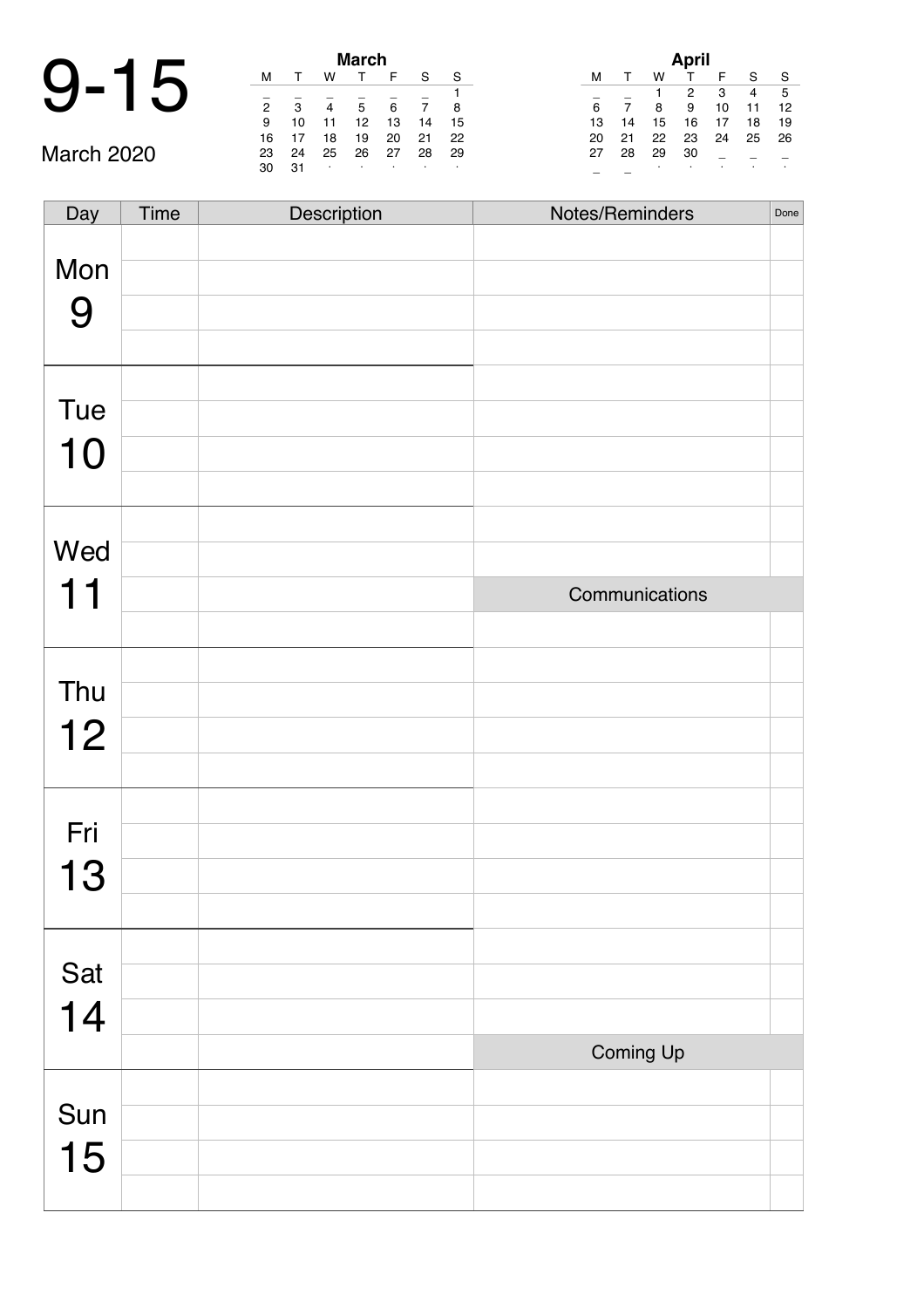|                   |        |               |    | <b>March</b> |  |
|-------------------|--------|---------------|----|--------------|--|
|                   | м      |               | w  |              |  |
|                   | 2      | 3             |    | 5            |  |
|                   | 9      | 10            |    | 12           |  |
|                   | 16     | 17            | 18 | 19           |  |
| <b>March 2020</b> | 23     | 24            | 25 | 26           |  |
|                   | $\sim$ | $\sim$ $\sim$ |    |              |  |

| March          |    |    |    |    |    |    |  |  |  |
|----------------|----|----|----|----|----|----|--|--|--|
| м              |    | w  | т  | F  | S  | S  |  |  |  |
|                |    |    |    |    |    |    |  |  |  |
| $\overline{2}$ | 3  | 4  | 5  | 6  |    | 8  |  |  |  |
| 9              | 10 | 11 | 12 | 13 | 14 | 15 |  |  |  |
| 16             | 17 | 18 | 19 | 20 | 21 | 22 |  |  |  |
| 23             | 24 | 25 | 26 | 27 | 28 | 29 |  |  |  |
| 30             | 31 | ٠  |    | ٠  | ٠  |    |  |  |  |

| April |    |    |    |    |    |    |  |  |  |
|-------|----|----|----|----|----|----|--|--|--|
| м     |    | w  |    | F  | S  | S  |  |  |  |
|       |    |    | 2  | 3  | 4  | 5  |  |  |  |
| 6     | 7  | 8  | 9  | 10 | 11 | 12 |  |  |  |
| 13    | 14 | 15 | 16 | 17 | 18 | 19 |  |  |  |
| 20    | 21 | 22 | 23 | 24 | 25 | 26 |  |  |  |
| 27    | 28 | 29 | 30 |    |    |    |  |  |  |
|       |    | ٠  | ٠  |    |    |    |  |  |  |

| Day         | Time | Description | Notes/Reminders | Done |
|-------------|------|-------------|-----------------|------|
|             |      |             |                 |      |
| Mon         |      |             |                 |      |
| 16          |      |             |                 |      |
|             |      |             |                 |      |
|             |      |             |                 |      |
| Tue         |      |             |                 |      |
|             |      |             |                 |      |
| 17          |      |             |                 |      |
|             |      |             |                 |      |
|             |      |             |                 |      |
| Wed         |      |             |                 |      |
| 18          |      |             | Communications  |      |
|             |      |             |                 |      |
|             |      |             |                 |      |
| Thu         |      |             |                 |      |
|             |      |             |                 |      |
| 19          |      |             |                 |      |
|             |      |             |                 |      |
|             |      |             |                 |      |
| Fri         |      |             |                 |      |
| 20          |      |             |                 |      |
|             |      |             |                 |      |
|             |      |             |                 |      |
| Sat         |      |             |                 |      |
|             |      |             |                 |      |
| 21          |      |             |                 |      |
|             |      |             | Coming Up       |      |
|             |      |             |                 |      |
| Sun<br>$22$ |      |             |                 |      |
|             |      |             |                 |      |
|             |      |             |                 |      |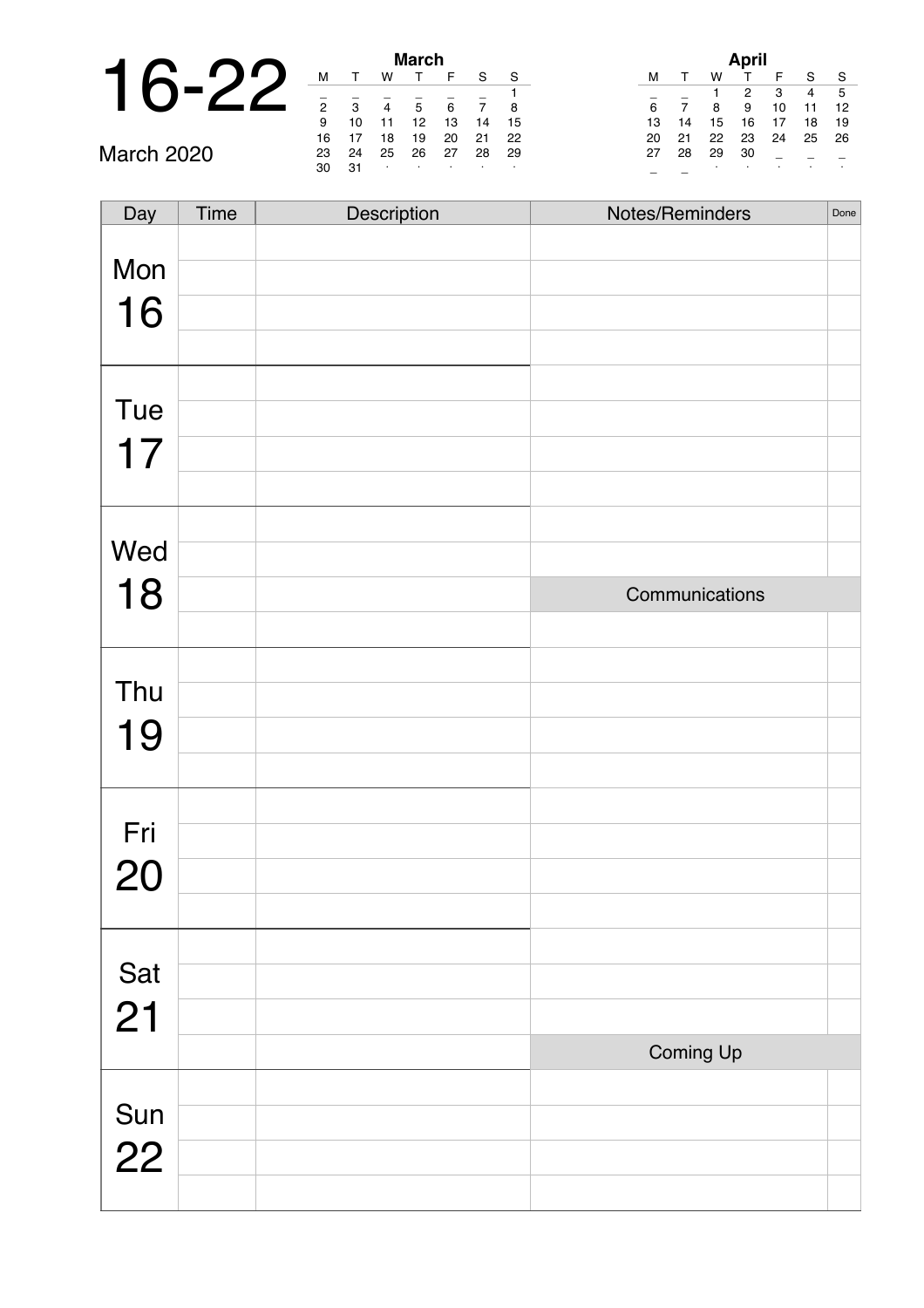## 23-29 **March**

March 2020

| <b>March</b>   |    |    |    |    |    |    |  |  |  |
|----------------|----|----|----|----|----|----|--|--|--|
| м              |    | w  |    | F  | S  | S  |  |  |  |
|                |    |    |    |    |    | 1  |  |  |  |
| $\overline{2}$ | 3  | 4  | 5  | 6  |    | 8  |  |  |  |
| 9              | 10 | 11 | 12 | 13 | 14 | 15 |  |  |  |
| 16             | 17 | 18 | 19 | 20 | 21 | 22 |  |  |  |
| 23             | 24 | 25 | 26 | 27 | 28 | 29 |  |  |  |
| 30             | 31 | ٠  | ٠  |    |    |    |  |  |  |

| April |    |    |    |    |    |    |  |  |  |
|-------|----|----|----|----|----|----|--|--|--|
| м     |    | w  |    | F  | S  | S  |  |  |  |
|       |    | 1  | 2  | 3  | 4  | 5  |  |  |  |
| 6     | 7  | 8  | 9  | 10 | 11 | 12 |  |  |  |
| 13    | 14 | 15 | 16 | 17 | 18 | 19 |  |  |  |
| 20    | 21 | 22 | 23 | 24 | 25 | 26 |  |  |  |
| 27    | 28 | 29 | 30 |    |    |    |  |  |  |
|       |    | ٠  | ٠  |    |    | ٠  |  |  |  |

| Day       | Time | Description | Notes/Reminders | Done |
|-----------|------|-------------|-----------------|------|
|           |      |             |                 |      |
| Mon       |      |             |                 |      |
| 23        |      |             |                 |      |
|           |      |             |                 |      |
|           |      |             |                 |      |
| Tue       |      |             |                 |      |
| 24        |      |             |                 |      |
|           |      |             |                 |      |
| Wed       |      |             |                 |      |
|           |      |             |                 |      |
| 25        |      |             | Communications  |      |
|           |      |             |                 |      |
| Thu       |      |             |                 |      |
|           |      |             |                 |      |
| 26        |      |             |                 |      |
|           |      |             |                 |      |
| Fri       |      |             |                 |      |
| 27        |      |             |                 |      |
|           |      |             |                 |      |
|           |      |             |                 |      |
|           |      |             |                 |      |
| Sat<br>28 |      |             |                 |      |
|           |      |             | Coming Up       |      |
|           |      |             |                 |      |
| Sun<br>29 |      |             |                 |      |
|           |      |             |                 |      |
|           |      |             |                 |      |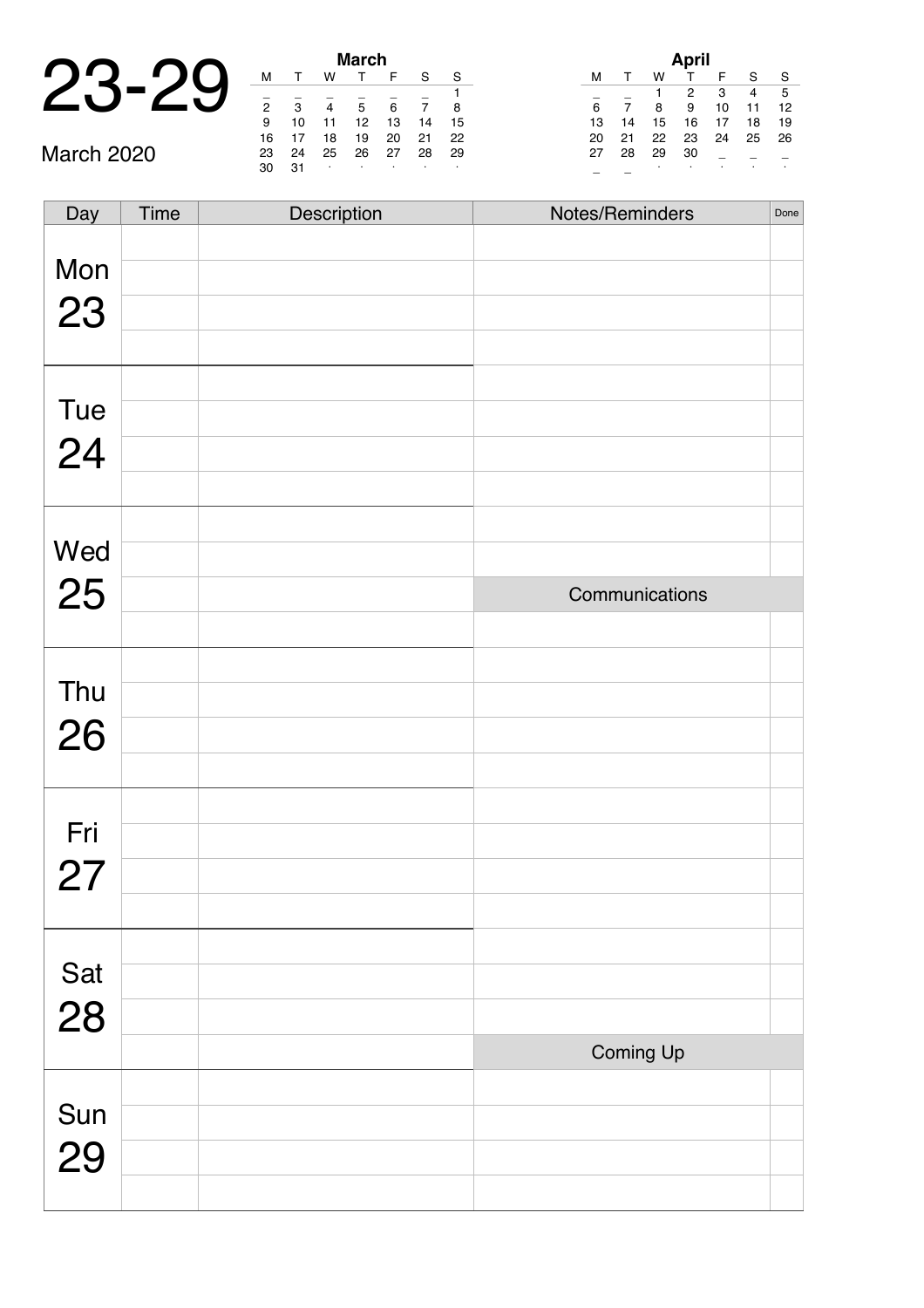|             |    |    |    | <b>March</b> |  |
|-------------|----|----|----|--------------|--|
|             |    |    |    |              |  |
| 30-         | っ  | ء  |    |              |  |
|             |    |    |    |              |  |
|             | 9  | 10 |    | 12           |  |
| . .<br>^^^^ | 16 |    | 19 | 10           |  |

March 2020 / April 2020

| March          |    |    |    |    |    |    |  |  |  |
|----------------|----|----|----|----|----|----|--|--|--|
| м              |    | w  | т  | F  | S  | S  |  |  |  |
|                |    |    |    |    |    |    |  |  |  |
| $\overline{2}$ | 3  |    | 5  | 6  |    | 8  |  |  |  |
| 9              | 10 | 11 | 12 | 13 | 14 | 15 |  |  |  |
| 16             | 17 | 18 | 19 | 20 | 21 | 22 |  |  |  |
| 23             | 24 | 25 | 26 | 27 | 28 | 29 |  |  |  |
| 30             | 31 | ٠  | ٠  | ٠  | ٠  | ٠  |  |  |  |

|    |    |    | April |    |    |    |
|----|----|----|-------|----|----|----|
| м  |    | w  |       | F  | S  | S  |
|    |    | 1  | 2     | 3  | 4  | 5  |
| 6  |    | 8  | 9     | 10 | 11 | 12 |
| 13 | 14 | 15 | 16    | 17 | 18 | 19 |
| 20 | 21 | 22 | 23    | 24 | 25 | 26 |
| 27 | 28 | 29 | 30    |    |    |    |
|    |    |    | ٠     |    |    |    |

| Day            | Time | Description | Notes/Reminders | Done |
|----------------|------|-------------|-----------------|------|
|                |      |             |                 |      |
| Mon            |      |             |                 |      |
| 30             |      |             |                 |      |
|                |      |             |                 |      |
|                |      |             |                 |      |
| Tue            |      |             |                 |      |
| 31             |      |             |                 |      |
|                |      |             |                 |      |
|                |      |             |                 |      |
| Wed            |      |             |                 |      |
|                |      |             | Communications  |      |
|                |      |             |                 |      |
|                |      |             |                 |      |
| Thu            |      |             |                 |      |
| $\overline{2}$ |      |             |                 |      |
|                |      |             |                 |      |
|                |      |             |                 |      |
| Fri            |      |             |                 |      |
| 3              |      |             |                 |      |
|                |      |             |                 |      |
|                |      |             |                 |      |
| Sat            |      |             |                 |      |
| $\overline{4}$ |      |             |                 |      |
|                |      |             | Coming Up       |      |
|                |      |             |                 |      |
| Sun            |      |             |                 |      |
| 5              |      |             |                 |      |
|                |      |             |                 |      |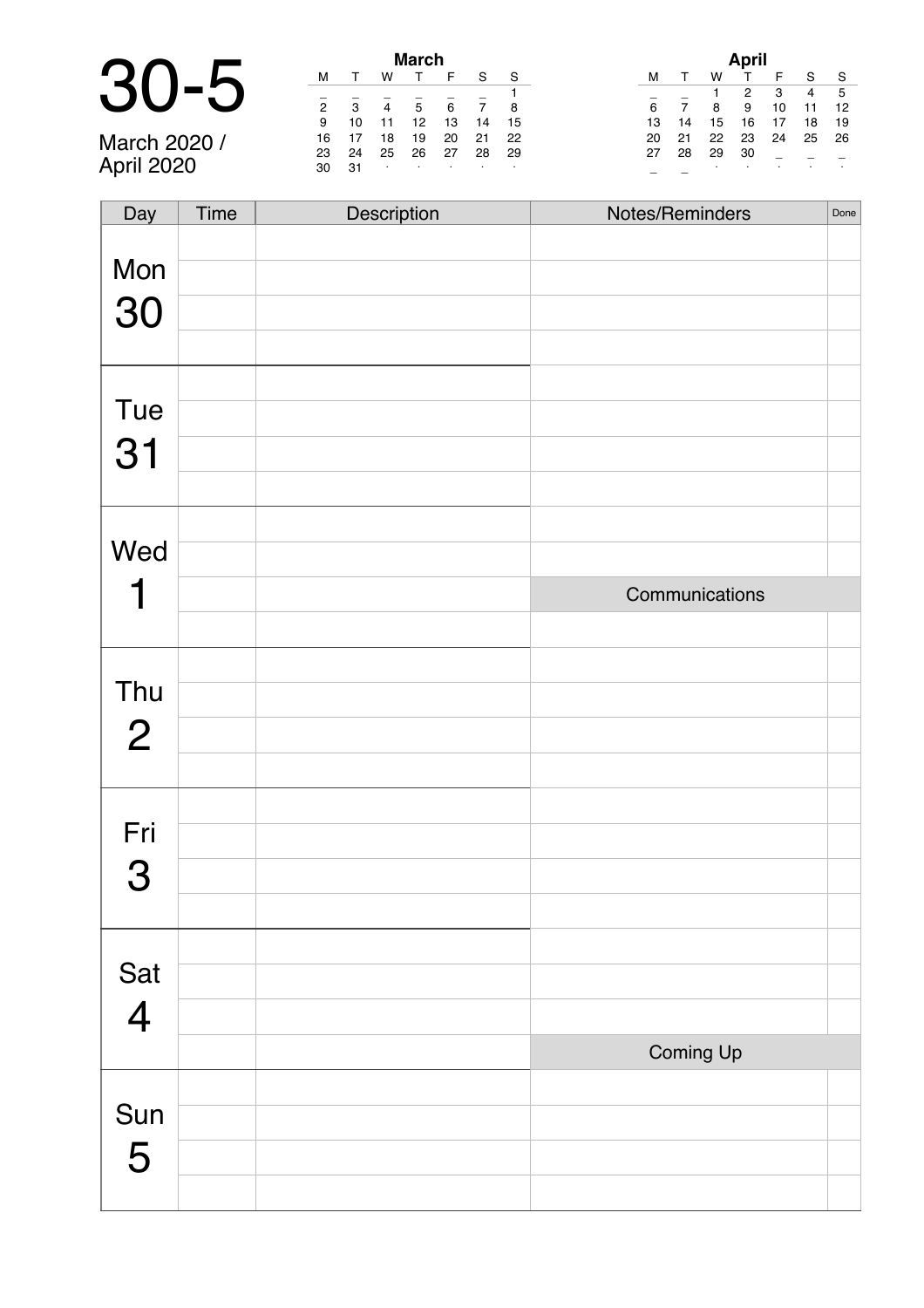# 6-12 **April**

April 2020

|    |    |    | April        |    |    |    |
|----|----|----|--------------|----|----|----|
| м  |    | w  | $\mathsf{T}$ | F  | S  | S  |
|    |    | 1  | 2            | 3  | 4  | 5  |
| 6  |    | 8  | 9            | 10 | 11 | 12 |
| 13 | 14 | 15 | 16           | 17 | 18 | 19 |
| 20 | 21 | 22 | 23           | 24 | 25 | 26 |
| 27 | 28 | 29 | 30           |    |    |    |
|    |    |    |              | ٠  | ٠  |    |

| May |    |    |    |    |    |    |  |
|-----|----|----|----|----|----|----|--|
| м   |    | w  |    | F  | S  | S  |  |
|     |    |    |    | 1  | 2  | 3  |  |
|     | 5  | 6  | 7  | 8  | 9  | 10 |  |
| 11  | 12 | 13 | 14 | 15 | 16 | 17 |  |
| 18  | 19 | 20 | 21 | 22 | 23 | 24 |  |
| 25  | 26 | 27 | 28 | 29 | 30 | 31 |  |
|     |    | ٠  |    | ٠  | ٠  | ٠  |  |

Day Time Description Notes/Reminders Done Mon 6 Tue 7 Wed 8 Communications Thu 9 Fri 10 Sat 11 Coming Up Sun 12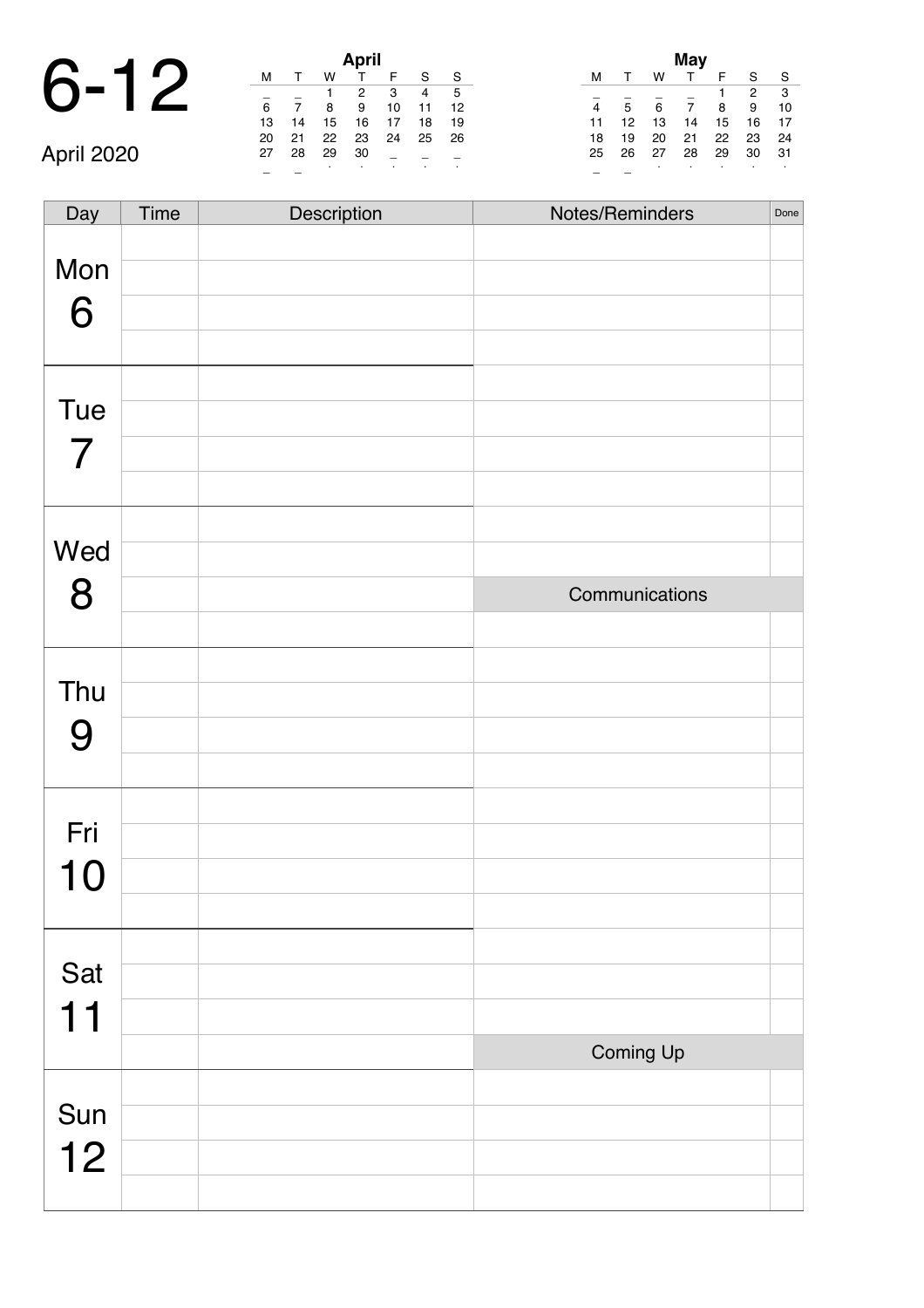# 13-19

|    | April |    |    |    |    |    |  |
|----|-------|----|----|----|----|----|--|
| м  |       | w  |    | F  | S  | S  |  |
|    |       |    | 2  | 3  |    | 5  |  |
| 6  |       | 8  | 9  | 10 | 11 | 12 |  |
| 13 | 14    | 15 | 16 | 17 | 18 | 19 |  |
| 20 | 21    | 22 | 23 | 24 | 25 | 26 |  |
| 27 | 28    | 29 | 30 |    |    |    |  |
|    |       |    |    |    |    |    |  |

|    |    |    | <b>May</b> |    |    |    |
|----|----|----|------------|----|----|----|
| м  |    | w  |            | F  | S  | S  |
|    |    |    |            |    | 2  | 3  |
| 4  | 5  | 6  | 7          | 8  | 9  | 10 |
| 11 | 12 | 13 | 14         | 15 | 16 | 17 |
| 18 | 19 | 20 | 21         | 22 | 23 | 24 |
| 25 | 26 | 27 | 28         | 29 | 30 | 31 |
|    |    | ٠  | ٠          |    |    | ٠  |

\_ \_ <sup>∙</sup> <sup>∙</sup> <sup>∙</sup> <sup>∙</sup> <sup>∙</sup> April 2020

| Day | Time | Description | Notes/Reminders | Done |
|-----|------|-------------|-----------------|------|
| Mon |      |             |                 |      |
|     |      |             |                 |      |
| 13  |      |             |                 |      |
|     |      |             |                 |      |
|     |      |             |                 |      |
| Tue |      |             |                 |      |
| 14  |      |             |                 |      |
|     |      |             |                 |      |
|     |      |             |                 |      |
| Wed |      |             |                 |      |
| 15  |      |             | Communications  |      |
|     |      |             |                 |      |
|     |      |             |                 |      |
| Thu |      |             |                 |      |
| 16  |      |             |                 |      |
|     |      |             |                 |      |
|     |      |             |                 |      |
| Fri |      |             |                 |      |
|     |      |             |                 |      |
|     |      |             |                 |      |
|     |      |             |                 |      |
| Sat |      |             |                 |      |
| 18  |      |             |                 |      |
|     |      |             | Coming Up       |      |
|     |      |             |                 |      |
| Sun |      |             |                 |      |
| 19  |      |             |                 |      |
|     |      |             |                 |      |
|     |      |             |                 |      |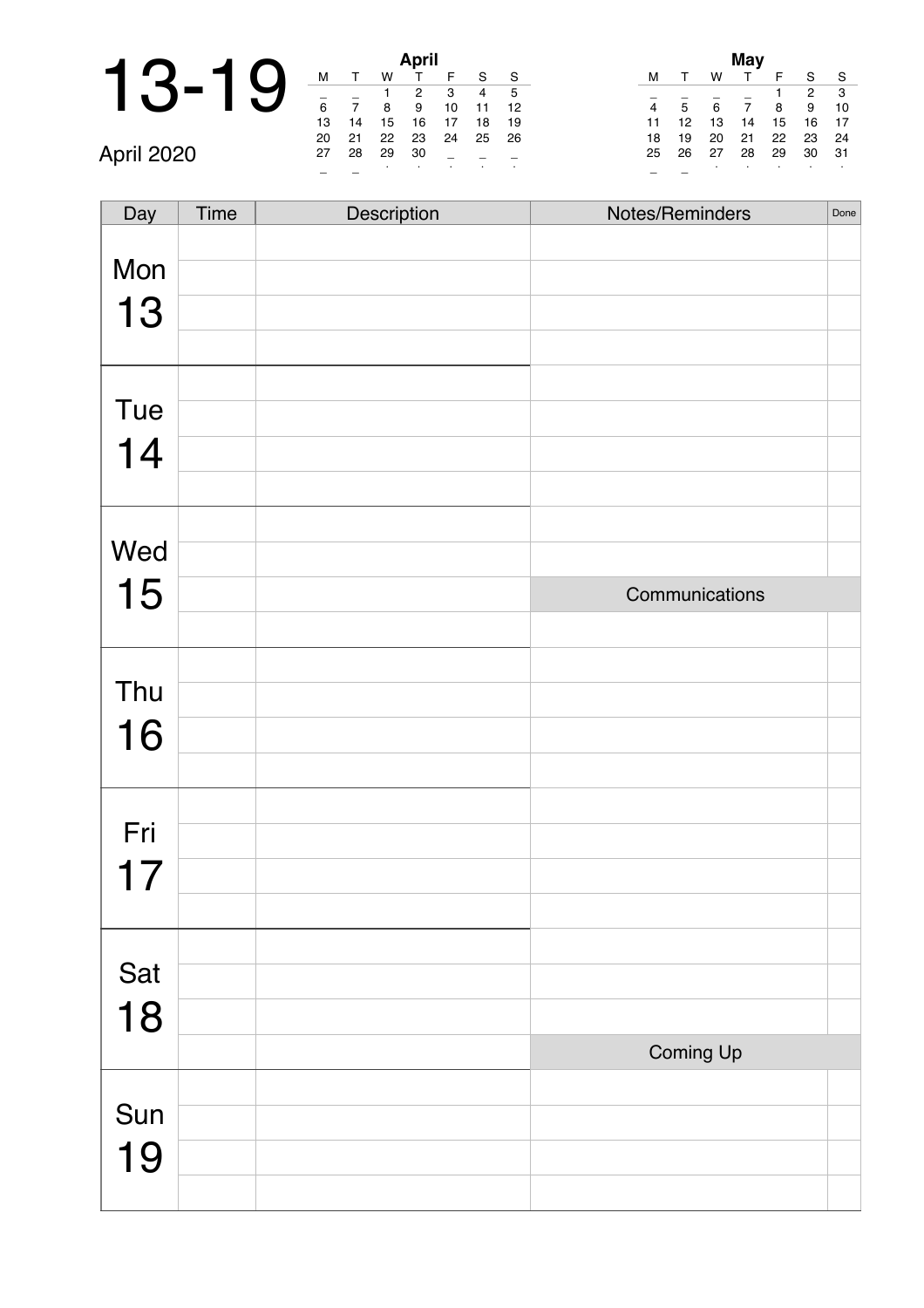|            |    |    |    | <b>April</b> |  |
|------------|----|----|----|--------------|--|
|            | м  |    | w  |              |  |
|            |    |    |    |              |  |
|            | 6  |    | 8  | 9            |  |
|            | 13 | 14 | 15 | 16           |  |
|            | 20 | 21 | 22 | 23           |  |
| April 2020 | 27 | 28 | 29 | 30           |  |
|            |    |    | ٠  |              |  |

| April |    |    |    |    |    |    |  |
|-------|----|----|----|----|----|----|--|
| м     |    | w  | T. | F  | S  | S  |  |
|       |    |    | 2  | 3  | 4  | 5  |  |
| 6     |    | 8  | 9  | 10 | 11 | 12 |  |
| 13    | 14 | 15 | 16 | 17 | 18 | 19 |  |
| 20    | 21 | 22 | 23 | 24 | 25 | 26 |  |
| 27    | 28 | 29 | 30 |    |    |    |  |
|       |    |    | ٠  |    |    |    |  |

| May |    |    |    |    |    |    |  |
|-----|----|----|----|----|----|----|--|
| м   |    | w  |    | F  | S  | S  |  |
|     |    |    |    | 1  | 2  | 3  |  |
|     | 5  | 6  | 7  | 8  | 9  | 10 |  |
| 11  | 12 | 13 | 14 | 15 | 16 | 17 |  |
| 18  | 19 | 20 | 21 | 22 | 23 | 24 |  |
| 25  | 26 | 27 | 28 | 29 | 30 | 31 |  |
|     |    | ٠  |    | ٠  | ٠  | ٠  |  |

| Day       | Time | Description | Notes/Reminders | Done |
|-----------|------|-------------|-----------------|------|
|           |      |             |                 |      |
| Mon       |      |             |                 |      |
| 20        |      |             |                 |      |
|           |      |             |                 |      |
|           |      |             |                 |      |
| Tue       |      |             |                 |      |
| 21        |      |             |                 |      |
|           |      |             |                 |      |
|           |      |             |                 |      |
| Wed       |      |             |                 |      |
| 22        |      |             | Communications  |      |
|           |      |             |                 |      |
| Thu       |      |             |                 |      |
|           |      |             |                 |      |
| 23        |      |             |                 |      |
|           |      |             |                 |      |
| Fri       |      |             |                 |      |
| 24        |      |             |                 |      |
|           |      |             |                 |      |
|           |      |             |                 |      |
|           |      |             |                 |      |
| Sat<br>25 |      |             |                 |      |
|           |      |             | Coming Up       |      |
|           |      |             |                 |      |
|           |      |             |                 |      |
| Sun<br>26 |      |             |                 |      |
|           |      |             |                 |      |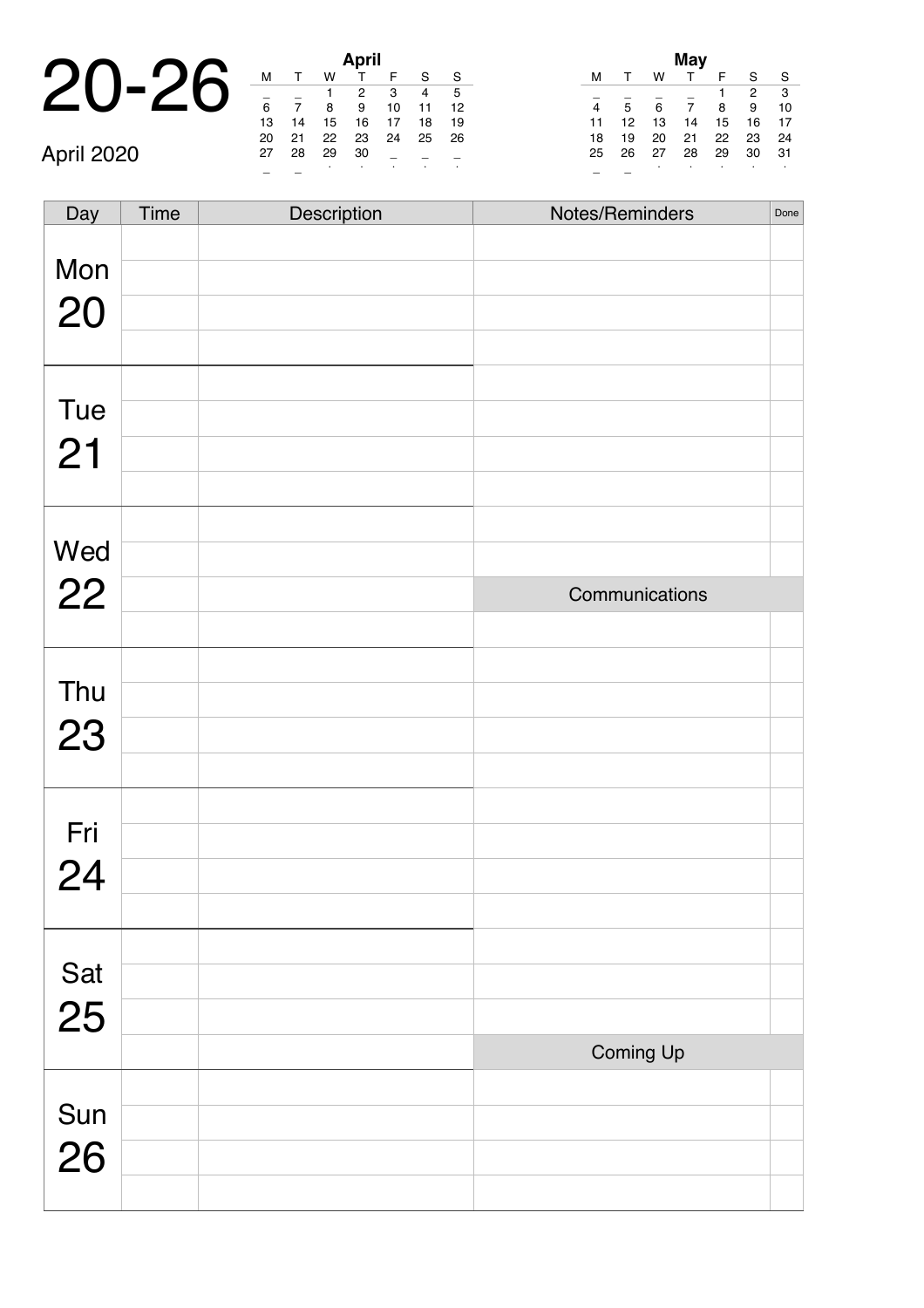|    |    |    | <b>April</b> |
|----|----|----|--------------|
|    |    |    |              |
|    |    |    |              |
| 6  |    | 8  | 9            |
| 13 | 14 | 15 | 16           |

April 2020 / May 2020

| April |    |    |    |    |    |    |  |  |  |
|-------|----|----|----|----|----|----|--|--|--|
| м     |    | w  |    | F  | S  | S  |  |  |  |
|       |    | 1  | 2  | 3  | 4  | 5  |  |  |  |
| 6     |    | 8  | 9  | 10 | 11 | 12 |  |  |  |
| 13    | 14 | 15 | 16 | 17 | 18 | 19 |  |  |  |
| 20    | 21 | 22 | 23 | 24 | 25 | 26 |  |  |  |
| 27    | 28 | 29 | 30 |    |    |    |  |  |  |
|       |    | ٠  |    |    |    |    |  |  |  |

|    |    |    | May |    |    |    |
|----|----|----|-----|----|----|----|
| м  |    | w  |     | F  | S  | S  |
|    |    |    |     | 1  | 2  | 3  |
| 4  | 5  | 6  | 7   | 8  | 9  | 10 |
| 11 | 12 | 13 | 14  | 15 | 16 | 17 |
| 18 | 19 | 20 | 21  | 22 | 23 | 24 |
| 25 | 26 | 27 | 28  | 29 | 30 | 31 |
|    |    | ٠  | ٠   |    |    | ٠  |

| Day            | Time | Description | Notes/Reminders | Done |
|----------------|------|-------------|-----------------|------|
|                |      |             |                 |      |
| Mon            |      |             |                 |      |
| 27             |      |             |                 |      |
|                |      |             |                 |      |
|                |      |             |                 |      |
|                |      |             |                 |      |
| Tue            |      |             |                 |      |
| 28             |      |             |                 |      |
|                |      |             |                 |      |
|                |      |             |                 |      |
| Wed            |      |             |                 |      |
| 29             |      |             | Communications  |      |
|                |      |             |                 |      |
|                |      |             |                 |      |
| Thu            |      |             |                 |      |
|                |      |             |                 |      |
| 30             |      |             |                 |      |
|                |      |             |                 |      |
|                |      |             |                 |      |
| Fri            |      |             |                 |      |
|                |      |             |                 |      |
|                |      |             |                 |      |
|                |      |             |                 |      |
| Sat            |      |             |                 |      |
|                |      |             |                 |      |
| $\overline{2}$ |      |             |                 |      |
|                |      |             | Coming Up       |      |
|                |      |             |                 |      |
| Sun            |      |             |                 |      |
| 3              |      |             |                 |      |
|                |      |             |                 |      |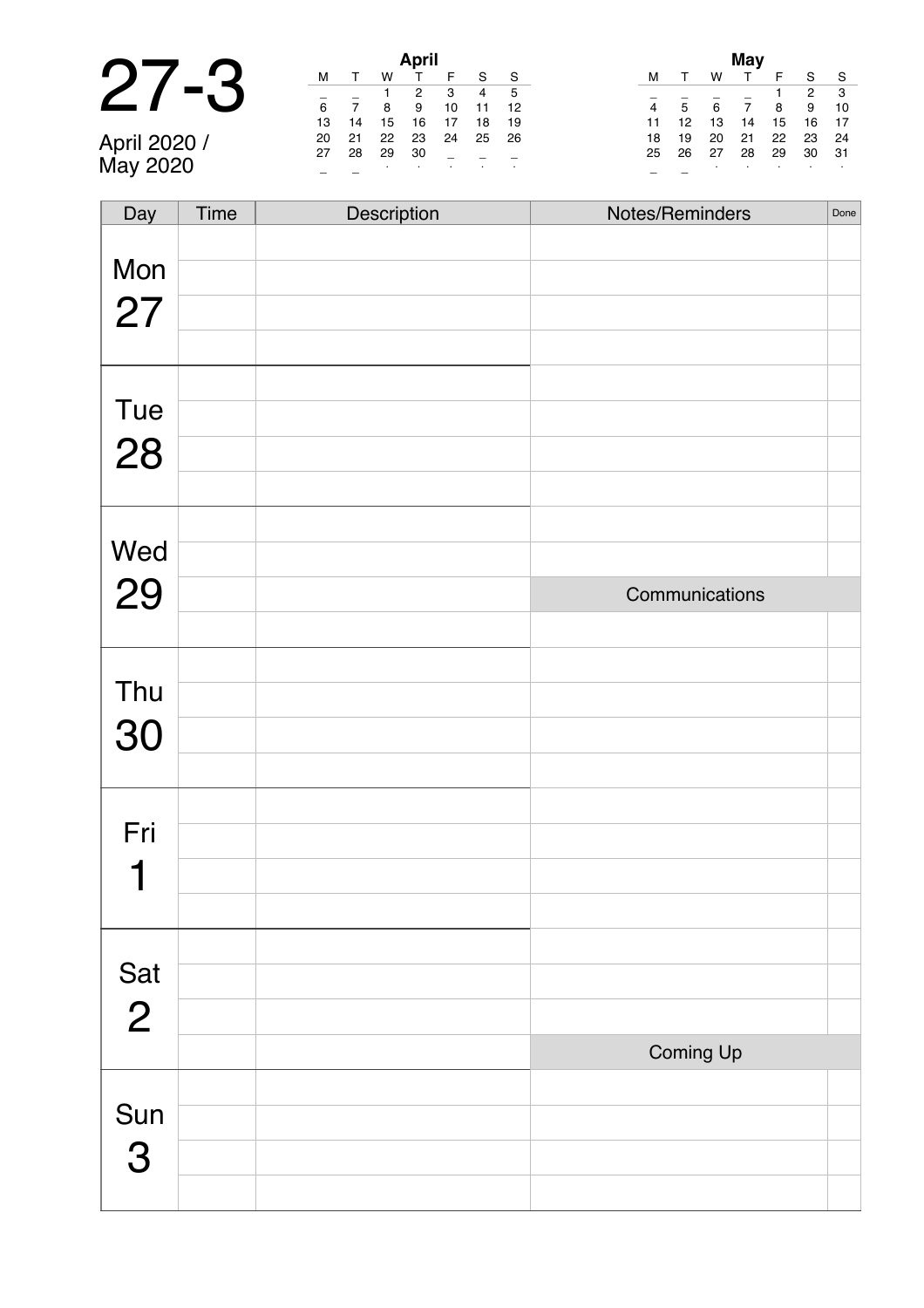## 4-10 **May**

|    |    |    | May |    |    |    |
|----|----|----|-----|----|----|----|
| м  |    | w  |     | F  | S  | S  |
|    |    |    |     |    | 2  | 3  |
| 4  | 5  | 6  | 7   | 8  | 9  | 10 |
| 11 | 12 | 13 | 14  | 15 | 16 | 17 |
| 18 | 19 | 20 | 21  | 22 | 23 | 24 |
| 25 | 26 | 27 | 28  | 29 | 30 | 31 |
|    |    | ٠  |     | ٠  |    | ٠  |

| lune |    |    |    |    |    |  |  |  |  |
|------|----|----|----|----|----|--|--|--|--|
| т    | w  |    | F  | S  | S  |  |  |  |  |
| 2    | 3  |    | 5  | 6  |    |  |  |  |  |
| 9    | 10 | 11 | 12 | 13 | 14 |  |  |  |  |
| 16   | 17 | 18 | 19 | 20 | 21 |  |  |  |  |
| 23   | 24 | 25 | 26 | 27 | 28 |  |  |  |  |
| 30   |    |    |    |    |    |  |  |  |  |
|      | ٠  | ٠  | ٠  |    | ٠  |  |  |  |  |
|      |    |    |    |    |    |  |  |  |  |

| Day            | Time | Description | Notes/Reminders | Done |
|----------------|------|-------------|-----------------|------|
|                |      |             |                 |      |
| Mon            |      |             |                 |      |
| $\overline{4}$ |      |             |                 |      |
|                |      |             |                 |      |
|                |      |             |                 |      |
| Tue            |      |             |                 |      |
| 5              |      |             |                 |      |
|                |      |             |                 |      |
| Wed            |      |             |                 |      |
|                |      |             |                 |      |
| 6              |      |             | Communications  |      |
|                |      |             |                 |      |
|                |      |             |                 |      |
| Thu            |      |             |                 |      |
| $\overline{7}$ |      |             |                 |      |
|                |      |             |                 |      |
|                |      |             |                 |      |
| Fri            |      |             |                 |      |
| 8              |      |             |                 |      |
|                |      |             |                 |      |
|                |      |             |                 |      |
| Sat            |      |             |                 |      |
| 9              |      |             |                 |      |
|                |      |             | Coming Up       |      |
|                |      |             |                 |      |
| Sun            |      |             |                 |      |
| 10             |      |             |                 |      |
|                |      |             |                 |      |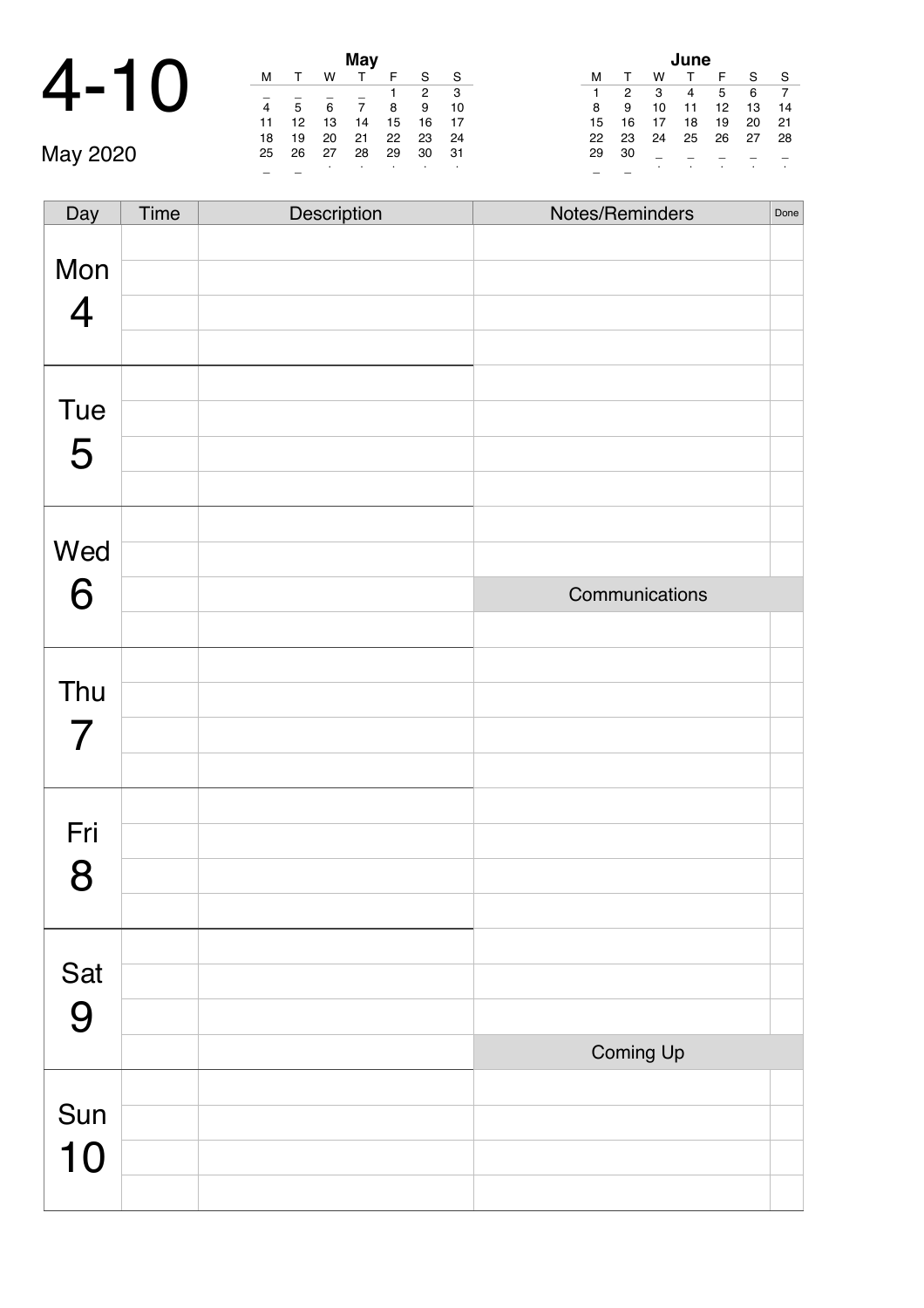|   |  |  |    |    |    | <b>May</b> |
|---|--|--|----|----|----|------------|
|   |  |  | м  |    | W  |            |
|   |  |  |    | 5  | 6  |            |
|   |  |  | 11 | 12 | 13 | 14         |
|   |  |  | 18 | 19 | 20 | 21         |
| - |  |  |    |    |    |            |

| May |    |              |    |    |    |    |    |  |  |
|-----|----|--------------|----|----|----|----|----|--|--|
|     | м  | $\mathbf{r}$ | w  |    | F  | S  | S  |  |  |
|     |    |              |    |    |    | 2  | 3  |  |  |
|     | 4  | 5            | 6  |    | 8  | 9  | 10 |  |  |
|     | 11 | 12           | 13 | 14 | 15 | 16 | 17 |  |  |
|     | 18 | 19           | 20 | 21 | 22 | 23 | 24 |  |  |
|     | 25 | 26           | 27 | 28 | 29 | 30 | 31 |  |  |
|     |    |              | ٠  |    | ٠  |    | ٠  |  |  |

| June |    |    |    |    |    |    |  |  |  |
|------|----|----|----|----|----|----|--|--|--|
| м    |    | w  |    | F  | S  | S  |  |  |  |
|      | 2  | 3  | 4  | 5  | 6  |    |  |  |  |
| 8    | 9  | 10 | 11 | 12 | 13 | 14 |  |  |  |
| 15   | 16 | 17 | 18 | 19 | 20 | 21 |  |  |  |
| 22   | 23 | 24 | 25 | 26 | 27 | 28 |  |  |  |
| 29   | 30 |    |    |    |    |    |  |  |  |
|      |    | ٠  | ٠  | ٠  |    | ٠  |  |  |  |

| Day | Time | Description | Notes/Reminders | Done |
|-----|------|-------------|-----------------|------|
| Mon |      |             |                 |      |
|     |      |             |                 |      |
| 11  |      |             |                 |      |
|     |      |             |                 |      |
|     |      |             |                 |      |
| Tue |      |             |                 |      |
| 12  |      |             |                 |      |
|     |      |             |                 |      |
|     |      |             |                 |      |
| Wed |      |             |                 |      |
| 13  |      |             | Communications  |      |
|     |      |             |                 |      |
|     |      |             |                 |      |
| Thu |      |             |                 |      |
| 14  |      |             |                 |      |
|     |      |             |                 |      |
|     |      |             |                 |      |
| Fri |      |             |                 |      |
| 15  |      |             |                 |      |
|     |      |             |                 |      |
|     |      |             |                 |      |
| Sat |      |             |                 |      |
| 16  |      |             |                 |      |
|     |      |             | Coming Up       |      |
|     |      |             |                 |      |
| Sun |      |             |                 |      |
| 17  |      |             |                 |      |
|     |      |             |                 |      |
|     |      |             |                 |      |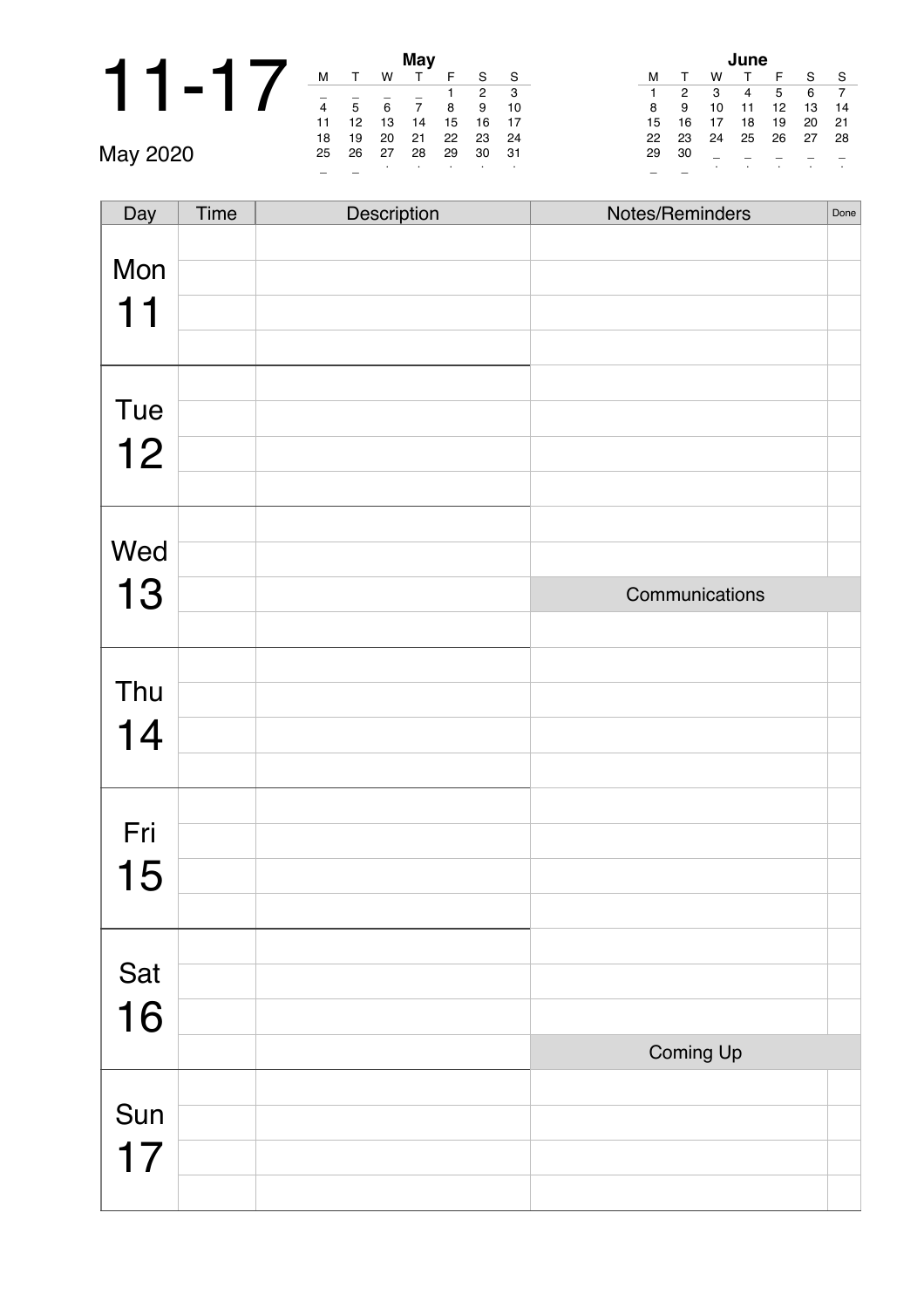|             | $\mathbf{Q}$ |  |       |        |        |               | <b>May</b>    |
|-------------|--------------|--|-------|--------|--------|---------------|---------------|
|             |              |  |       |        |        |               |               |
| $\mathbf 1$ |              |  | $-24$ |        |        |               |               |
|             |              |  |       |        |        |               |               |
|             |              |  |       |        | 12     | 13            | 14            |
|             |              |  |       | $\sim$ | $\sim$ | $\sim$ $\sim$ | $\sim$ $\sim$ |

| May |    |    |    |    |                |    |  |  |  |
|-----|----|----|----|----|----------------|----|--|--|--|
| м   |    | w  |    | F  | S              | S  |  |  |  |
|     |    |    |    |    | $\overline{2}$ | 3  |  |  |  |
| 4   | 5  | 6  | 7  | 8  | 9              | 10 |  |  |  |
| 11  | 12 | 13 | 14 | 15 | 16             | 17 |  |  |  |
| 18  | 19 | 20 | 21 | 22 | 23             | 24 |  |  |  |
| 25  | 26 | 27 | 28 | 29 | 30             | 31 |  |  |  |
|     |    |    | ٠  |    |                |    |  |  |  |

| June |    |    |    |    |    |    |  |  |  |  |  |
|------|----|----|----|----|----|----|--|--|--|--|--|
| м    |    | w  |    | F  | S  | S  |  |  |  |  |  |
| 1    | 2  | 3  |    | 5  | 6  |    |  |  |  |  |  |
| 8    | 9  | 10 | 11 | 12 | 13 | 14 |  |  |  |  |  |
| 15   | 16 | 17 | 18 | 19 | 20 | 21 |  |  |  |  |  |
| 22   | 23 | 24 | 25 | 26 | 27 | 28 |  |  |  |  |  |
| 29   | 30 |    |    |    |    |    |  |  |  |  |  |
|      |    | ٠  | ٠  | ٠  |    | ٠  |  |  |  |  |  |

| Day         | Time | Description | Notes/Reminders | Done |
|-------------|------|-------------|-----------------|------|
| Mon         |      |             |                 |      |
| 18          |      |             |                 |      |
|             |      |             |                 |      |
|             |      |             |                 |      |
| Tue         |      |             |                 |      |
| 19          |      |             |                 |      |
|             |      |             |                 |      |
| Wed         |      |             |                 |      |
|             |      |             |                 |      |
| 20          |      |             | Communications  |      |
|             |      |             |                 |      |
| Thu         |      |             |                 |      |
| 21          |      |             |                 |      |
|             |      |             |                 |      |
|             |      |             |                 |      |
| Fri         |      |             |                 |      |
| 22          |      |             |                 |      |
|             |      |             |                 |      |
|             |      |             |                 |      |
| Sat<br>23   |      |             |                 |      |
|             |      |             |                 |      |
|             |      |             | Coming Up       |      |
|             |      |             |                 |      |
| Sun<br>$24$ |      |             |                 |      |
|             |      |             |                 |      |
|             |      |             |                 |      |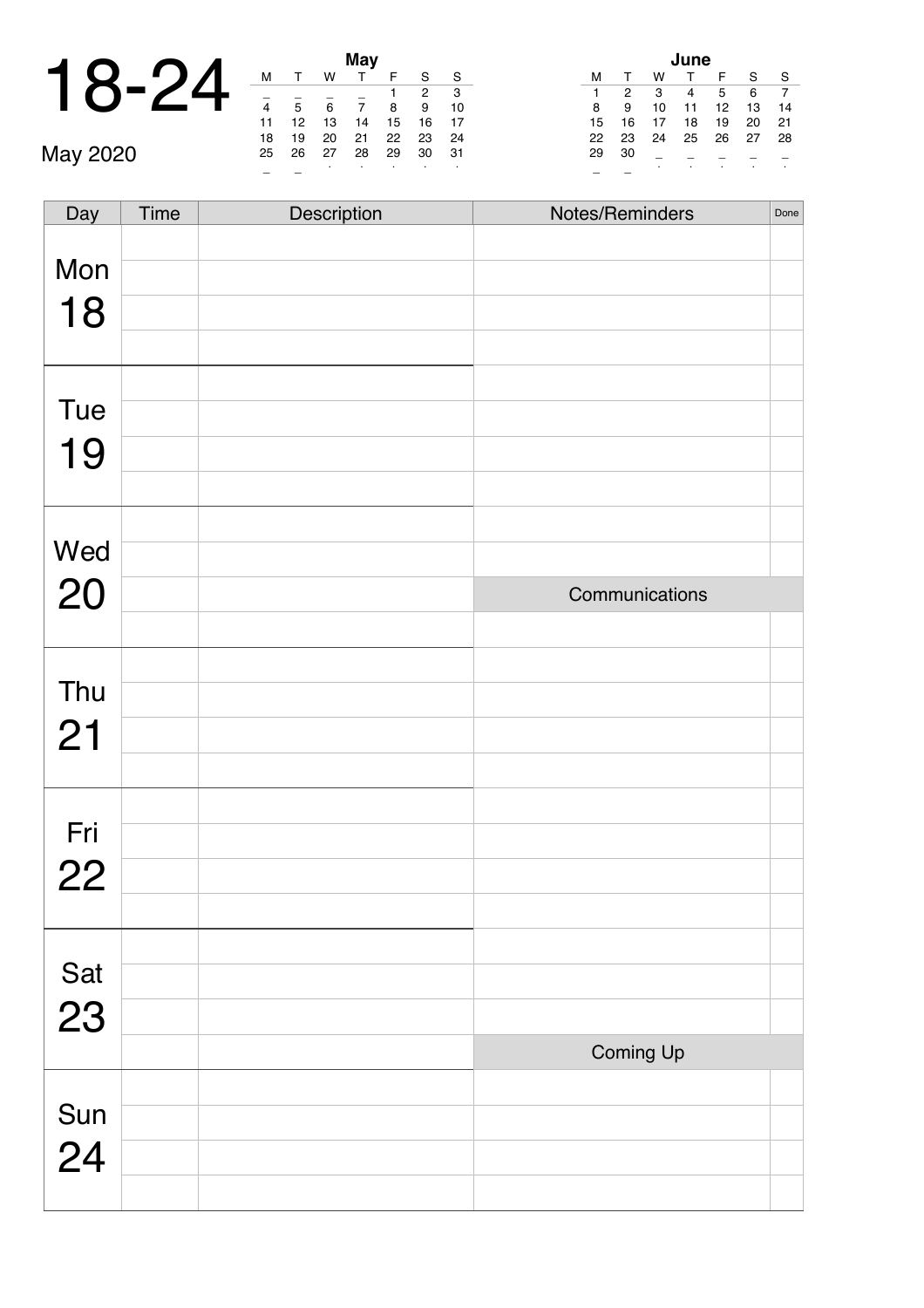|                                           |                        |     |    | May |
|-------------------------------------------|------------------------|-----|----|-----|
| $\mathbf{D}_{\mathbf{L}}$<br>$\mathbf{L}$ |                        |     | w  |     |
|                                           |                        |     |    |     |
|                                           | $\boldsymbol{\Lambda}$ |     | 6  |     |
|                                           | 11                     | 12  | 13 | 14  |
|                                           | 18                     | 1 Q | 20 | 21  |

| <b>May</b> |    |    |    |    |                |    |  |  |  |  |  |
|------------|----|----|----|----|----------------|----|--|--|--|--|--|
| м          | т  | w  |    | F  | S              | S  |  |  |  |  |  |
|            |    |    |    | 1  | $\overline{2}$ | 3  |  |  |  |  |  |
| 4          | 5  | 6  | 7  | 8  | 9              | 10 |  |  |  |  |  |
| 11         | 12 | 13 | 14 | 15 | 16             | 17 |  |  |  |  |  |
| 18         | 19 | 20 | 21 | 22 | 23             | 24 |  |  |  |  |  |
| 25         | 26 | 27 | 28 | 29 | 30             | 31 |  |  |  |  |  |
|            |    | ٠  |    |    |                |    |  |  |  |  |  |

| lune |    |    |              |    |    |    |  |  |  |  |  |
|------|----|----|--------------|----|----|----|--|--|--|--|--|
| м    | т  | w  | $\mathsf{T}$ | F  | S  | S  |  |  |  |  |  |
| 1    | 2  | 3  | 4            | 5  | 6  |    |  |  |  |  |  |
| 8    | 9  | 10 | 11           | 12 | 13 | 14 |  |  |  |  |  |
| 15   | 16 | 17 | 18           | 19 | 20 | 21 |  |  |  |  |  |
| 22   | 23 | 24 | 25           | 26 | 27 | 28 |  |  |  |  |  |
| 29   | 30 |    |              |    |    |    |  |  |  |  |  |
|      |    | ٠  | ٠            | ٠  |    | ٠  |  |  |  |  |  |

| Day       | Time | Description | Notes/Reminders | Done |
|-----------|------|-------------|-----------------|------|
|           |      |             |                 |      |
| Mon       |      |             |                 |      |
| 25        |      |             |                 |      |
|           |      |             |                 |      |
|           |      |             |                 |      |
| Tue       |      |             |                 |      |
| 26        |      |             |                 |      |
|           |      |             |                 |      |
|           |      |             |                 |      |
|           |      |             |                 |      |
| Wed       |      |             |                 |      |
| 27        |      |             | Communications  |      |
|           |      |             |                 |      |
|           |      |             |                 |      |
| Thu       |      |             |                 |      |
| 28        |      |             |                 |      |
|           |      |             |                 |      |
|           |      |             |                 |      |
| Fri       |      |             |                 |      |
|           |      |             |                 |      |
| <b>29</b> |      |             |                 |      |
|           |      |             |                 |      |
|           |      |             |                 |      |
| Sat<br>30 |      |             |                 |      |
|           |      |             |                 |      |
|           |      |             | Coming Up       |      |
|           |      |             |                 |      |
| Sun       |      |             |                 |      |
| 31        |      |             |                 |      |
|           |      |             |                 |      |
|           |      |             |                 |      |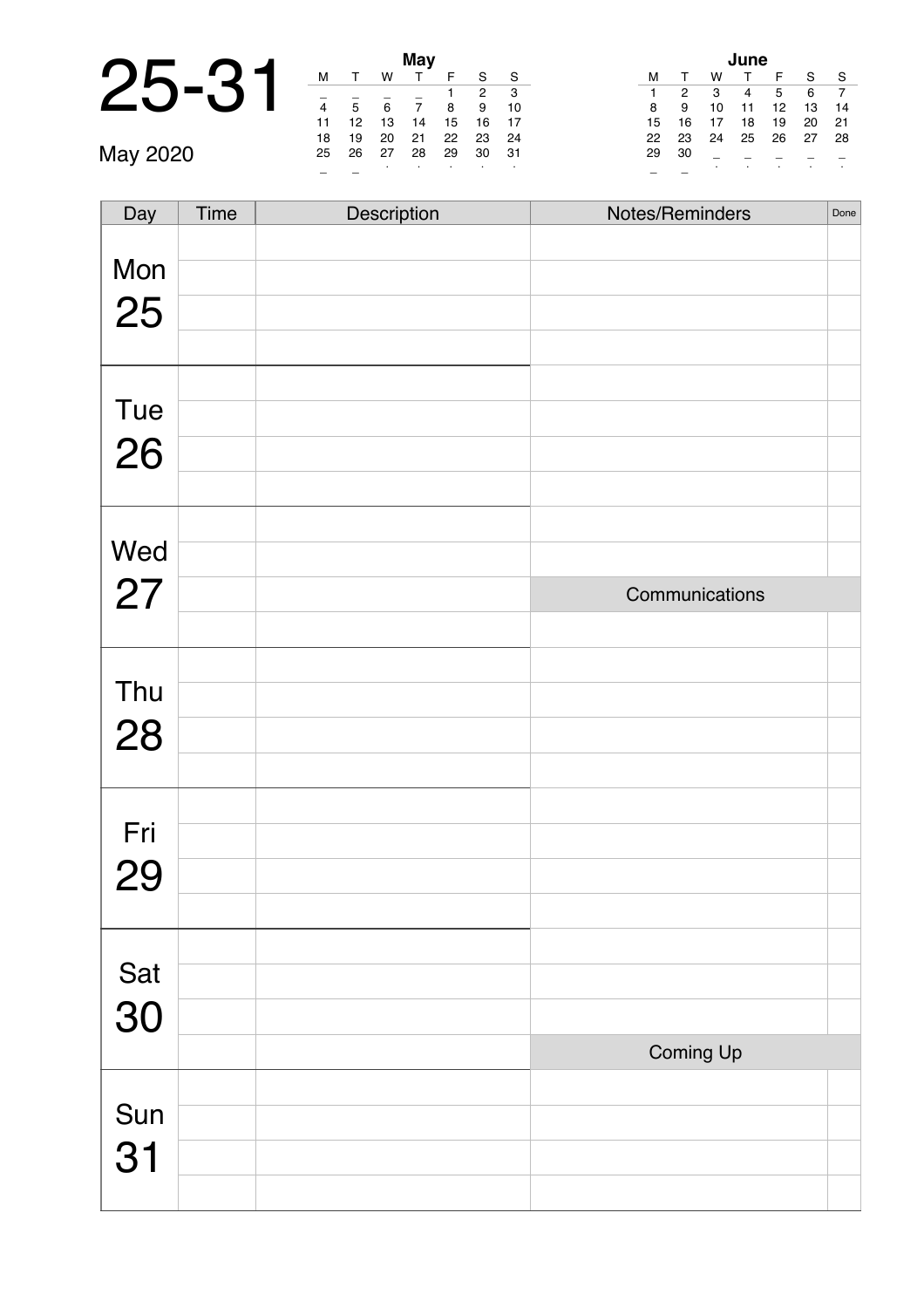|  |  | <b>I</b> |
|--|--|----------|
|--|--|----------|

|           |    | June |    |    |    |     |     |  |  |
|-----------|----|------|----|----|----|-----|-----|--|--|
|           | м  |      | w  |    |    | S   | S   |  |  |
|           |    | 2    | -3 | 4  | 5  | 6   |     |  |  |
|           | 8  | 9    | 10 | 11 | 12 | 13  | 14  |  |  |
|           | 15 | 16   |    | 18 | 19 | 20  | -21 |  |  |
|           | 22 | 23   | 24 | 25 | 26 | -27 | -28 |  |  |
| June 2020 | 29 | 30   |    |    |    |     |     |  |  |
|           |    |      |    |    |    |     |     |  |  |

| July |          |    |    |    |    |    |  |  |  |  |
|------|----------|----|----|----|----|----|--|--|--|--|
| м    | $\Gamma$ | w  |    | F  | S  | S  |  |  |  |  |
|      |          | 1  | 2  | 3  | 4  | 5  |  |  |  |  |
| 6    |          | 8  | 9  | 10 | 11 | 12 |  |  |  |  |
| 13   | 14       | 15 | 16 | 17 | 18 | 19 |  |  |  |  |
| 20   | 21       | 22 | 23 | 24 | 25 | 26 |  |  |  |  |
| 27   | 28       | 29 | 30 | 31 |    |    |  |  |  |  |
|      |          | ٠  |    |    | ٠  |    |  |  |  |  |

| Day            | Time | Description | Notes/Reminders | Done |
|----------------|------|-------------|-----------------|------|
|                |      |             |                 |      |
| Mon            |      |             |                 |      |
|                |      |             |                 |      |
| 1              |      |             |                 |      |
|                |      |             |                 |      |
|                |      |             |                 |      |
| Tue            |      |             |                 |      |
| $\overline{2}$ |      |             |                 |      |
|                |      |             |                 |      |
|                |      |             |                 |      |
| Wed            |      |             |                 |      |
| 3              |      |             | Communications  |      |
|                |      |             |                 |      |
|                |      |             |                 |      |
| Thu            |      |             |                 |      |
| $\overline{4}$ |      |             |                 |      |
|                |      |             |                 |      |
|                |      |             |                 |      |
| Fri            |      |             |                 |      |
| 5              |      |             |                 |      |
|                |      |             |                 |      |
|                |      |             |                 |      |
| Sat            |      |             |                 |      |
| 6              |      |             |                 |      |
|                |      |             | Coming Up       |      |
|                |      |             |                 |      |
| Sun            |      |             |                 |      |
| $\overline{7}$ |      |             |                 |      |
|                |      |             |                 |      |
|                |      |             |                 |      |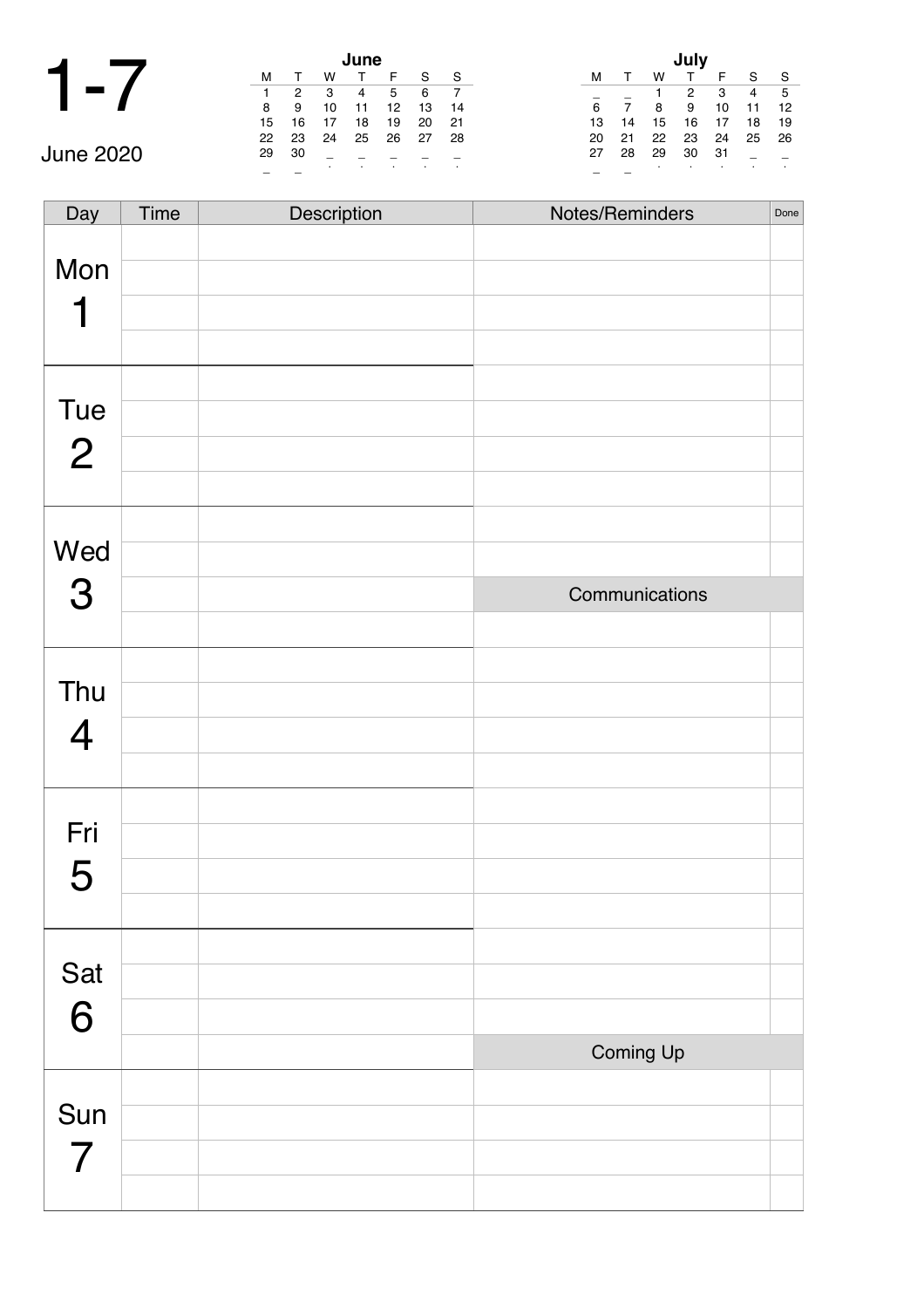| 4            |          |    |    |    | June |  |
|--------------|----------|----|----|----|------|--|
| $\mathbf{Q}$ | $\Delta$ |    |    |    |      |  |
|              |          |    | 2  | з  |      |  |
|              |          | 8  | 9  | 10 | 11   |  |
|              |          | 15 | 16 | 17 | 18   |  |

|            |    |    |    | June |    |    |     |    |    |    |    |     |              |                |
|------------|----|----|----|------|----|----|-----|----|----|----|----|-----|--------------|----------------|
| $\bigodot$ |    |    |    |      |    | S  | S   | м  |    | w  |    |     | <sub>S</sub> | ŗ.             |
| Č          |    | 2  |    | 4    |    | 6  |     |    |    |    |    | 3   | 4            | Æ              |
|            | 8  | 9  | 10 | 11   | 12 | 13 | -14 | 6  |    | 8  | 9  | 10  | 11           | $\blacksquare$ |
|            | 15 | 16 |    | 18   | 19 | 20 | 21  |    | 14 | 15 | 16 | 17  | $18$ 1       |                |
|            | 22 | 23 | 24 | 25   | 26 | 27 | -28 | 20 | 21 | 22 | 23 | 24  | 25 2         |                |
| June 2020  | 29 | 30 |    |      |    |    |     | 27 | 28 | 29 | 30 | -31 |              |                |
|            |    |    |    |      |    |    |     |    |    |    |    |     |              |                |

| July |    |    |    |    |    |    |  |  |  |  |  |
|------|----|----|----|----|----|----|--|--|--|--|--|
| м    | т  | W  | т  | F  | S  | S  |  |  |  |  |  |
|      |    | 1  | 2  | 3  | 4  | 5  |  |  |  |  |  |
| 6    | 7  | 8  | 9  | 10 | 11 | 12 |  |  |  |  |  |
| 13   | 14 | 15 | 16 | 17 | 18 | 19 |  |  |  |  |  |
| 20   | 21 | 22 | 23 | 24 | 25 | 26 |  |  |  |  |  |
| 27   | 28 | 29 | 30 | 31 |    |    |  |  |  |  |  |
|      |    |    |    | ٠  |    |    |  |  |  |  |  |

| Day | Time | Description | Notes/Reminders | Done |
|-----|------|-------------|-----------------|------|
|     |      |             |                 |      |
| Mon |      |             |                 |      |
|     |      |             |                 |      |
| 8   |      |             |                 |      |
|     |      |             |                 |      |
|     |      |             |                 |      |
| Tue |      |             |                 |      |
|     |      |             |                 |      |
| 9   |      |             |                 |      |
|     |      |             |                 |      |
|     |      |             |                 |      |
| Wed |      |             |                 |      |
|     |      |             |                 |      |
| 10  |      |             | Communications  |      |
|     |      |             |                 |      |
|     |      |             |                 |      |
| Thu |      |             |                 |      |
|     |      |             |                 |      |
| 11  |      |             |                 |      |
|     |      |             |                 |      |
|     |      |             |                 |      |
| Fri |      |             |                 |      |
|     |      |             |                 |      |
| 12  |      |             |                 |      |
|     |      |             |                 |      |
|     |      |             |                 |      |
| Sat |      |             |                 |      |
|     |      |             |                 |      |
| 13  |      |             |                 |      |
|     |      |             | Coming Up       |      |
|     |      |             |                 |      |
| Sun |      |             |                 |      |
|     |      |             |                 |      |
| 14  |      |             |                 |      |
|     |      |             |                 |      |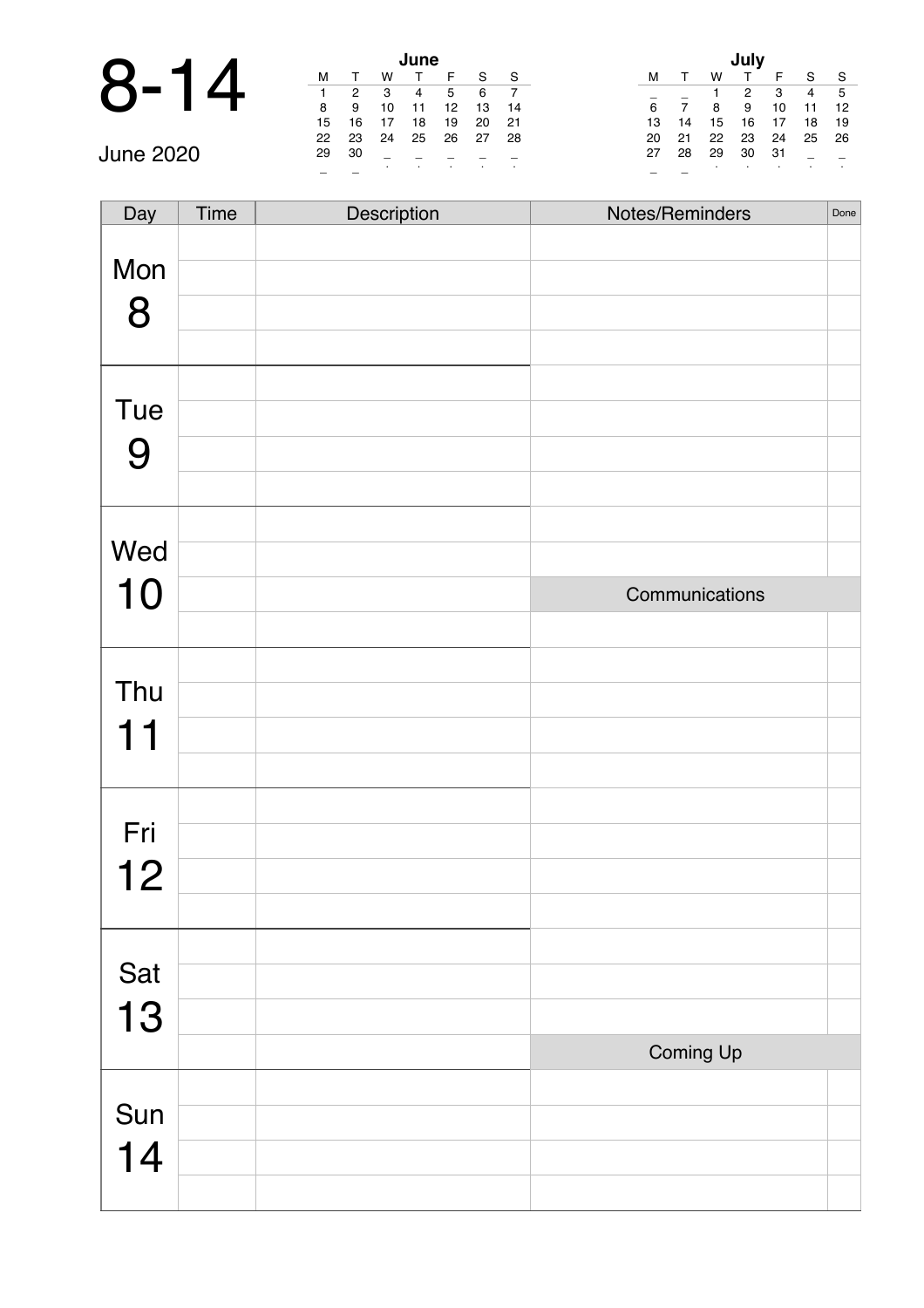|   |        |        |               | lune       |  |
|---|--------|--------|---------------|------------|--|
| 1 |        |        |               |            |  |
|   |        |        | 3             |            |  |
|   | 8      | 9      | 10            | 11         |  |
|   | 15     | 16     |               | 18         |  |
|   | $\sim$ | $\sim$ | $\sim$ $\sim$ | $\sim$ $-$ |  |

|                  |    |    |    | June |     |    |     |    |    |    |    |     |        |
|------------------|----|----|----|------|-----|----|-----|----|----|----|----|-----|--------|
|                  | M  |    | w  |      |     | S  | `S  | M  |    |    |    |     | - S    |
|                  |    | 2  | -3 | 4    | 5   | 6  |     |    |    |    | 2  | 3   | 4      |
|                  | 8  | 9  | 10 |      | 12  | 13 | 14  | 6  |    | 8  | 9  | 10  | 11     |
|                  | 15 | 16 |    | 18   | 19  | 20 | 21  | 13 | 14 | 15 | 16 | 17  | $18$ 1 |
|                  | 22 | 23 | 24 | 25   | -26 | 27 | -28 | 20 | 21 | 22 | 23 | 24  | 25 2   |
| <b>June 2020</b> | 29 | 30 |    |      |     |    |     | 27 | 28 | 29 | 30 | -31 |        |
|                  |    |    |    |      |     |    |     |    |    |    |    |     |        |

| July |          |    |    |    |    |    |  |  |  |  |  |
|------|----------|----|----|----|----|----|--|--|--|--|--|
| м    | $\Gamma$ | w  |    | F  | S  | S  |  |  |  |  |  |
|      |          | 1  | 2  | 3  | 4  | 5  |  |  |  |  |  |
| 6    | 7        | 8  | 9  | 10 | 11 | 12 |  |  |  |  |  |
| 13   | 14       | 15 | 16 | 17 | 18 | 19 |  |  |  |  |  |
| 20   | 21       | 22 | 23 | 24 | 25 | 26 |  |  |  |  |  |
| 27   | 28       | 29 | 30 | 31 |    |    |  |  |  |  |  |
|      |          | ٠  | ٠  | ٠  | ٠  | ٠  |  |  |  |  |  |

| Day       | Time | Description | Notes/Reminders | Done |
|-----------|------|-------------|-----------------|------|
| Mon       |      |             |                 |      |
| 15        |      |             |                 |      |
|           |      |             |                 |      |
| Tue       |      |             |                 |      |
| 16        |      |             |                 |      |
|           |      |             |                 |      |
| Wed       |      |             |                 |      |
|           |      |             |                 |      |
| 17        |      |             | Communications  |      |
|           |      |             |                 |      |
| Thu       |      |             |                 |      |
|           |      |             |                 |      |
| 18        |      |             |                 |      |
|           |      |             |                 |      |
| Fri       |      |             |                 |      |
|           |      |             |                 |      |
| 19        |      |             |                 |      |
|           |      |             |                 |      |
|           |      |             |                 |      |
| Sat<br>20 |      |             |                 |      |
|           |      |             | Coming Up       |      |
|           |      |             |                 |      |
| Sun       |      |             |                 |      |
| 21        |      |             |                 |      |
|           |      |             |                 |      |
|           |      |             |                 |      |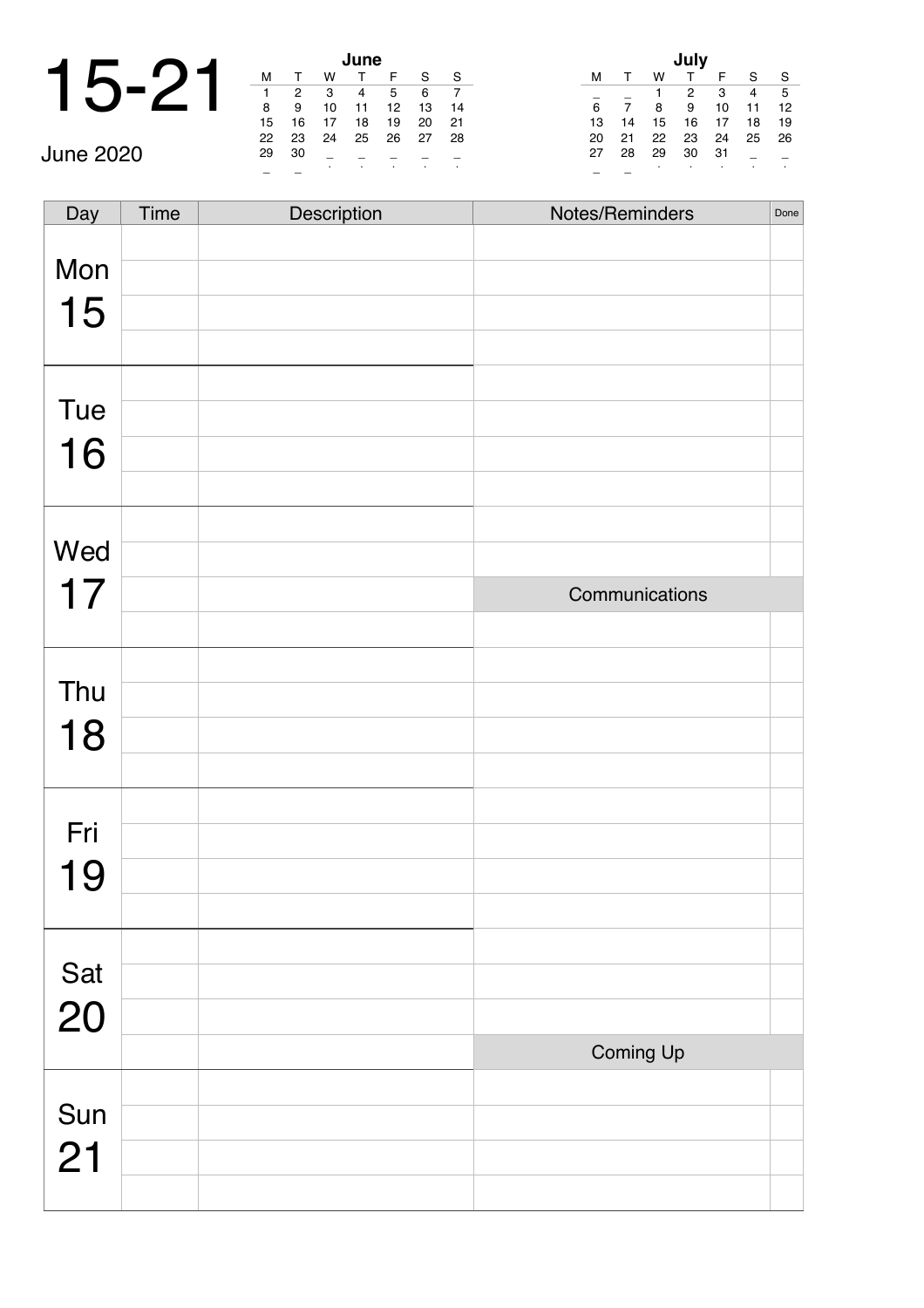|                                                                    |    |    |    | lune |  |
|--------------------------------------------------------------------|----|----|----|------|--|
| $\mathbf{\Omega}$<br>$\Box$<br>$\boldsymbol{\mathsf{R}}$<br>$\Box$ |    |    |    |      |  |
|                                                                    |    |    | 3  |      |  |
|                                                                    | 8  | 9  | 10 |      |  |
|                                                                    | 15 | 16 | 17 | 18   |  |
|                                                                    | っっ | っっ | つん | つに   |  |

|           |    |    |    | June |    |      |     |    |    |    |    |      |                |                   |
|-----------|----|----|----|------|----|------|-----|----|----|----|----|------|----------------|-------------------|
| $\Box$    | M  |    |    |      |    | e    | S   | м  |    | w  |    |      | $\mathbf{C}$   | <b>C</b>          |
|           |    | 2  | 3  | 4    | 5  | 6    |     |    |    |    |    | 3    | $\overline{4}$ | E                 |
|           | 8  | 9  | 10 | 11   | 12 | 13   | -14 | 6  |    | 8  | 9  | 10   | 11             | $\blacksquare$ 1. |
|           | 15 | 16 |    | 18   | 19 | 20   | -21 |    | 14 | 15 | 16 | 17   | 18             | $\blacksquare$    |
|           | 22 | 23 | 24 | 25   | 26 | - 27 | -28 | 20 | 21 | 22 | 23 | 24   | 25 2           |                   |
| June 2020 | 29 | 30 |    |      |    |      |     | 27 | 28 | 29 | 30 | - 31 |                |                   |
|           |    |    |    |      |    |      |     |    |    |    |    |      |                |                   |
|           |    |    |    |      |    |      |     |    |    |    |    |      |                |                   |

| July |    |    |    |    |    |    |  |  |  |  |  |
|------|----|----|----|----|----|----|--|--|--|--|--|
| м    |    | w  | т  | F  | S  | S  |  |  |  |  |  |
|      |    | 1  | 2  | 3  | 4  | 5  |  |  |  |  |  |
| 6    | 7  | 8  | 9  | 10 | 11 | 12 |  |  |  |  |  |
| 13   | 14 | 15 | 16 | 17 | 18 | 19 |  |  |  |  |  |
| 20   | 21 | 22 | 23 | 24 | 25 | 26 |  |  |  |  |  |
| 27   | 28 | 29 | 30 | 31 |    |    |  |  |  |  |  |
|      |    | ٠  |    |    |    |    |  |  |  |  |  |

| Day       | Time | Description | Notes/Reminders | Done |
|-----------|------|-------------|-----------------|------|
| Mon       |      |             |                 |      |
|           |      |             |                 |      |
| 22        |      |             |                 |      |
|           |      |             |                 |      |
|           |      |             |                 |      |
| Tue       |      |             |                 |      |
| 23        |      |             |                 |      |
|           |      |             |                 |      |
|           |      |             |                 |      |
| Wed<br>24 |      |             |                 |      |
|           |      |             | Communications  |      |
|           |      |             |                 |      |
|           |      |             |                 |      |
| Thu       |      |             |                 |      |
| 25        |      |             |                 |      |
|           |      |             |                 |      |
|           |      |             |                 |      |
| Fri       |      |             |                 |      |
| 26        |      |             |                 |      |
|           |      |             |                 |      |
|           |      |             |                 |      |
| Sat       |      |             |                 |      |
| 27        |      |             |                 |      |
|           |      |             | Coming Up       |      |
|           |      |             |                 |      |
| Sun       |      |             |                 |      |
| 28        |      |             |                 |      |
|           |      |             |                 |      |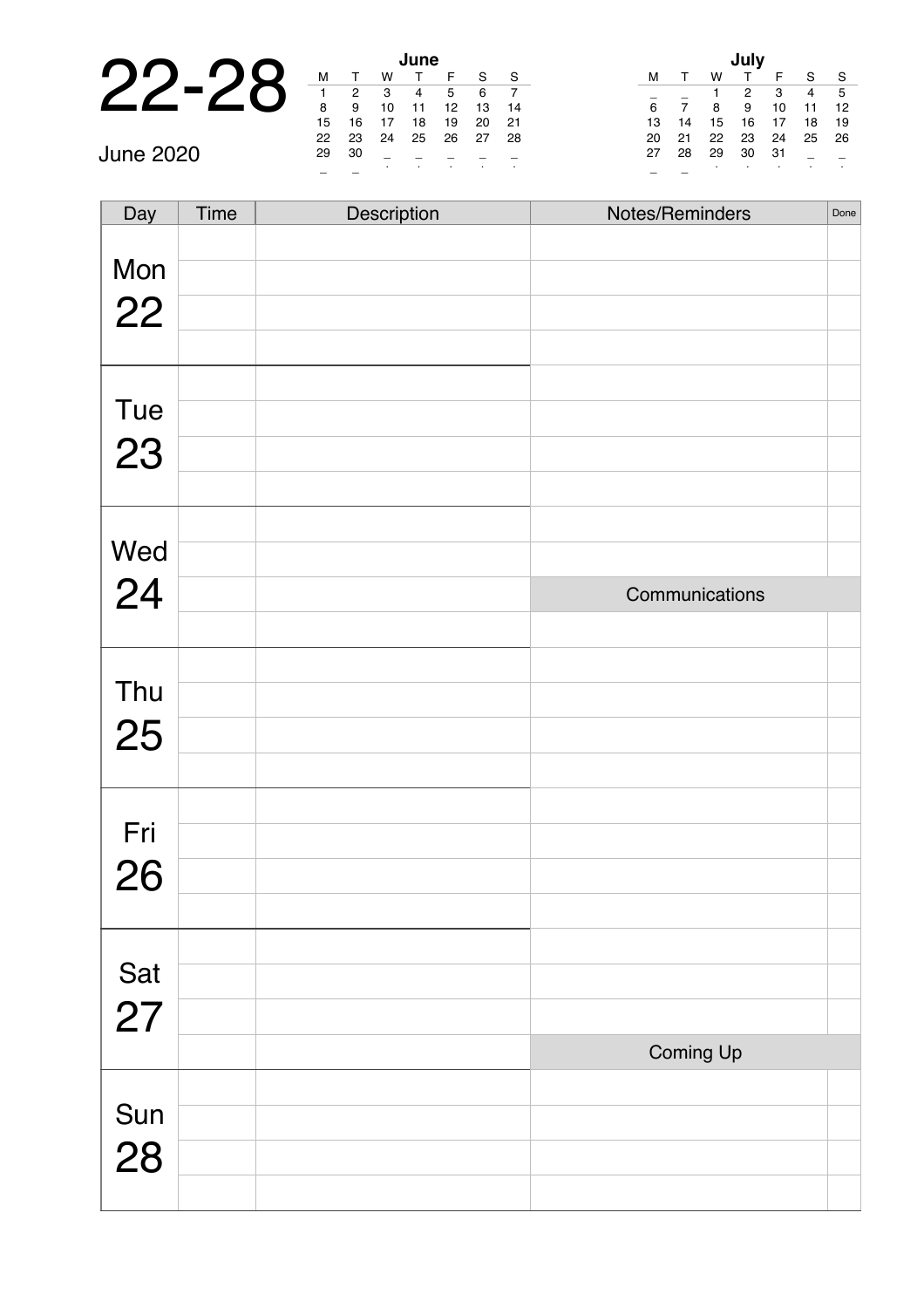|          |    |    |          | June |  |
|----------|----|----|----------|------|--|
| $29 - 5$ |    |    |          |      |  |
|          |    |    | 3        |      |  |
|          | 8  |    | 10       |      |  |
|          | 15 | 16 | 17       | 18   |  |
|          | nn | פר | $\Omega$ | n =  |  |

June 2020 / July 2020

| June |    |    |    |    |    |    |  |  |  |  |  |  |
|------|----|----|----|----|----|----|--|--|--|--|--|--|
| м    | т  | w  |    | F  | S  | S  |  |  |  |  |  |  |
|      | 2  | 3  | 4  | 5  | 6  |    |  |  |  |  |  |  |
| 8    | 9  | 10 | 11 | 12 | 13 | 14 |  |  |  |  |  |  |
| 15   | 16 | 17 | 18 | 19 | 20 | 21 |  |  |  |  |  |  |
| 22   | 23 | 24 | 25 | 26 | 27 | 28 |  |  |  |  |  |  |
| 29   | 30 |    |    |    |    |    |  |  |  |  |  |  |
|      |    | ٠  | ٠  |    | ٠  | ٠  |  |  |  |  |  |  |

|    |              |    | July |    |    |    |
|----|--------------|----|------|----|----|----|
| м  | $\mathsf{T}$ | w  | т    | F  | S  | S  |
|    |              | 1  | 2    | 3  | 4  | 5  |
| 6  | 7            | 8  | 9    | 10 | 11 | 12 |
| 13 | 14           | 15 | 16   | 17 | 18 | 19 |
| 20 | 21           | 22 | 23   | 24 | 25 | 26 |
| 27 | 28           | 29 | 30   | 31 |    |    |
|    |              | ٠  | ٠    |    | ٠  |    |

| Day            | Time | Description | Notes/Reminders | Done |
|----------------|------|-------------|-----------------|------|
|                |      |             |                 |      |
| Mon            |      |             |                 |      |
| 29             |      |             |                 |      |
|                |      |             |                 |      |
|                |      |             |                 |      |
| Tue            |      |             |                 |      |
| 30             |      |             |                 |      |
|                |      |             |                 |      |
|                |      |             |                 |      |
| Wed            |      |             |                 |      |
|                |      |             | Communications  |      |
|                |      |             |                 |      |
|                |      |             |                 |      |
| Thu            |      |             |                 |      |
| $\overline{2}$ |      |             |                 |      |
|                |      |             |                 |      |
|                |      |             |                 |      |
| Fri            |      |             |                 |      |
| 3              |      |             |                 |      |
|                |      |             |                 |      |
|                |      |             |                 |      |
| Sat            |      |             |                 |      |
| $\overline{4}$ |      |             |                 |      |
|                |      |             | Coming Up       |      |
|                |      |             |                 |      |
| Sun            |      |             |                 |      |
| 5              |      |             |                 |      |
|                |      |             |                 |      |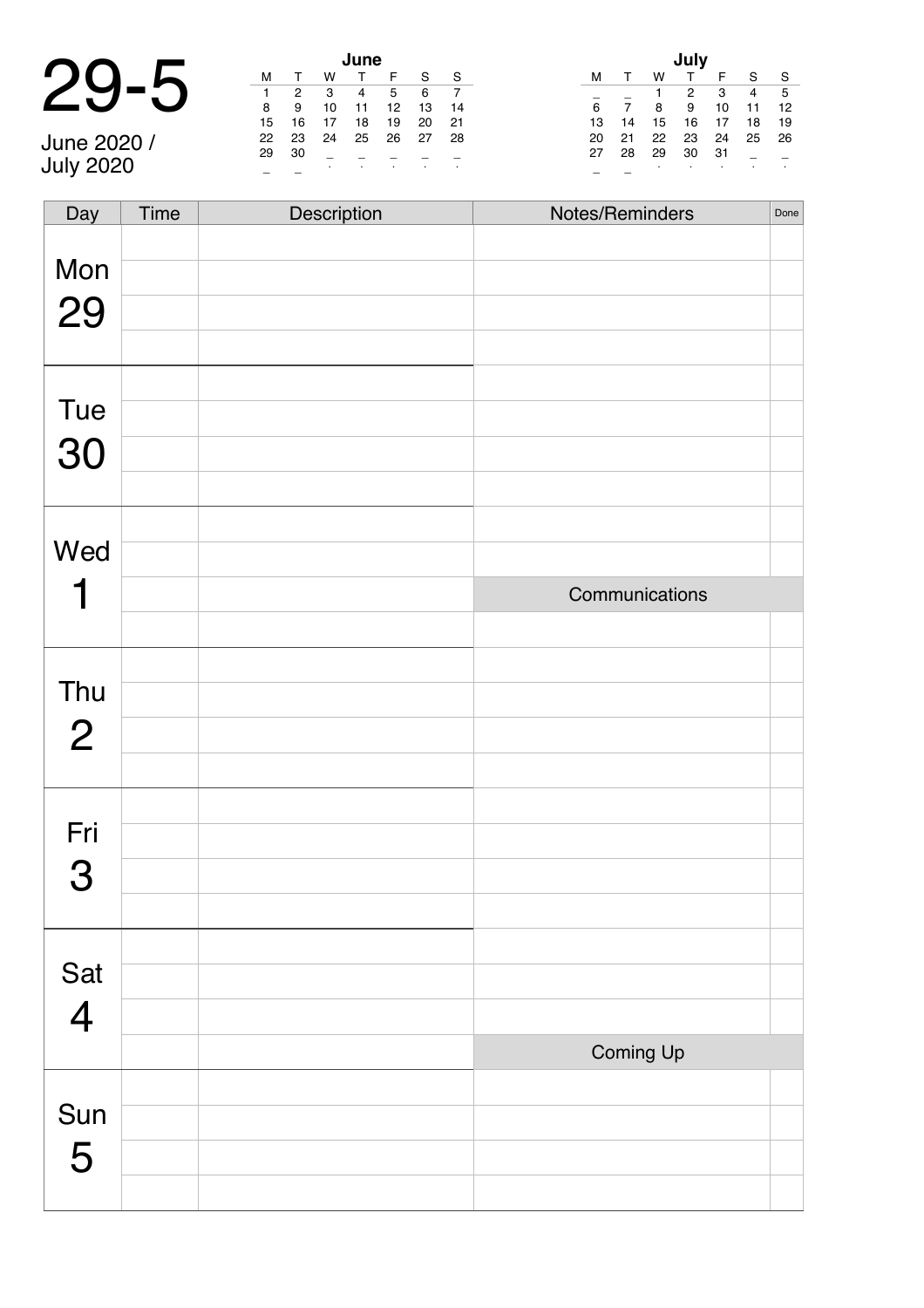# 6-12 **July**

| July |    |    |    |    |    |    |  |  |  |
|------|----|----|----|----|----|----|--|--|--|
| м    |    | w  |    | F  | S  | S  |  |  |  |
|      |    | 1  | 2  | 3  | 4  | 5  |  |  |  |
| 6    |    | 8  | 9  | 10 | 11 | 12 |  |  |  |
| 13   | 14 | 15 | 16 | 17 | 18 | 19 |  |  |  |
| 20   | 21 | 22 | 23 | 24 | 25 | 26 |  |  |  |
| 27   | 28 | 29 | 30 | 31 |    |    |  |  |  |
|      |    | ٠  |    |    |    | ٠  |  |  |  |

|                |    |    | <b>August</b> |    |    |                |
|----------------|----|----|---------------|----|----|----------------|
| м              |    | w  |               | F  | S  | S              |
|                |    |    |               |    | 1  | $\overline{2}$ |
| $\overline{3}$ | 4  | 5  | 6             |    | 8  | 9              |
| 10             | 11 | 12 | 13            | 14 | 15 | 16             |
| 17             | 18 | 19 | 20            | 21 | 22 | 23             |
| 24             | 25 | 26 | 27            | 28 | 29 | 30             |
| 31             |    | ٠  |               |    |    |                |

<sup>31</sup> \_ <sup>∙</sup> <sup>∙</sup> <sup>∙</sup> <sup>∙</sup> <sup>∙</sup> July 2020

| Day            | Time | Description | Notes/Reminders | Done |
|----------------|------|-------------|-----------------|------|
|                |      |             |                 |      |
| Mon            |      |             |                 |      |
| 6              |      |             |                 |      |
|                |      |             |                 |      |
| Tue            |      |             |                 |      |
|                |      |             |                 |      |
| $\overline{7}$ |      |             |                 |      |
|                |      |             |                 |      |
| Wed            |      |             |                 |      |
| 8              |      |             | Communications  |      |
|                |      |             |                 |      |
|                |      |             |                 |      |
| Thu            |      |             |                 |      |
| 9              |      |             |                 |      |
|                |      |             |                 |      |
| Fri            |      |             |                 |      |
|                |      |             |                 |      |
| <b>10</b>      |      |             |                 |      |
|                |      |             |                 |      |
| Sat            |      |             |                 |      |
| 11             |      |             |                 |      |
|                |      |             | Coming Up       |      |
|                |      |             |                 |      |
| Sun            |      |             |                 |      |
| 12             |      |             |                 |      |
|                |      |             |                 |      |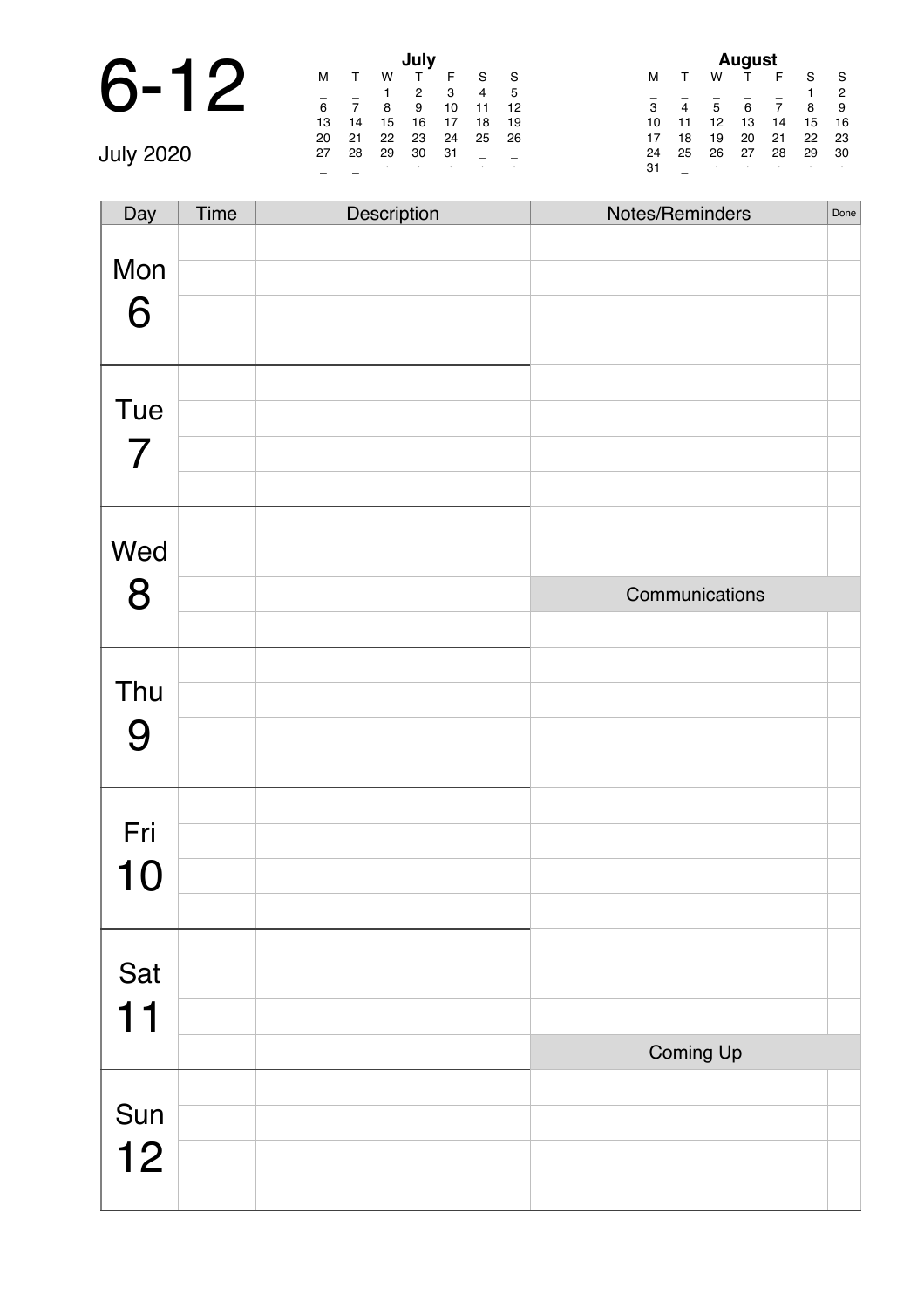|                  | м  |    | w  | July |
|------------------|----|----|----|------|
|                  |    |    |    | 2    |
|                  | 6  |    | 8  | 9    |
|                  | 13 | 14 | 15 | 16   |
|                  | 20 | 21 | 22 | 23   |
| <b>July 2020</b> | 27 | 28 | 29 | 30   |
|                  |    |    | ٠  |      |

|    |    |    | July |    |    |    |
|----|----|----|------|----|----|----|
| М  |    | w  | т    | F  | S  | S  |
|    |    |    | 2    | 3  | 4  | 5  |
| 6  |    | 8  | 9    | 10 | 11 | 12 |
| 13 | 14 | 15 | 16   | 17 | 18 | 19 |
| 20 | 21 | 22 | 23   | 24 | 25 | 26 |
| 27 | 28 | 29 | 30   | 31 |    |    |
|    |    | ٠  | ٠    |    |    | ٠  |

| <b>August</b> |    |    |    |    |    |    |  |  |  |  |
|---------------|----|----|----|----|----|----|--|--|--|--|
| м             |    | w  |    | F  | S  | S  |  |  |  |  |
|               |    |    |    |    | 1  | 2  |  |  |  |  |
| 3             | 4  | 5  | 6  |    | 8  | 9  |  |  |  |  |
| 10            | 11 | 12 | 13 | 14 | 15 | 16 |  |  |  |  |
| 17            | 18 | 19 | 20 | 21 | 22 | 23 |  |  |  |  |
| 24            | 25 | 26 | 27 | 28 | 29 | 30 |  |  |  |  |
| 31            |    | ٠  | ٠  |    | ٠  | ٠  |  |  |  |  |

| Day | <b>Time</b> | Description | Notes/Reminders | Done |
|-----|-------------|-------------|-----------------|------|
|     |             |             |                 |      |
| Mon |             |             |                 |      |
| 13  |             |             |                 |      |
|     |             |             |                 |      |
| Tue |             |             |                 |      |
|     |             |             |                 |      |
| 14  |             |             |                 |      |
|     |             |             |                 |      |
| Wed |             |             |                 |      |
| 15  |             |             | Communications  |      |
|     |             |             |                 |      |
|     |             |             |                 |      |
| Thu |             |             |                 |      |
| 16  |             |             |                 |      |
|     |             |             |                 |      |
|     |             |             |                 |      |
| Fri |             |             |                 |      |
| 17  |             |             |                 |      |
|     |             |             |                 |      |
|     |             |             |                 |      |
| Sat |             |             |                 |      |
| 18  |             |             |                 |      |
|     |             |             | Coming Up       |      |
|     |             |             |                 |      |
| Sun |             |             |                 |      |
| 19  |             |             |                 |      |
|     |             |             |                 |      |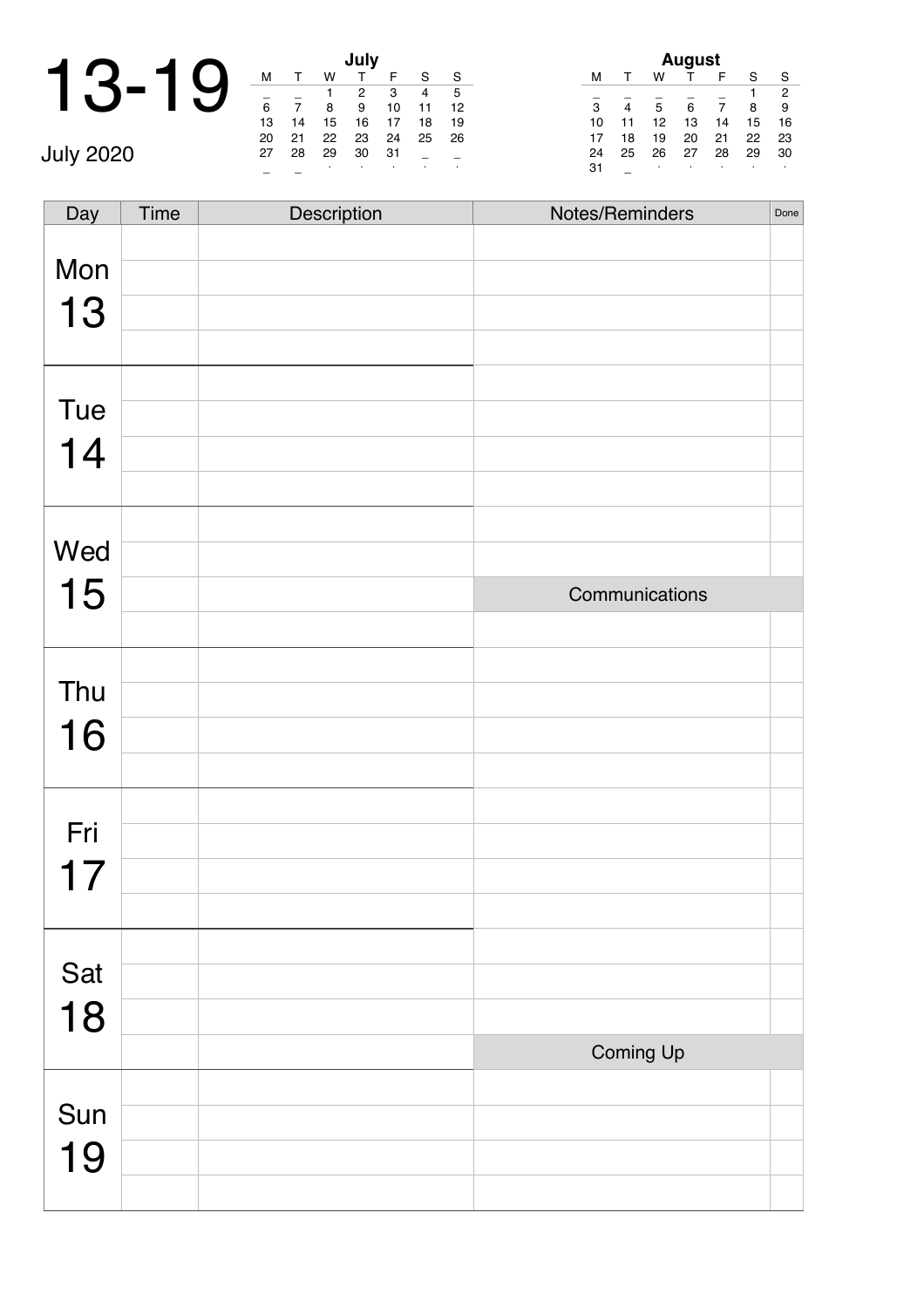|                  |    |    |    | July |  |
|------------------|----|----|----|------|--|
|                  | м  |    | w  |      |  |
|                  |    |    |    | 2    |  |
|                  | 6  |    | 8  | 9    |  |
|                  | 13 | 14 | 15 | 16   |  |
|                  | 20 | 21 | 22 | 23   |  |
| <b>July 2020</b> | 27 | 28 | 29 | 30   |  |
|                  |    |    | ٠  |      |  |

|    |    |    | July |    |    |    |
|----|----|----|------|----|----|----|
| м  |    | w  |      | F  | S  | S  |
|    |    |    | 2    | 3  | 4  | 5  |
| 6  |    | 8  | 9    | 10 | 11 | 12 |
| 13 | 14 | 15 | 16   | 17 | 18 | 19 |
| 20 | 21 | 22 | 23   | 24 | 25 | 26 |
| 27 | 28 | 29 | 30   | 31 |    |    |
|    |    | ٠  |      | ٠  |    | ٠  |

|    |    |    | August |    |    |    |
|----|----|----|--------|----|----|----|
| м  |    | w  |        | F  | S  | S  |
|    |    |    |        |    |    | 2  |
| 3  | 4  | 5  | 6      |    | 8  | 9  |
| 10 | 11 | 12 | 13     | 14 | 15 | 16 |
| 17 | 18 | 19 | 20     | 21 | 22 | 23 |
| 24 | 25 | 26 | 27     | 28 | 29 | 30 |
| 31 |    | ٠  | ٠      |    |    |    |

Day Time Description Notes/Reminders Done

| Mon       |                |  |
|-----------|----------------|--|
| 20        |                |  |
|           |                |  |
|           |                |  |
| Tue       |                |  |
| 21        |                |  |
|           |                |  |
| Wed       |                |  |
| 22        | Communications |  |
|           |                |  |
|           |                |  |
| Thu       |                |  |
| 23        |                |  |
|           |                |  |
|           |                |  |
| Fri       |                |  |
| 24        |                |  |
|           |                |  |
|           |                |  |
| Sat<br>25 |                |  |
|           |                |  |
|           | Coming Up      |  |
|           |                |  |
| Sun<br>26 |                |  |
|           |                |  |
|           |                |  |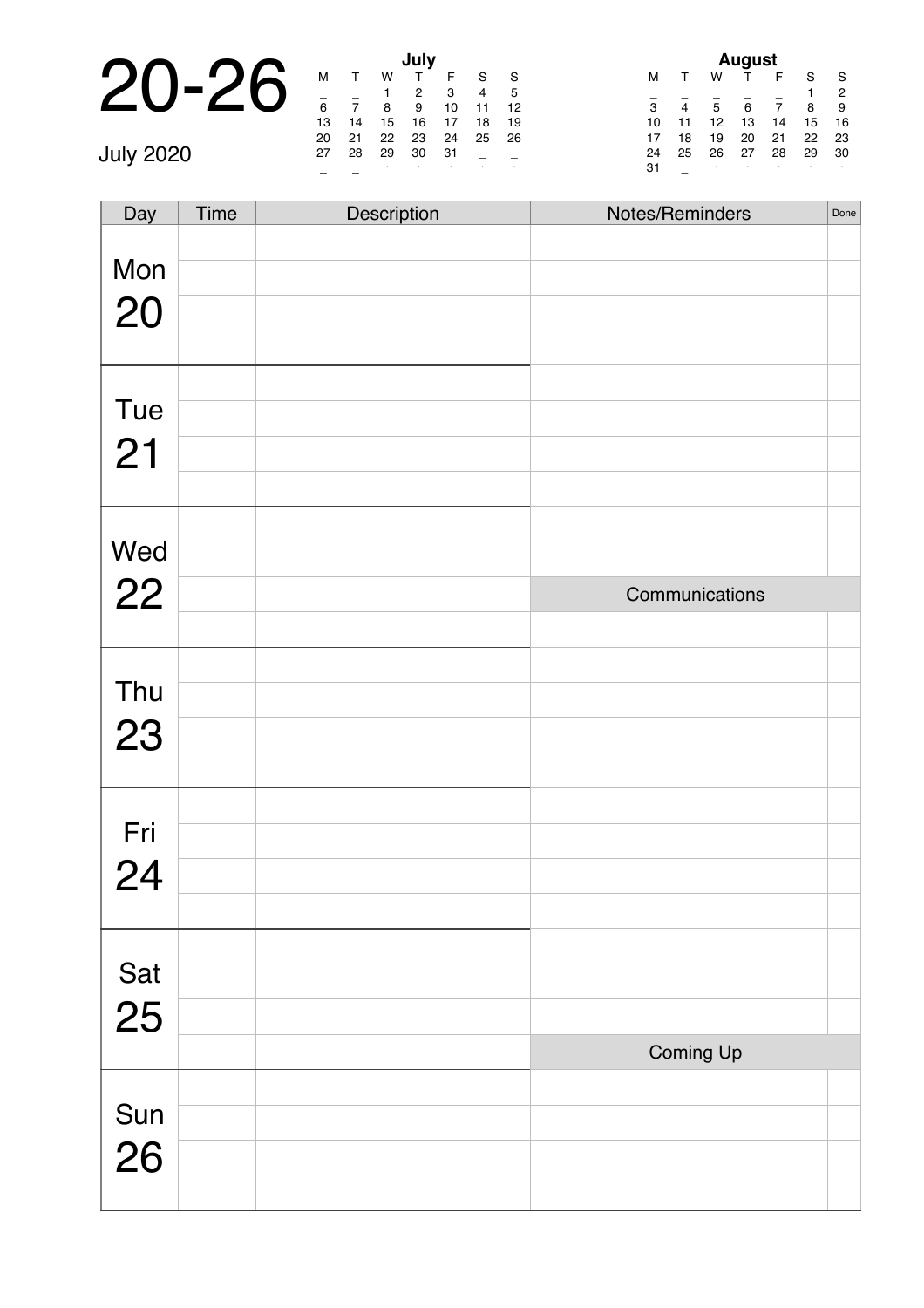#### 27-2 **July**

July 2020 / August 2020

| July |    |    |    |    |    |    |
|------|----|----|----|----|----|----|
| м    |    | w  |    | F  | S  | S  |
|      |    |    | 2  | 3  | 4  | 5  |
| 6    |    | 8  | 9  | 10 | 11 | 12 |
| 13   | 14 | 15 | 16 | 17 | 18 | 19 |
| 20   | 21 | 22 | 23 | 24 | 25 | 26 |
| 27   | 28 | 29 | 30 | 31 |    |    |
|      |    |    | ٠  |    |    |    |

| August |    |    |    |    |    |                |  |
|--------|----|----|----|----|----|----------------|--|
| м      |    | w  |    | F  | S  | S              |  |
|        |    |    |    |    |    | $\overline{2}$ |  |
| 3      | 4  | 5  | 6  | 7  | 8  | 9              |  |
| 10     | 11 | 12 | 13 | 14 | 15 | 16             |  |
| 17     | 18 | 19 | 20 | 21 | 22 | 23             |  |
| 24     | 25 | 26 | 27 | 28 | 29 | 30             |  |
| 31     |    | ٠  | ٠  | ٠  | ٠  |                |  |

| Day            | <b>Time</b> | Description | Notes/Reminders | Done |
|----------------|-------------|-------------|-----------------|------|
|                |             |             |                 |      |
| Mon            |             |             |                 |      |
| 27             |             |             |                 |      |
|                |             |             |                 |      |
|                |             |             |                 |      |
| Tue            |             |             |                 |      |
| 28             |             |             |                 |      |
|                |             |             |                 |      |
|                |             |             |                 |      |
| Wed            |             |             |                 |      |
| 29             |             |             | Communications  |      |
|                |             |             |                 |      |
| Thu            |             |             |                 |      |
|                |             |             |                 |      |
| 30             |             |             |                 |      |
|                |             |             |                 |      |
| Fri            |             |             |                 |      |
|                |             |             |                 |      |
| 31             |             |             |                 |      |
|                |             |             |                 |      |
| Sat            |             |             |                 |      |
| 1              |             |             |                 |      |
|                |             |             | Coming Up       |      |
|                |             |             |                 |      |
| Sun            |             |             |                 |      |
| $\overline{2}$ |             |             |                 |      |
|                |             |             |                 |      |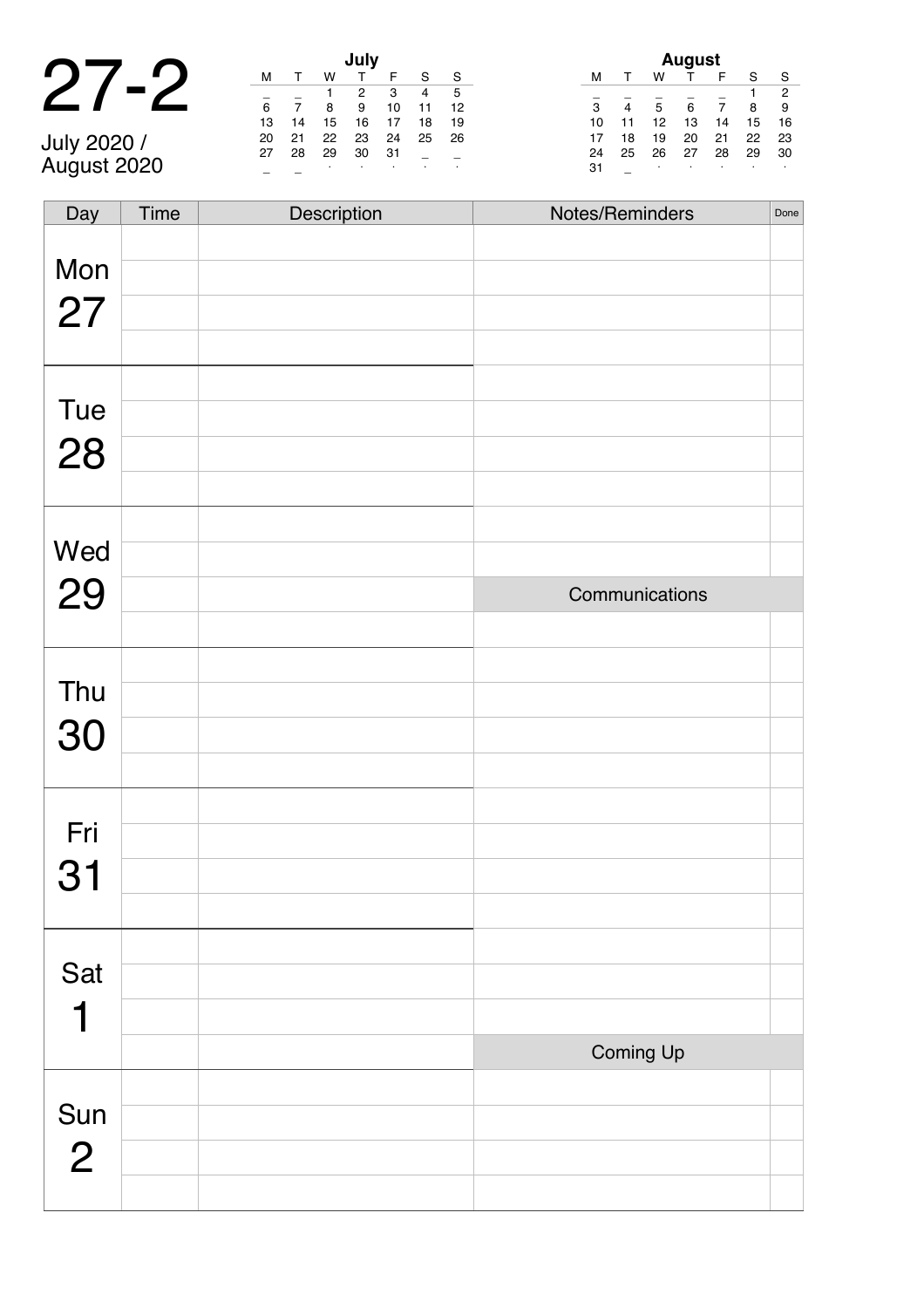| $\bullet$<br>J<br>₩ |  |
|---------------------|--|
|---------------------|--|

| <b>August</b> |    |    |    |    |    |    |    |  |
|---------------|----|----|----|----|----|----|----|--|
|               | М  |    | w  |    |    |    |    |  |
|               |    |    |    |    |    |    | 2  |  |
|               | 3  | 4  | 5  | 6  |    | 8  | 9  |  |
|               | 10 |    | 12 | 13 | 14 | 15 | 16 |  |
|               | 17 | 18 | 19 | 20 | 21 | 22 | 23 |  |
| August 2020   | 24 | 25 | 26 | 27 | 28 | 29 | 30 |  |
|               | 31 |    | ٠  |    |    |    |    |  |

| <b>September</b> |    |    |    |    |    |    |  |  |
|------------------|----|----|----|----|----|----|--|--|
| м                |    | w  |    | F  | S  | S  |  |  |
|                  |    | 2  | з  | 4  | 5  | 6  |  |  |
| 7                | 8  | 9  | 10 | 11 | 12 | 13 |  |  |
| 14               | 15 | 16 | 17 | 18 | 19 | 20 |  |  |
| 21               | 22 | 23 | 24 | 25 | 26 | 27 |  |  |
| 28               | 29 | 30 |    |    |    |    |  |  |
|                  |    |    |    |    |    |    |  |  |

| Day            | Time | Description | Notes/Reminders | Done |
|----------------|------|-------------|-----------------|------|
| Mon<br>3       |      |             |                 |      |
| Tue            |      |             |                 |      |
| $\overline{4}$ |      |             |                 |      |
| Wed            |      |             |                 |      |
| 5              |      |             | Communications  |      |
|                |      |             |                 |      |
| Thu            |      |             |                 |      |
| 6              |      |             |                 |      |
|                |      |             |                 |      |
| Fri            |      |             |                 |      |
| 7              |      |             |                 |      |
|                |      |             |                 |      |
| Sat            |      |             |                 |      |
| 8              |      |             |                 |      |
|                |      |             | Coming Up       |      |
| Sun            |      |             |                 |      |
| 9              |      |             |                 |      |
|                |      |             |                 |      |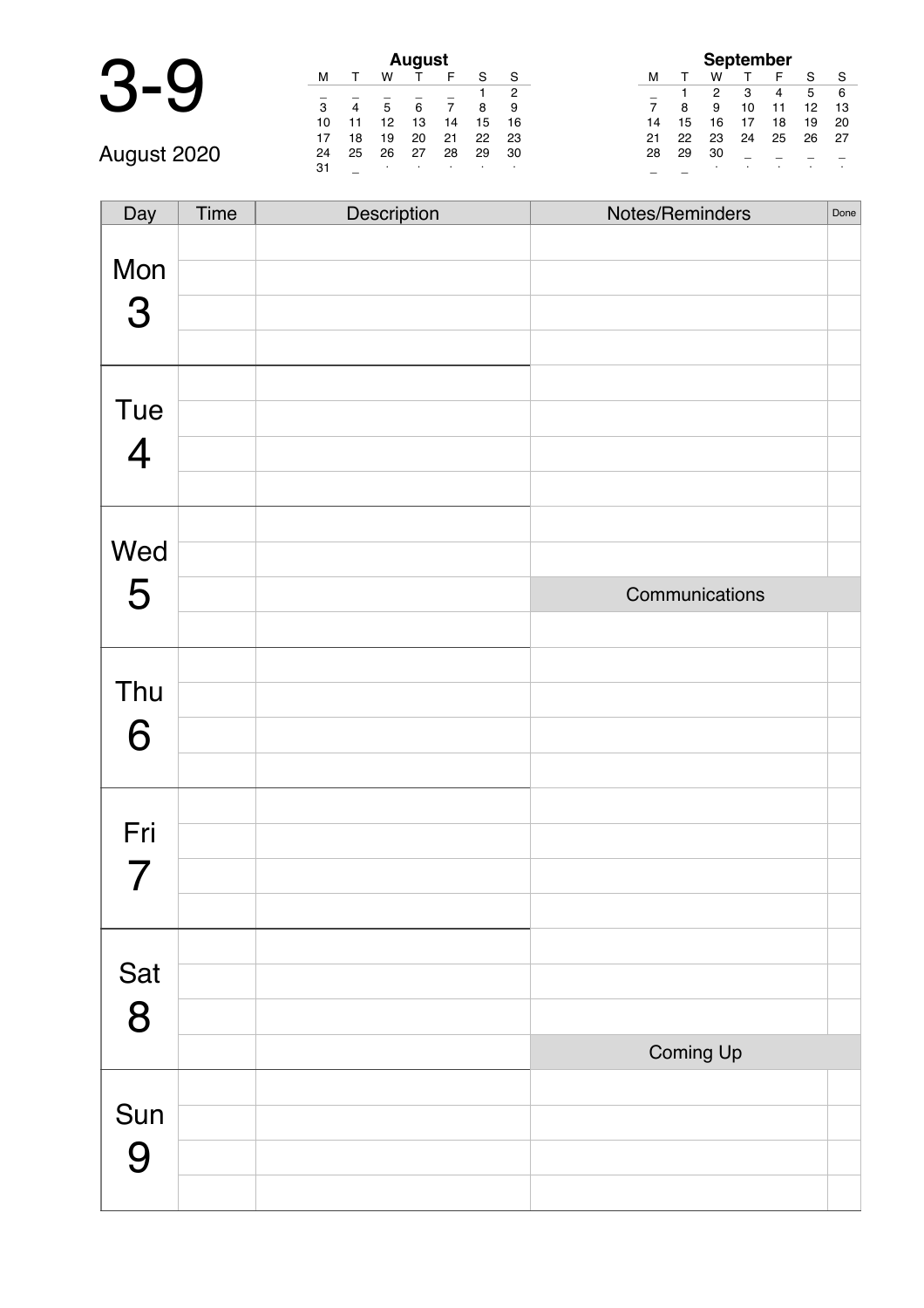#### 10-16 \_ \_ <sup>∙</sup> <sup>∙</sup> <sup>∙</sup> <sup>∙</sup> <sup>∙</sup> August 2020

| August |    |    |    |    |    |                |  |  |
|--------|----|----|----|----|----|----------------|--|--|
| м      |    | w  |    | F  | S  | S              |  |  |
|        |    |    |    |    |    | $\overline{2}$ |  |  |
| 3      |    | 5  | 6  | 7  | 8  | 9              |  |  |
| 10     | 11 | 12 | 13 | 14 | 15 | 16             |  |  |
| 17     | 18 | 19 | 20 | 21 | 22 | 23             |  |  |
| 24     | 25 | 26 | 27 | 28 | 29 | 30             |  |  |
| 31     |    | ٠  |    |    | ٠  | ٠              |  |  |

| <b>September</b> |    |    |    |    |    |    |  |
|------------------|----|----|----|----|----|----|--|
| м                | л. | w  |    | F  | S  | S  |  |
|                  |    | 2  | 3  | 4  | 5  | 6  |  |
|                  | 8  | 9  | 10 | 11 | 12 | 13 |  |
| 14               | 15 | 16 | 17 | 18 | 19 | 20 |  |
| 21               | 22 | 23 | 24 | 25 | 26 | 27 |  |
| 28               | 29 | 30 |    |    |    |    |  |
|                  |    | ٠  |    |    |    |    |  |

| Day | Time | Description | Notes/Reminders | Done |
|-----|------|-------------|-----------------|------|
|     |      |             |                 |      |
| Mon |      |             |                 |      |
| 10  |      |             |                 |      |
|     |      |             |                 |      |
|     |      |             |                 |      |
| Tue |      |             |                 |      |
| 11  |      |             |                 |      |
|     |      |             |                 |      |
|     |      |             |                 |      |
| Wed |      |             |                 |      |
| 12  |      |             | Communications  |      |
|     |      |             |                 |      |
|     |      |             |                 |      |
| Thu |      |             |                 |      |
| 13  |      |             |                 |      |
|     |      |             |                 |      |
|     |      |             |                 |      |
| Fri |      |             |                 |      |
| 14  |      |             |                 |      |
|     |      |             |                 |      |
|     |      |             |                 |      |
| Sat |      |             |                 |      |
| 15  |      |             |                 |      |
|     |      |             | Coming Up       |      |
|     |      |             |                 |      |
| Sun |      |             |                 |      |
| 16  |      |             |                 |      |
|     |      |             |                 |      |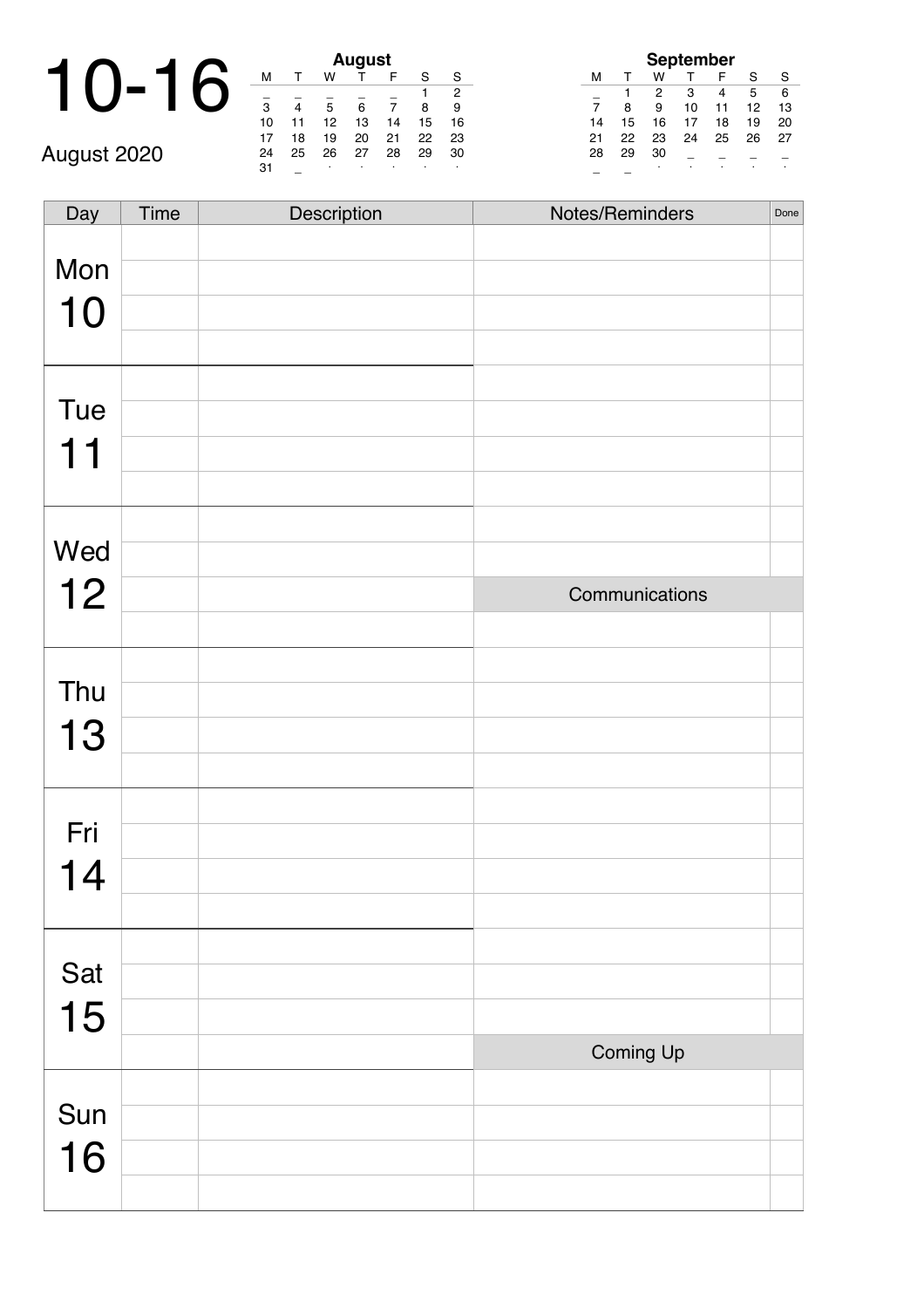|             |     |    |    | <b>August</b> |   |
|-------------|-----|----|----|---------------|---|
|             | м   |    | w  |               |   |
|             | 3   |    | 5  | 6             |   |
|             | 10  |    | 12 | 13            |   |
|             | 17  | 18 | 19 | 20            | ź |
| August 2020 | 24  | 25 | 26 | 27            | ۶ |
|             | -21 |    |    |               |   |

| August |    |    |    |    |    |    |  |  |
|--------|----|----|----|----|----|----|--|--|
| м      |    | w  |    | F  | S  | S  |  |  |
|        |    |    |    |    |    | 2  |  |  |
| 3      |    | 5  | 6  |    | 8  | 9  |  |  |
| 10     | 11 | 12 | 13 | 14 | 15 | 16 |  |  |
| 17     | 18 | 19 | 20 | 21 | 22 | 23 |  |  |
| 24     | 25 | 26 | 27 | 28 | 29 | 30 |  |  |
| 31     |    | ٠  |    | ٠  |    | ٠  |  |  |

|    |    |    | <b>September</b> |    |    |    |
|----|----|----|------------------|----|----|----|
| м  |    | w  |                  | F  | S  | S  |
|    |    | 2  | 3                | 4  | 5  | 6  |
|    | 8  | 9  | 10               | 11 | 12 | 13 |
| 14 | 15 | 16 | 17               | 18 | 19 | 20 |
| 21 | 22 | 23 | 24               | 25 | 26 | 27 |
| 28 | 29 | 30 |                  |    |    |    |
|    |    | ٠  |                  |    |    |    |

| Day       | Time | Description | Notes/Reminders | Done |
|-----------|------|-------------|-----------------|------|
|           |      |             |                 |      |
| Mon       |      |             |                 |      |
| 17        |      |             |                 |      |
|           |      |             |                 |      |
|           |      |             |                 |      |
| Tue       |      |             |                 |      |
| 18        |      |             |                 |      |
|           |      |             |                 |      |
|           |      |             |                 |      |
| Wed       |      |             |                 |      |
| 19        |      |             | Communications  |      |
|           |      |             |                 |      |
|           |      |             |                 |      |
| Thu       |      |             |                 |      |
| 20        |      |             |                 |      |
|           |      |             |                 |      |
|           |      |             |                 |      |
| Fri       |      |             |                 |      |
| 21        |      |             |                 |      |
|           |      |             |                 |      |
|           |      |             |                 |      |
| Sat<br>22 |      |             |                 |      |
|           |      |             |                 |      |
|           |      |             | Coming Up       |      |
|           |      |             |                 |      |
| Sun<br>23 |      |             |                 |      |
|           |      |             |                 |      |
|           |      |             |                 |      |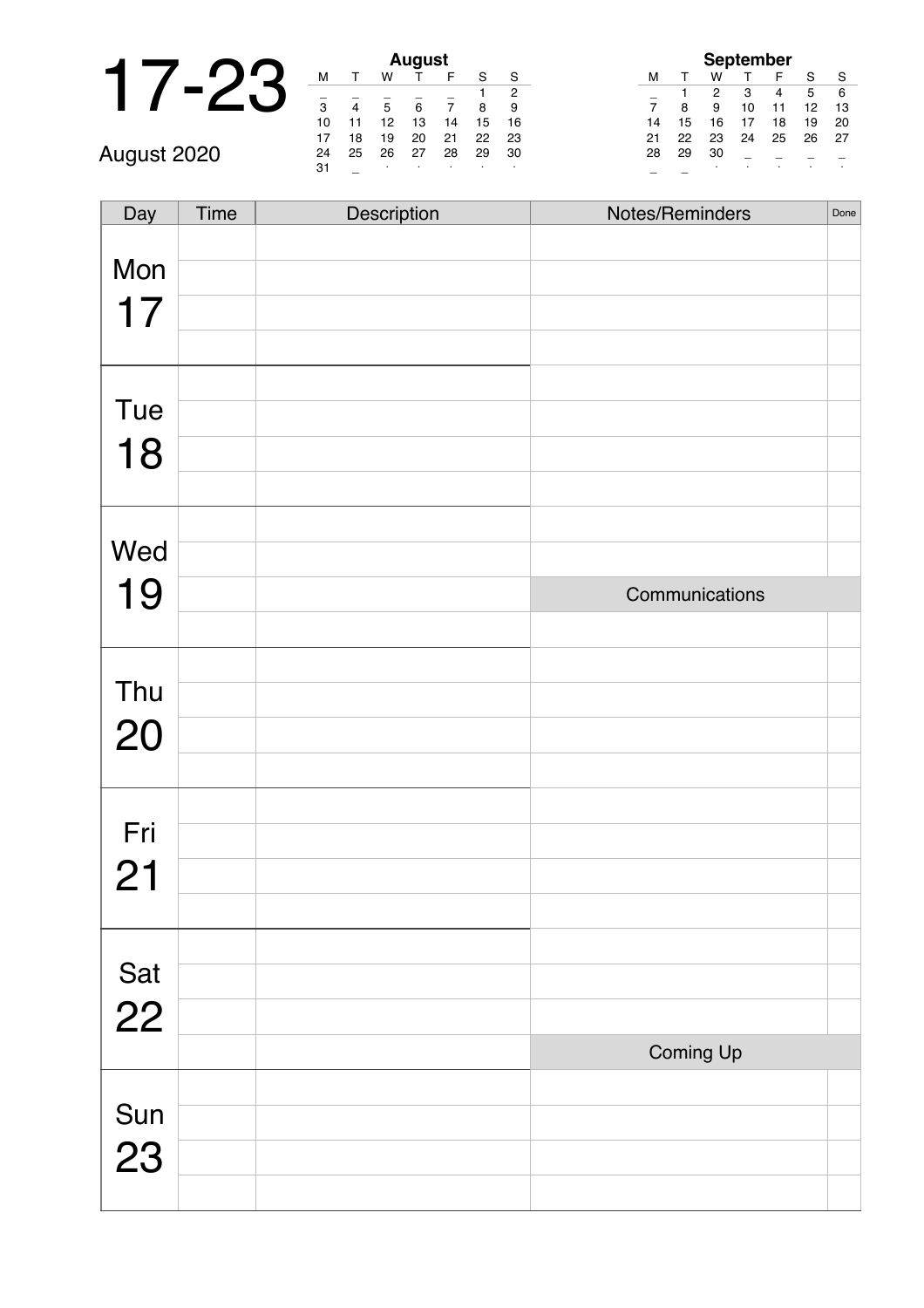### 24-30 **August**

\_ \_ <sup>∙</sup> <sup>∙</sup> <sup>∙</sup> <sup>∙</sup> <sup>∙</sup> August 2020

|    |    |    | August |    |    |    |
|----|----|----|--------|----|----|----|
| м  |    | w  |        | F  | S  | S  |
|    |    |    |        |    |    | 2  |
| 3  | 4  | 5  | 6      | 7  | 8  | 9  |
| 10 | 11 | 12 | 13     | 14 | 15 | 16 |
| 17 | 18 | 19 | 20     | 21 | 22 | 23 |
| 24 | 25 | 26 | 27     | 28 | 29 | 30 |
| 31 |    | ٠  |        |    |    | ٠  |

| <b>September</b> |    |    |    |    |    |    |  |
|------------------|----|----|----|----|----|----|--|
| м                |    | w  |    | F  | S  | S  |  |
|                  |    | 2  | з  |    | 5  | 6  |  |
| $\overline{7}$   | 8  | 9  | 10 | 11 | 12 | 13 |  |
| 14               | 15 | 16 | 17 | 18 | 19 | 20 |  |
| 21               | 22 | 23 | 24 | 25 | 26 | 27 |  |
| 28               | 29 | 30 |    |    |    |    |  |
|                  |    | ٠  |    |    |    |    |  |

| Day       | Time | Description | Notes/Reminders | Done |
|-----------|------|-------------|-----------------|------|
| Mon       |      |             |                 |      |
| 24        |      |             |                 |      |
|           |      |             |                 |      |
|           |      |             |                 |      |
| Tue       |      |             |                 |      |
| 25        |      |             |                 |      |
|           |      |             |                 |      |
| Wed       |      |             |                 |      |
|           |      |             |                 |      |
| 26        |      |             | Communications  |      |
|           |      |             |                 |      |
| Thu       |      |             |                 |      |
|           |      |             |                 |      |
| 27        |      |             |                 |      |
|           |      |             |                 |      |
| Fri       |      |             |                 |      |
|           |      |             |                 |      |
| 28        |      |             |                 |      |
|           |      |             |                 |      |
|           |      |             |                 |      |
| Sat<br>29 |      |             |                 |      |
|           |      |             | Coming Up       |      |
|           |      |             |                 |      |
|           |      |             |                 |      |
| Sun<br>30 |      |             |                 |      |
|           |      |             |                 |      |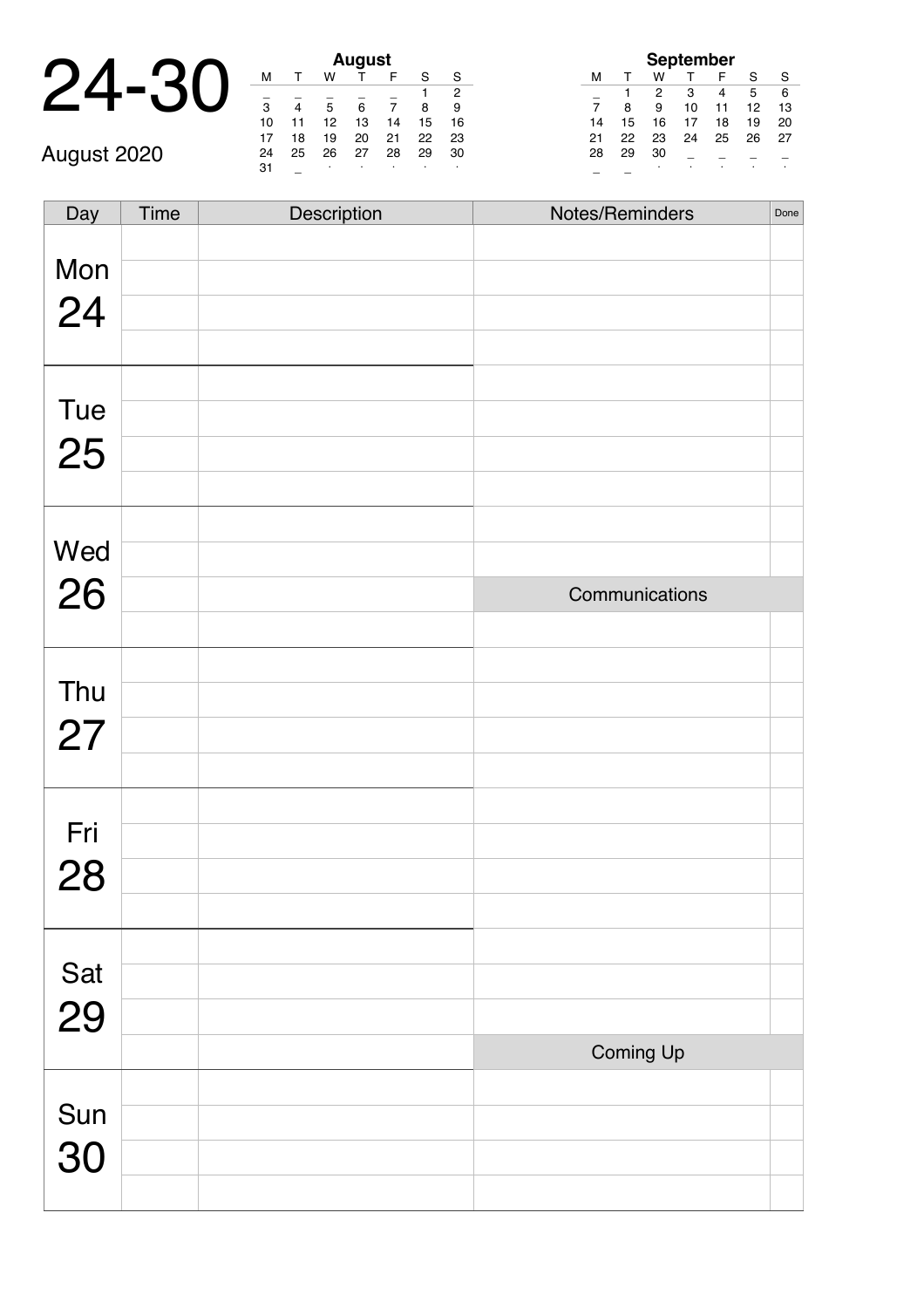# 31-6 **August**

August 2020 / September 2020

| August |    |    |    |    |    |    |  |  |
|--------|----|----|----|----|----|----|--|--|
| м      |    | w  |    | F  | S  | S  |  |  |
|        |    |    |    |    | 1  | 2  |  |  |
| 3      |    | 5  | 6  | 7  | 8  | 9  |  |  |
| 10     | 11 | 12 | 13 | 14 | 15 | 16 |  |  |
| 17     | 18 | 19 | 20 | 21 | 22 | 23 |  |  |
| 24     | 25 | 26 | 27 | 28 | 29 | 30 |  |  |
| 31     |    | ٠  |    |    | ٠  | ٠  |  |  |

|                |    |    | <b>September</b> |    |    |    |
|----------------|----|----|------------------|----|----|----|
| м              |    | w  |                  | F  | S  | S  |
|                |    | 2  | 3                | 4  | 5  | 6  |
| $\overline{7}$ | 8  | 9  | 10               | 11 | 12 | 13 |
| 14             | 15 | 16 | 17               | 18 | 19 | 20 |
| 21             | 22 | 23 | 24               | 25 | 26 | 27 |
| 28             | 29 | 30 |                  |    |    |    |
|                |    |    |                  |    |    |    |

| Day            | Time | Description | Notes/Reminders | Done |
|----------------|------|-------------|-----------------|------|
|                |      |             |                 |      |
| Mon            |      |             |                 |      |
| 31             |      |             |                 |      |
|                |      |             |                 |      |
|                |      |             |                 |      |
| Tue            |      |             |                 |      |
| 1              |      |             |                 |      |
|                |      |             |                 |      |
|                |      |             |                 |      |
| Wed            |      |             |                 |      |
| $\overline{2}$ |      |             | Communications  |      |
|                |      |             |                 |      |
|                |      |             |                 |      |
| Thu            |      |             |                 |      |
| 3              |      |             |                 |      |
|                |      |             |                 |      |
|                |      |             |                 |      |
| Fri            |      |             |                 |      |
| 4              |      |             |                 |      |
|                |      |             |                 |      |
|                |      |             |                 |      |
| Sat            |      |             |                 |      |
| 5              |      |             |                 |      |
|                |      |             | Coming Up       |      |
|                |      |             |                 |      |
| Sun            |      |             |                 |      |
| 6              |      |             |                 |      |
|                |      |             |                 |      |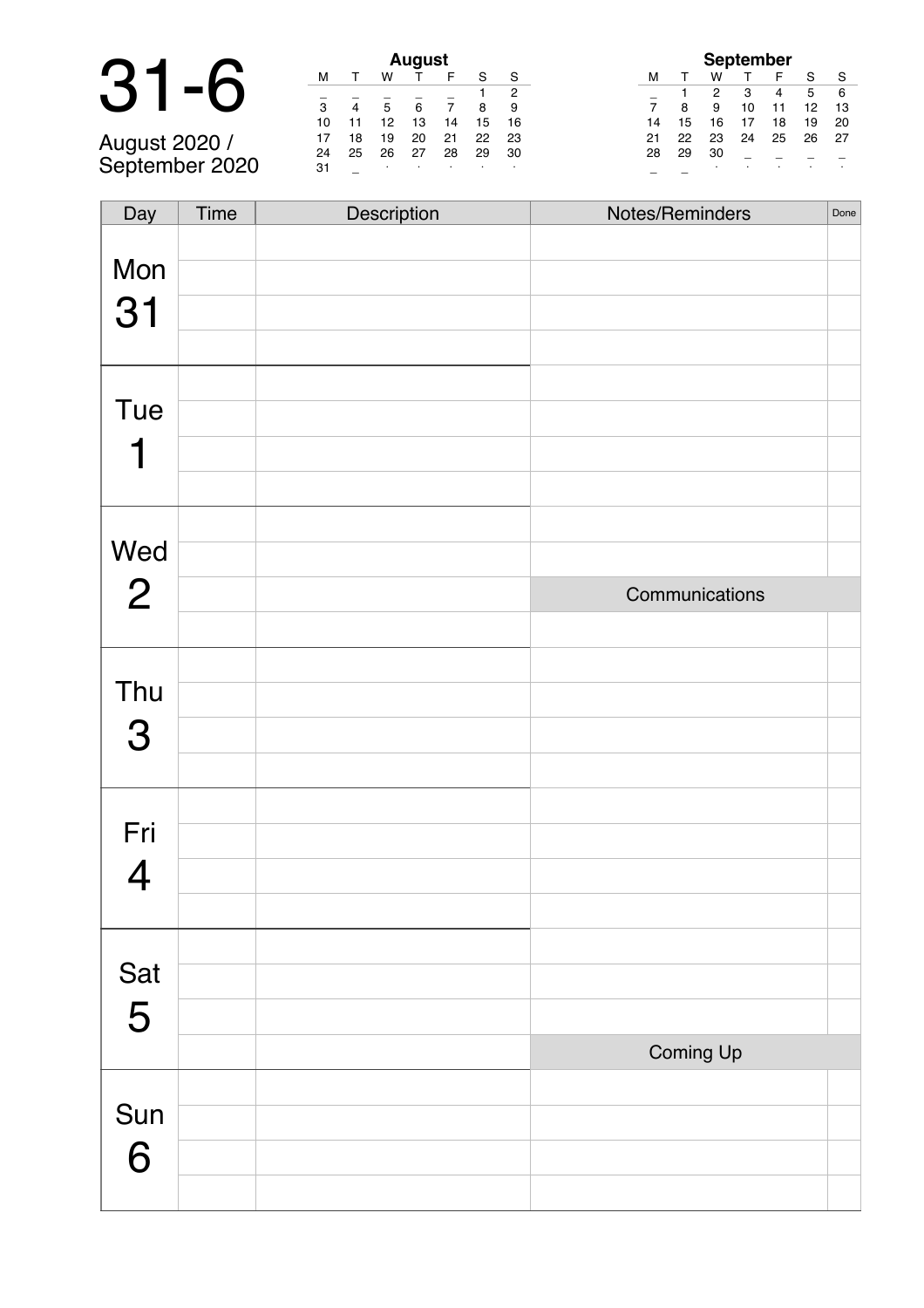## 7-13 **September**

|    |    |    | <b>September</b> |    |    |    |
|----|----|----|------------------|----|----|----|
| м  |    | w  |                  | F  | S  | S  |
|    |    | 2  | 3                | 4  | 5  | 6  |
| 7  | 8  | 9  | 10               | 11 | 12 | 13 |
| 14 | 15 | 16 | 17               | 18 | 19 | 20 |
| 21 | 22 | 23 | 24               | 25 | 26 | 27 |
| 28 | 29 | 30 |                  |    |    |    |
|    |    |    |                  |    |    |    |

| <b>October</b> |    |    |    |    |    |    |
|----------------|----|----|----|----|----|----|
| м              |    | w  |    | F  | S  | S  |
|                |    |    | 1  | 2  | 3  |    |
| 5              | 6  | 7  | 8  | 9  | 10 | 11 |
| 12             | 13 | 14 | 15 | 16 | 17 | 18 |
| 19             | 20 | 21 | 22 | 23 | 24 | 25 |
| 26             | 27 | 28 | 29 | 30 | 31 |    |
|                |    | ٠  |    |    |    | ٠  |

September 2020 Day Time Description Notes/Reminders Done

| Mon |                |  |
|-----|----------------|--|
| 7   |                |  |
|     |                |  |
|     |                |  |
| Tue |                |  |
| 8   |                |  |
|     |                |  |
|     |                |  |
| Wed |                |  |
| 9   | Communications |  |
|     |                |  |
|     |                |  |
| Thu |                |  |
| 10  |                |  |
|     |                |  |
|     |                |  |
| Fri |                |  |
| 11  |                |  |
|     |                |  |
|     |                |  |
| Sat |                |  |
| 12  |                |  |
|     | Coming Up      |  |
| Sun |                |  |
|     |                |  |
| 13  |                |  |
|     |                |  |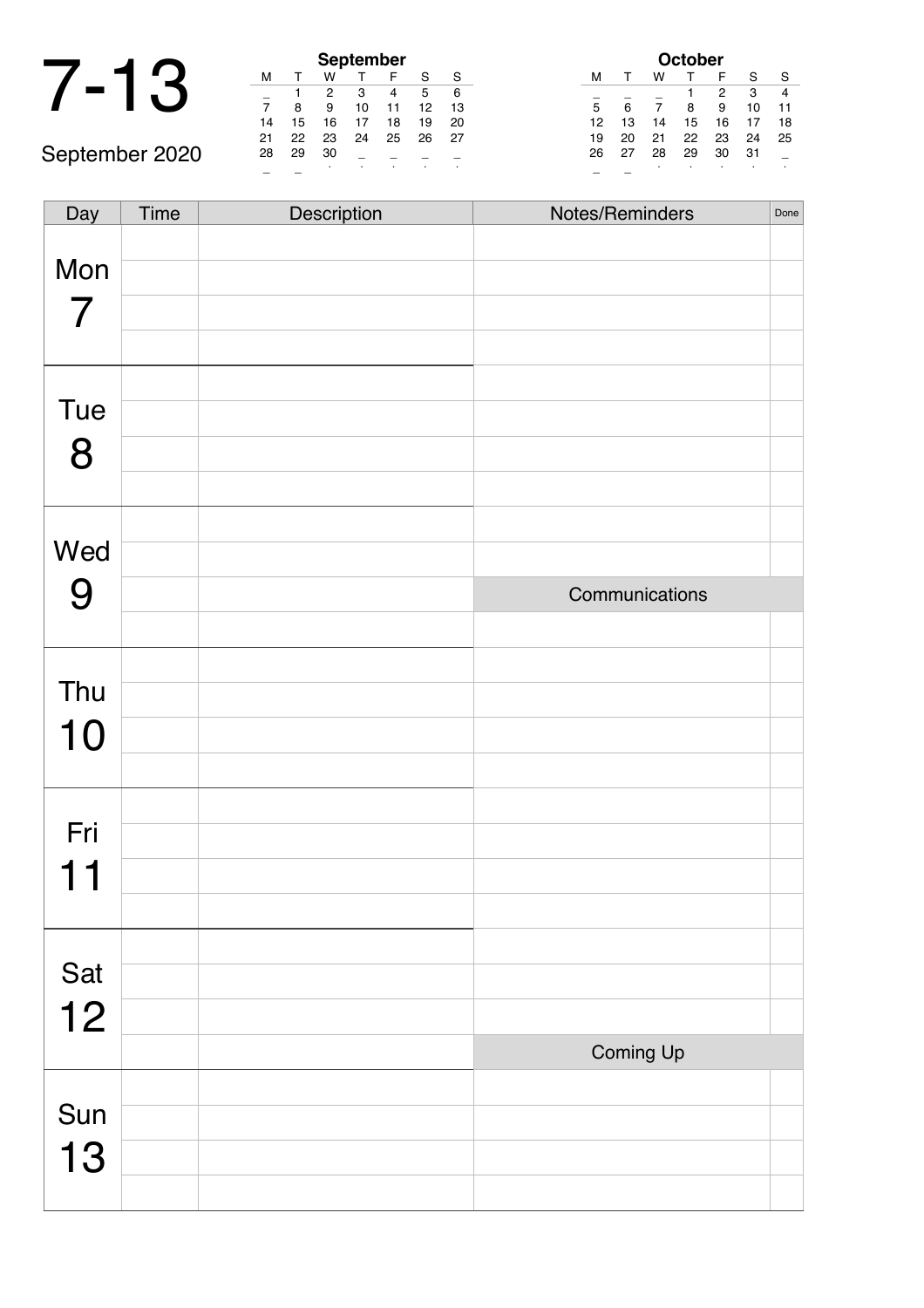|  |        |    | September |           |     |
|--|--------|----|-----------|-----------|-----|
|  |        |    |           |           |     |
|  |        |    |           |           |     |
|  |        |    |           | 10        |     |
|  | 14     | 15 | 16        |           | 18  |
|  | $\sim$ | nn | nn        | $\bigcap$ | OE. |

September 2020

|                | <b>September</b> |    |    |    |    |    |  |  |
|----------------|------------------|----|----|----|----|----|--|--|
| м              |                  | w  |    | F  | S  | S  |  |  |
|                |                  | 2  | з  | 4  | 5  | 6  |  |  |
| $\overline{7}$ | 8                | 9  | 10 | 11 | 12 | 13 |  |  |
| 14             | 15               | 16 | 17 | 18 | 19 | 20 |  |  |
| 21             | 22               | 23 | 24 | 25 | 26 | 27 |  |  |
| 28             | 29               | 30 |    |    |    |    |  |  |
|                |                  | ٠  |    |    |    |    |  |  |

|    |              |    | October |    |    |    |
|----|--------------|----|---------|----|----|----|
| м  | $\mathsf{T}$ | w  |         | F  | S  | S  |
|    |              |    |         | 2  | 3  |    |
| 5  | 6            | 7  | 8       | 9  | 10 | 11 |
| 12 | 13           | 14 | 15      | 16 | 17 | 18 |
| 19 | 20           | 21 | 22      | 23 | 24 | 25 |
| 26 | 27           | 28 | 29      | 30 | 31 |    |
|    |              |    |         |    |    |    |

| Day       | Time | Description | Notes/Reminders | Done |
|-----------|------|-------------|-----------------|------|
|           |      |             |                 |      |
| Mon       |      |             |                 |      |
| 14        |      |             |                 |      |
|           |      |             |                 |      |
|           |      |             |                 |      |
| Tue       |      |             |                 |      |
|           |      |             |                 |      |
| 15        |      |             |                 |      |
|           |      |             |                 |      |
| Wed       |      |             |                 |      |
|           |      |             |                 |      |
| 16        |      |             | Communications  |      |
|           |      |             |                 |      |
|           |      |             |                 |      |
| Thu       |      |             |                 |      |
| 17        |      |             |                 |      |
|           |      |             |                 |      |
|           |      |             |                 |      |
| Fri       |      |             |                 |      |
| 18        |      |             |                 |      |
|           |      |             |                 |      |
|           |      |             |                 |      |
| Sat       |      |             |                 |      |
|           |      |             |                 |      |
| 19        |      |             |                 |      |
|           |      |             | Coming Up       |      |
|           |      |             |                 |      |
| Sun<br>20 |      |             |                 |      |
|           |      |             |                 |      |
|           |      |             |                 |      |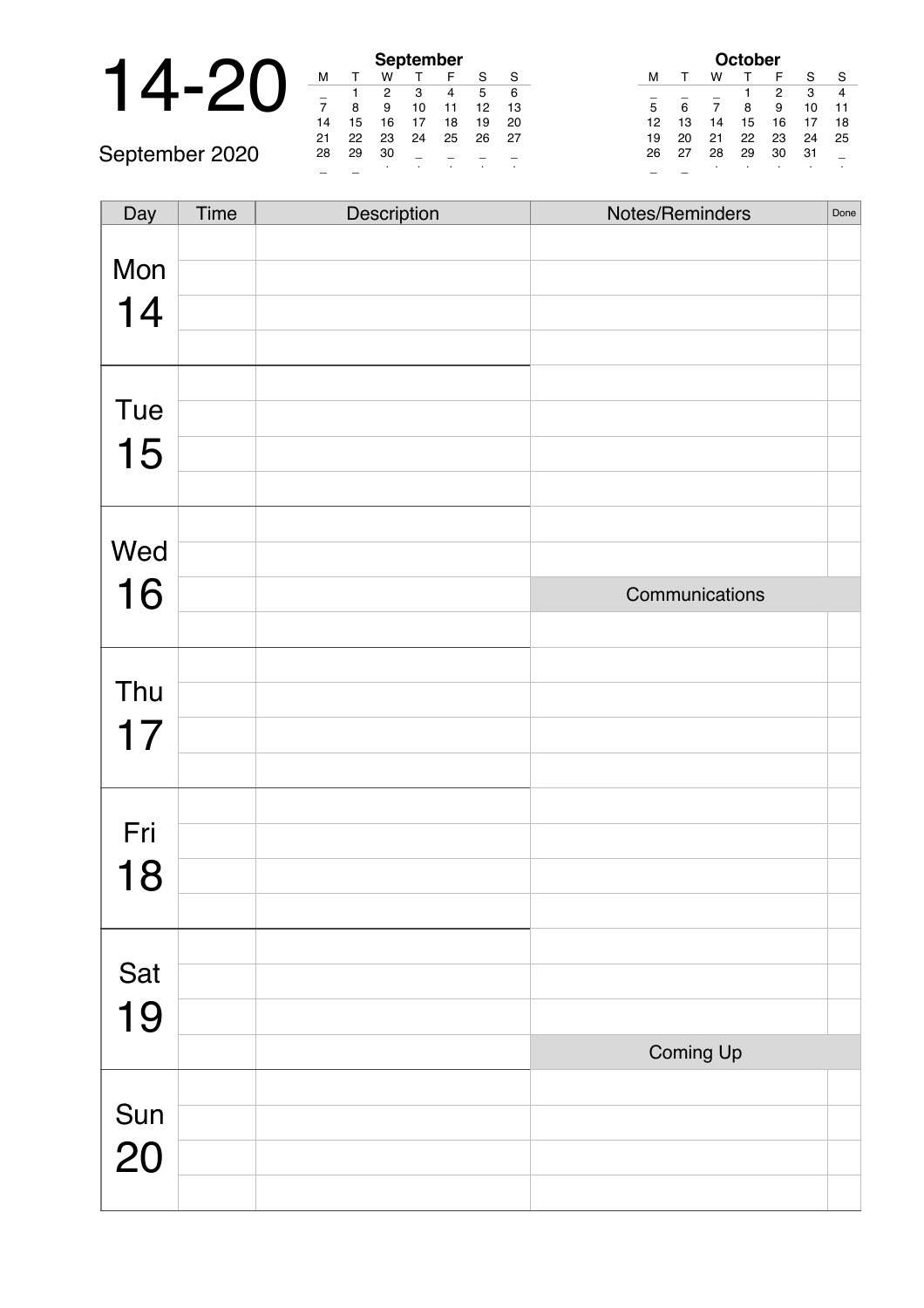|  |               |      |    | September     |     |
|--|---------------|------|----|---------------|-----|
|  |               |      |    |               |     |
|  |               |      |    |               |     |
|  |               |      |    | 10            |     |
|  | 14            | 15   | 6  |               | 18  |
|  | $\sim$ $\sim$ | $-1$ | -- | $\sim$ $\sim$ | $-$ |

September 2020

|    |    |    | <b>September</b> |    |    |    |
|----|----|----|------------------|----|----|----|
| м  | т  | w  |                  | F  | S  | S  |
|    |    | 2  | 3                | 4  | 5  | 6  |
| 7  | 8  | 9  | 10               | 11 | 12 | 13 |
| 14 | 15 | 16 | 17               | 18 | 19 | 20 |
| 21 | 22 | 23 | 24               | 25 | 26 | 27 |
| 28 | 29 | 30 |                  |    |    |    |
|    |    |    |                  |    |    |    |

| <b>October</b> |    |    |    |    |    |    |  |
|----------------|----|----|----|----|----|----|--|
| м              |    | w  |    | F  | S  | S  |  |
|                |    |    |    | 2  | 3  |    |  |
| 5              | 6  |    | 8  | 9  | 10 | 11 |  |
| 12             | 13 | 14 | 15 | 16 | 17 | 18 |  |
| 19             | 20 | 21 | 22 | 23 | 24 | 25 |  |
| 26             | 27 | 28 | 29 | 30 | 31 |    |  |
|                |    | ٠  | ٠  |    |    | ٠  |  |

| Day       | Time | Description | Notes/Reminders | Done |
|-----------|------|-------------|-----------------|------|
| Mon       |      |             |                 |      |
| 21        |      |             |                 |      |
| Tue       |      |             |                 |      |
| 22        |      |             |                 |      |
|           |      |             |                 |      |
| Wed       |      |             |                 |      |
| 23        |      |             | Communications  |      |
|           |      |             |                 |      |
| Thu       |      |             |                 |      |
| 24        |      |             |                 |      |
|           |      |             |                 |      |
| Fri       |      |             |                 |      |
| 25        |      |             |                 |      |
|           |      |             |                 |      |
|           |      |             |                 |      |
| Sat<br>26 |      |             |                 |      |
|           |      |             |                 |      |
|           |      |             | Coming Up       |      |
|           |      |             |                 |      |
| Sun<br>27 |      |             |                 |      |
|           |      |             |                 |      |
|           |      |             |                 |      |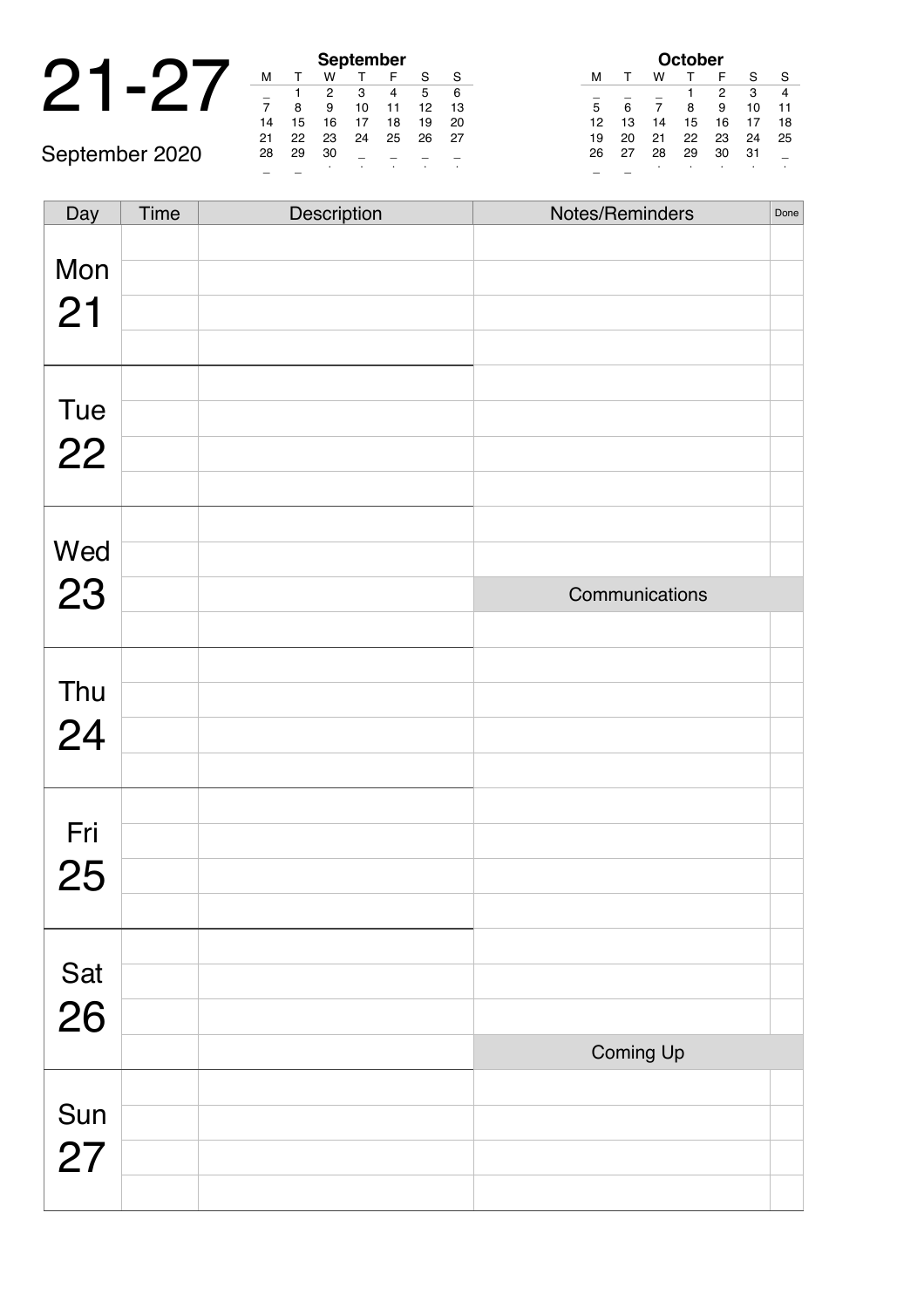| n (<br>$\overline{1}$<br>0- | $-4$ |
|-----------------------------|------|
|-----------------------------|------|

|                  | <b>September</b> |    |    |    |    |    |    |  |  |
|------------------|------------------|----|----|----|----|----|----|--|--|
|                  | м                |    | w  |    |    |    |    |  |  |
|                  |                  |    |    |    |    | 5  | 6  |  |  |
|                  |                  | я  | 9  | 10 |    | 12 | 13 |  |  |
|                  | 14               | 15 | 16 |    | 18 | 19 | 20 |  |  |
| September 2020 / | 21               | 22 | 23 | 24 | 25 | 26 | 27 |  |  |
|                  | 28               | 29 | 30 |    |    |    |    |  |  |
| October 2020     |                  |    |    |    |    |    |    |  |  |

|    |    |    | <b>October</b> |    |    |    |
|----|----|----|----------------|----|----|----|
| м  |    | w  |                | F  | S  | S  |
|    |    |    |                | 2  | 3  |    |
| 5  | 6  | 7  | 8              | 9  | 10 | 11 |
| 12 | 13 | 14 | 15             | 16 | 17 | 18 |
| 19 | 20 | 21 | 22             | 23 | 24 | 25 |
| 26 | 27 | 28 | 29             | 30 | 31 |    |
|    |    | ٠  | ٠              |    |    |    |

| Day                                                       | Time | Description | Notes/Reminders | Done |
|-----------------------------------------------------------|------|-------------|-----------------|------|
|                                                           |      |             |                 |      |
| Mon                                                       |      |             |                 |      |
| 28                                                        |      |             |                 |      |
|                                                           |      |             |                 |      |
|                                                           |      |             |                 |      |
| Tue                                                       |      |             |                 |      |
| 29                                                        |      |             |                 |      |
|                                                           |      |             |                 |      |
|                                                           |      |             |                 |      |
| Wed                                                       |      |             |                 |      |
|                                                           |      |             | Communications  |      |
|                                                           |      |             |                 |      |
|                                                           |      |             |                 |      |
|                                                           |      |             |                 |      |
|                                                           |      |             |                 |      |
|                                                           |      |             |                 |      |
|                                                           |      |             |                 |      |
|                                                           |      |             |                 |      |
|                                                           |      |             |                 |      |
|                                                           |      |             |                 |      |
|                                                           |      |             |                 |      |
| Sat                                                       |      |             |                 |      |
|                                                           |      |             |                 |      |
|                                                           |      |             |                 |      |
|                                                           |      |             |                 |      |
| Sun                                                       |      |             |                 |      |
|                                                           |      |             |                 |      |
|                                                           |      |             |                 |      |
| 30<br>Thu<br>Fri<br>$\overline{2}$<br>3<br>$\overline{4}$ |      |             | Coming Up       |      |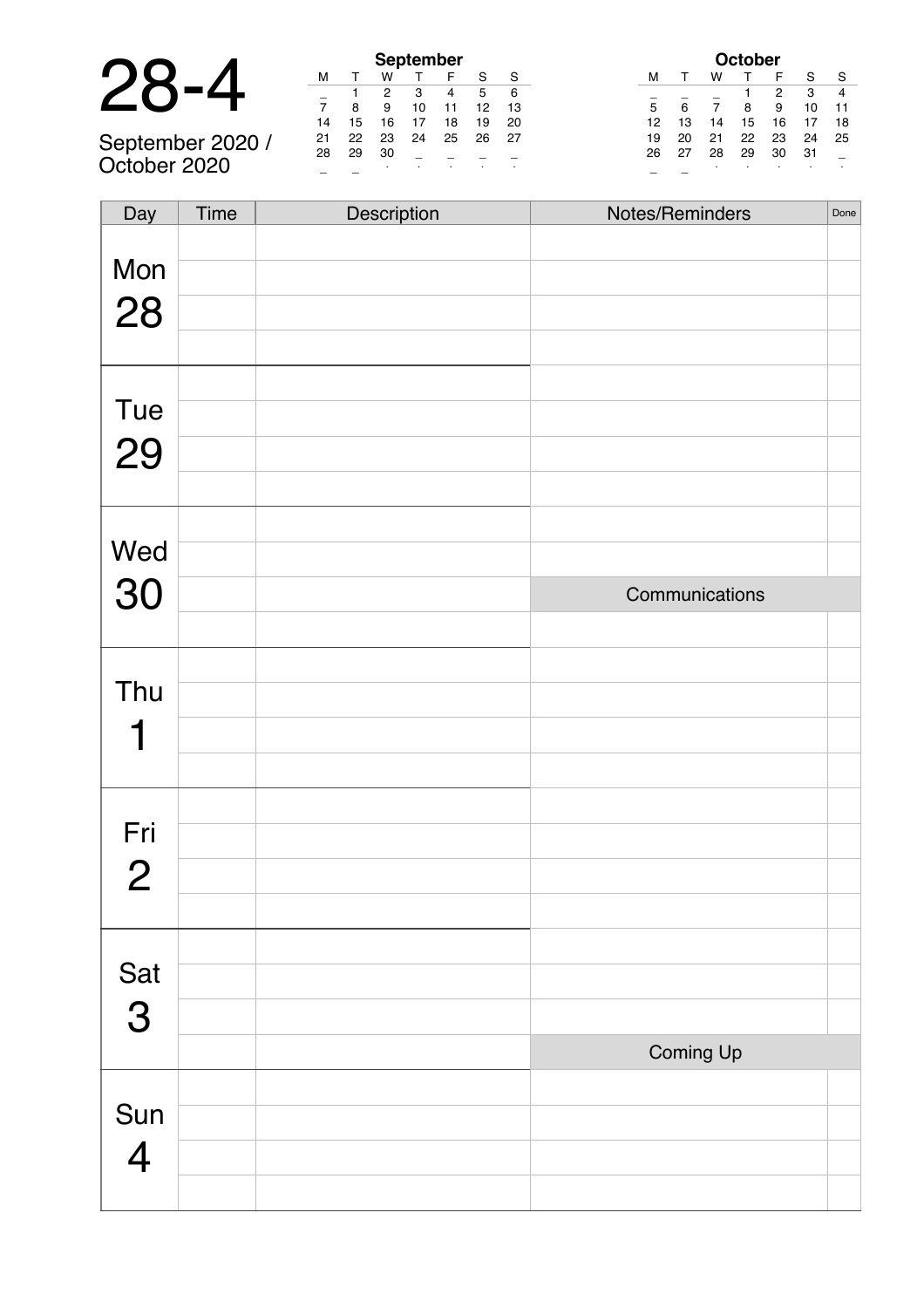|        |        |                | October |        |
|--------|--------|----------------|---------|--------|
|        |        | w              |         |        |
|        |        |                |         |        |
| 5      |        |                | 8       |        |
| 12     | 13     | 14             | 15      | 1      |
| $\sim$ | $\sim$ | $\sim$ $\cdot$ | $\sim$  | $\sim$ |

| <b>October</b> |    |    |    |    |    |    |  |  |  |
|----------------|----|----|----|----|----|----|--|--|--|
| м              |    | w  |    | F  | S  | S  |  |  |  |
|                |    |    |    | 2  | 3  |    |  |  |  |
| 5              | 6  |    | 8  | 9  | 10 | 11 |  |  |  |
| 12             | 13 | 14 | 15 | 16 | 17 | 18 |  |  |  |
| 19             | 20 | 21 | 22 | 23 | 24 | 25 |  |  |  |
| 26             | 27 | 28 | 29 | 30 | 31 |    |  |  |  |
|                |    | ٠  |    | ٠  | ٠  | ٠  |  |  |  |

| November |    |    |    |    |    |    |  |  |
|----------|----|----|----|----|----|----|--|--|
| м        |    | w  |    | F  | S  | S  |  |  |
|          |    |    |    |    |    |    |  |  |
| 2        | 3  |    | 5  | 6  |    | 8  |  |  |
| 9        | 10 | 11 | 12 | 13 | 14 | 15 |  |  |
| 16       | 17 | 18 | 19 | 20 | 21 | 22 |  |  |
| 23       | 24 | 25 | 26 | 27 | 28 | 29 |  |  |
| 30       |    | ٠  | ٠  |    | ٠  | ٠  |  |  |

October 2020

| Day                   | Time | Description | Notes/Reminders | Done |
|-----------------------|------|-------------|-----------------|------|
| Mon<br>5              |      |             |                 |      |
| Tue<br>6              |      |             |                 |      |
| Wed<br>$\overline{7}$ |      |             | Communications  |      |
|                       |      |             |                 |      |
| Thu<br>8              |      |             |                 |      |
| Fri<br>9              |      |             |                 |      |
| Sat<br>10             |      |             |                 |      |
|                       |      |             | Coming Up       |      |
| Sun<br>11             |      |             |                 |      |
|                       |      |             |                 |      |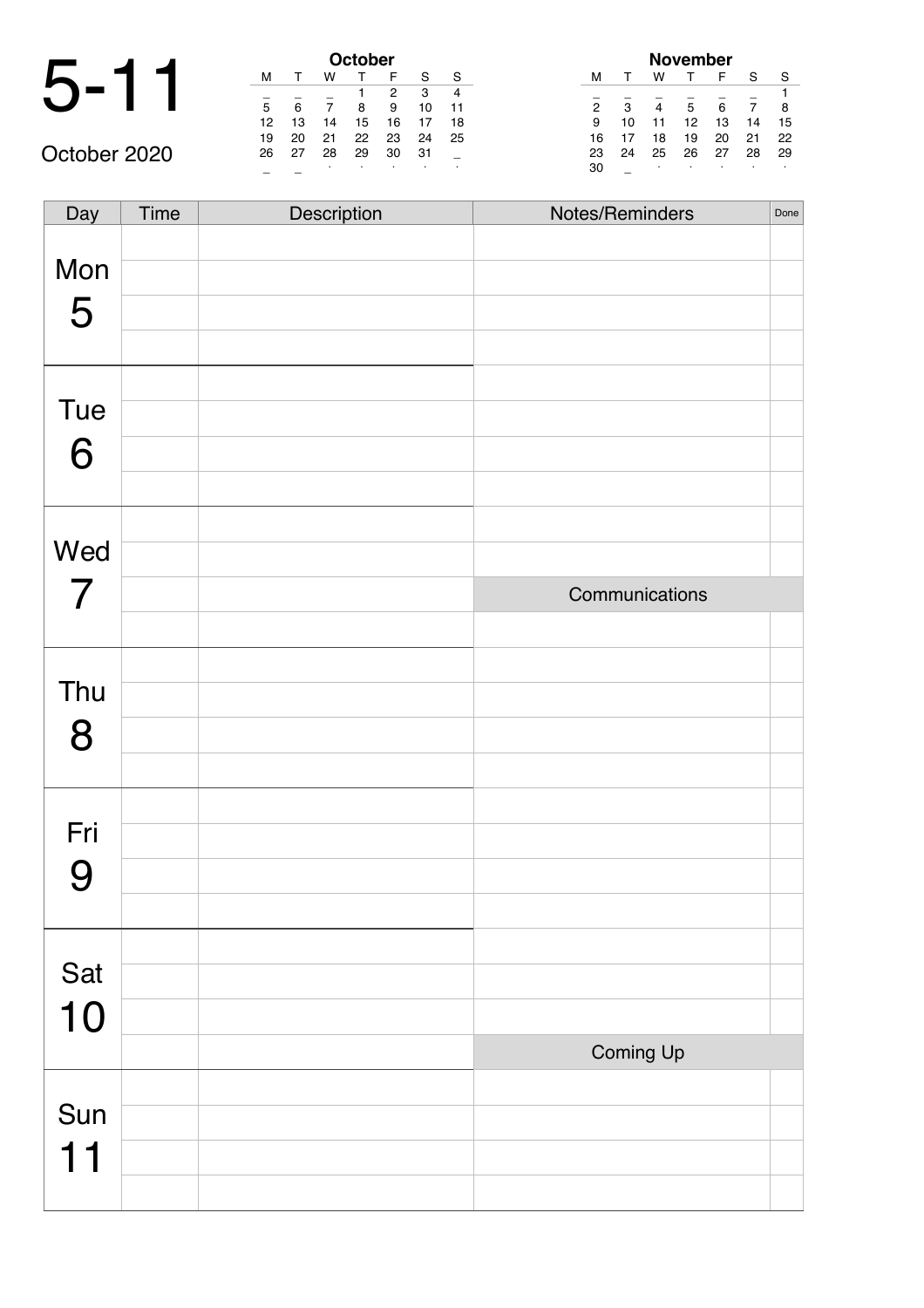#### 12-18 **October** October 2020

| October |              |    |    |    |    |    |  |  |  |  |
|---------|--------------|----|----|----|----|----|--|--|--|--|
| м       | $\mathsf{T}$ | w  |    | F  | S  | S  |  |  |  |  |
| 3<br>2  |              |    |    |    |    |    |  |  |  |  |
| 5       | 6            | 7  | 8  | 9  | 10 | 11 |  |  |  |  |
| 12      | 13           | 14 | 15 | 16 | 17 | 18 |  |  |  |  |
| 19      | 20           | 21 | 22 | 23 | 24 | 25 |  |  |  |  |
| 26      | 27           | 28 | 29 | 30 | 31 |    |  |  |  |  |
|         |              | ٠  |    |    |    |    |  |  |  |  |

| November       |    |    |    |    |    |    |  |  |  |  |
|----------------|----|----|----|----|----|----|--|--|--|--|
| м              |    | w  |    | F  | S  | S  |  |  |  |  |
|                |    |    |    |    |    |    |  |  |  |  |
| $\overline{2}$ | 3  | 4  | 5  | 6  | 7  | 8  |  |  |  |  |
| 9              | 10 | 11 | 12 | 13 | 14 | 15 |  |  |  |  |
| 16             | 17 | 18 | 19 | 20 | 21 | 22 |  |  |  |  |
| 23             | 24 | 25 | 26 | 27 | 28 | 29 |  |  |  |  |
| 30             |    | ٠  |    | ٠  |    | ٠  |  |  |  |  |

| Day | Time | Description | Notes/Reminders | Done |
|-----|------|-------------|-----------------|------|
|     |      |             |                 |      |
| Mon |      |             |                 |      |
| 12  |      |             |                 |      |
|     |      |             |                 |      |
|     |      |             |                 |      |
| Tue |      |             |                 |      |
| 13  |      |             |                 |      |
|     |      |             |                 |      |
|     |      |             |                 |      |
| Wed |      |             |                 |      |
| 14  |      |             | Communications  |      |
|     |      |             |                 |      |
|     |      |             |                 |      |
| Thu |      |             |                 |      |
| 15  |      |             |                 |      |
|     |      |             |                 |      |
|     |      |             |                 |      |
| Fri |      |             |                 |      |
| 16  |      |             |                 |      |
|     |      |             |                 |      |
|     |      |             |                 |      |
| Sat |      |             |                 |      |
| 17  |      |             |                 |      |
|     |      |             | Coming Up       |      |
|     |      |             |                 |      |
| Sun |      |             |                 |      |
| 18  |      |             |                 |      |
|     |      |             |                 |      |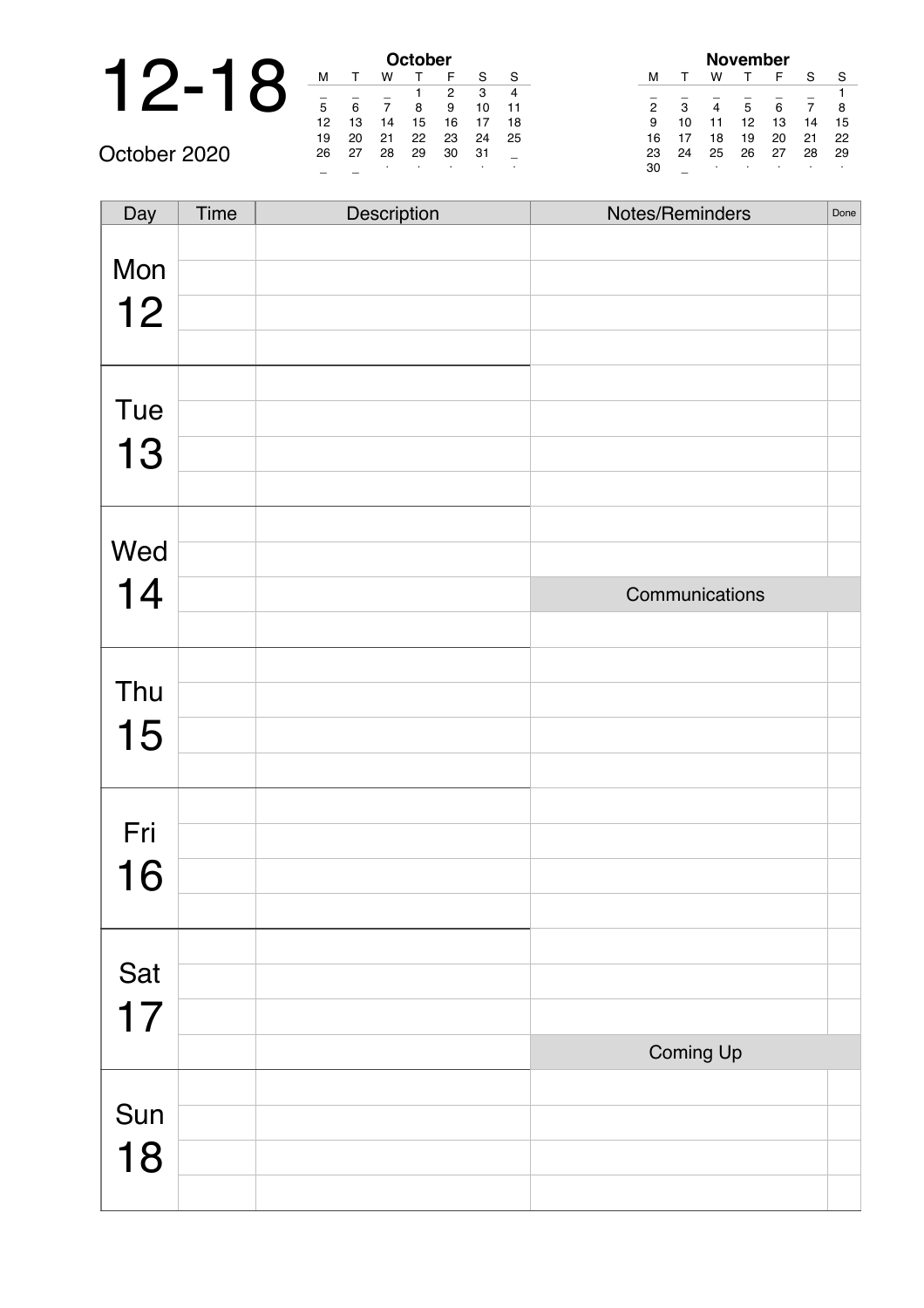|              |    |    |    | October |                |
|--------------|----|----|----|---------|----------------|
|              |    |    | w  |         |                |
|              |    |    |    |         |                |
|              |    | 6  |    | 8       | ς              |
|              | 12 | 13 | 14 | 15      | 1              |
|              | 19 | 20 | 21 | 22      | $\overline{2}$ |
| October 2020 | 26 | 27 | 28 | 29      | 3              |

|    | <b>October</b> |    |    |    |    |    |  |  |
|----|----------------|----|----|----|----|----|--|--|
| м  |                | w  |    | F  | S  | S  |  |  |
|    |                |    |    | 2  | 3  |    |  |  |
| 5  | 6              |    | 8  | 9  | 10 | 11 |  |  |
| 12 | 13             | 14 | 15 | 16 | 17 | 18 |  |  |
| 19 | 20             | 21 | 22 | 23 | 24 | 25 |  |  |
| 26 | 27             | 28 | 29 | 30 | 31 |    |  |  |
|    |                | ٠  | ٠  |    | ٠  | ٠  |  |  |

| November |    |    |    |    |    |    |  |  |
|----------|----|----|----|----|----|----|--|--|
| м        | т  | w  |    | F  | S  | S  |  |  |
|          |    |    |    |    |    |    |  |  |
| 2        | 3  | 4  | 5  | 6  | 7  | 8  |  |  |
| 9        | 10 | 11 | 12 | 13 | 14 | 15 |  |  |
| 16       | 17 | 18 | 19 | 20 | 21 | 22 |  |  |
| 23       | 24 | 25 | 26 | 27 | 28 | 29 |  |  |
| 30       |    | ٠  | ٠  |    | ٠  | ٠  |  |  |

| Day       | Time | Description | Notes/Reminders | Done |
|-----------|------|-------------|-----------------|------|
| Mon       |      |             |                 |      |
| 19        |      |             |                 |      |
|           |      |             |                 |      |
|           |      |             |                 |      |
| Tue       |      |             |                 |      |
| 20        |      |             |                 |      |
|           |      |             |                 |      |
|           |      |             |                 |      |
| Wed       |      |             |                 |      |
| 21        |      |             | Communications  |      |
|           |      |             |                 |      |
|           |      |             |                 |      |
| Thu       |      |             |                 |      |
| 22        |      |             |                 |      |
|           |      |             |                 |      |
| Fri       |      |             |                 |      |
|           |      |             |                 |      |
| 23        |      |             |                 |      |
|           |      |             |                 |      |
|           |      |             |                 |      |
| Sat<br>24 |      |             |                 |      |
|           |      |             | Coming Up       |      |
|           |      |             |                 |      |
| Sun       |      |             |                 |      |
| 25        |      |             |                 |      |
|           |      |             |                 |      |
|           |      |             |                 |      |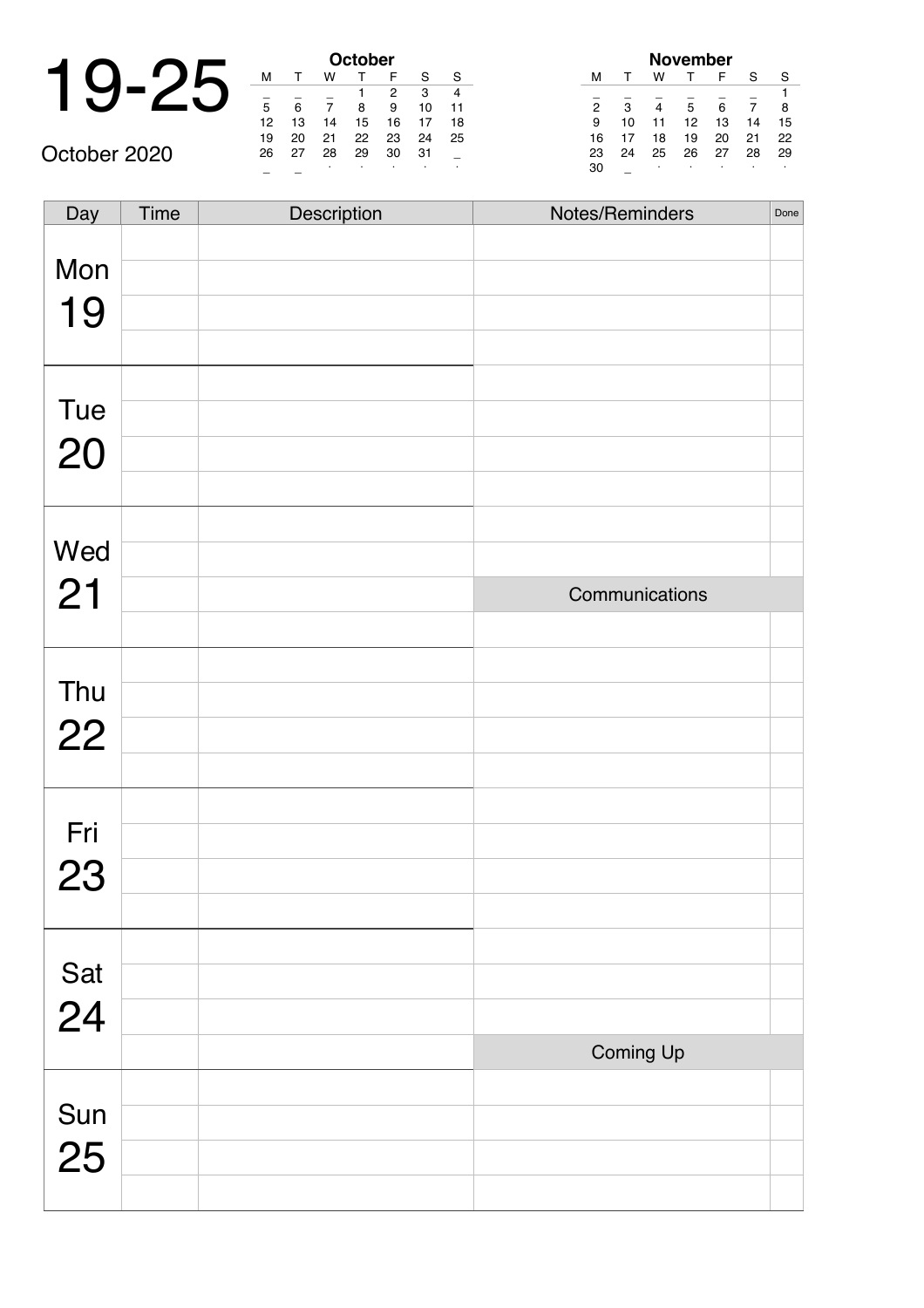|                                               |     |    |    | October |    |
|-----------------------------------------------|-----|----|----|---------|----|
| 26                                            |     |    |    |         |    |
|                                               |     |    |    |         |    |
|                                               | 5   |    |    |         |    |
|                                               | 12  | 13 | 14 | 15      | 1  |
| $\sim$ $\sim$ $\sim$<br>$\sim$ 0.000 $\prime$ | 1 Q | 20 | 21 | つつ      | ່າ |

October 2020 / November 2020

| <b>October</b> |                  |    |    |    |    |    |  |  |
|----------------|------------------|----|----|----|----|----|--|--|
| м              |                  | w  |    | F  | S  | S  |  |  |
|                |                  |    |    | 2  | 3  |    |  |  |
| 5              | 6                | 7  | 8  | 9  | 10 | 11 |  |  |
| 12             | 13               | 14 | 15 | 16 | 17 | 18 |  |  |
| 19             | 20               | 21 | 22 | 23 | 24 | 25 |  |  |
| 26             | 27               | 28 | 29 | 30 | 31 |    |  |  |
|                | ٠<br>٠<br>٠<br>٠ |    |    |    |    |    |  |  |

| November       |    |    |    |    |    |    |  |
|----------------|----|----|----|----|----|----|--|
| м              | т  | w  |    | F  | S  | S  |  |
|                |    |    |    |    |    |    |  |
| $\overline{2}$ | 3  | 4  | 5  | 6  | 7  | 8  |  |
| 9              | 10 | 11 | 12 | 13 | 14 | 15 |  |
| 16             | 17 | 18 | 19 | 20 | 21 | 22 |  |
| 23             | 24 | 25 | 26 | 27 | 28 | 29 |  |
| 30             |    | ٠  |    | ٠  |    | ٠  |  |

| Day | <b>Time</b> | Description | Notes/Reminders | Done |
|-----|-------------|-------------|-----------------|------|
|     |             |             |                 |      |
| Mon |             |             |                 |      |
| 26  |             |             |                 |      |
|     |             |             |                 |      |
|     |             |             |                 |      |
| Tue |             |             |                 |      |
|     |             |             |                 |      |
| 27  |             |             |                 |      |
|     |             |             |                 |      |
|     |             |             |                 |      |
| Wed |             |             |                 |      |
| 28  |             |             | Communications  |      |
|     |             |             |                 |      |
|     |             |             |                 |      |
| Thu |             |             |                 |      |
|     |             |             |                 |      |
| 29  |             |             |                 |      |
|     |             |             |                 |      |
|     |             |             |                 |      |
| Fri |             |             |                 |      |
| 30  |             |             |                 |      |
|     |             |             |                 |      |
|     |             |             |                 |      |
| Sat |             |             |                 |      |
|     |             |             |                 |      |
| 31  |             |             |                 |      |
|     |             |             | Coming Up       |      |
|     |             |             |                 |      |
| Sun |             |             |                 |      |
|     |             |             |                 |      |
|     |             |             |                 |      |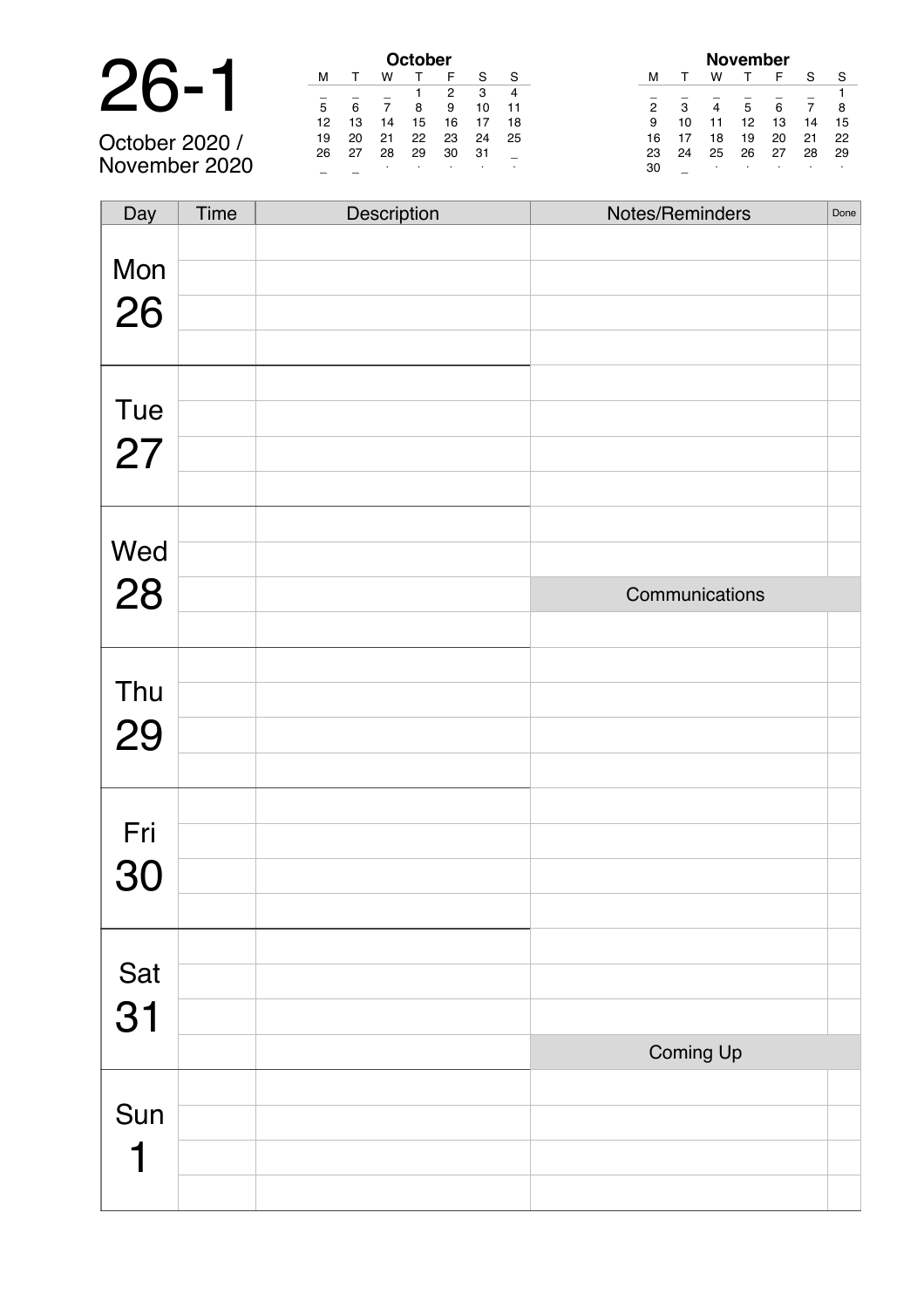#### 2-8 **November**

|    |    |    | November |    |    |    |
|----|----|----|----------|----|----|----|
| м  |    | w  |          | F  | S  | S  |
|    |    |    |          |    |    | 1  |
| 2  | 3  |    | 5        | 6  |    | 8  |
| 9  | 10 | 11 | 12       | 13 | 14 | 15 |
| 16 | 17 | 18 | 19       | 20 | 21 | 22 |
| 23 | 24 | 25 | 26       | 27 | 28 | 29 |
| 30 |    | ٠  |          | ٠  | ٠  | ٠  |

| <b>December</b> |    |    |    |    |    |    |
|-----------------|----|----|----|----|----|----|
| м               |    | w  |    | F  | S  | S  |
|                 |    | 2  | 3  | 4  | 5  | 6  |
| 7               | 8  | 9  | 10 | 11 | 12 | 13 |
| 14              | 15 | 16 | 17 | 18 | 19 | 20 |
| 21              | 22 | 23 | 24 | 25 | 26 | 27 |
| 28              | 29 | 30 | 31 |    |    |    |
|                 |    | ٠  | ٠  |    | ٠  |    |

| Day                   | Time | Description | Notes/Reminders | Done |
|-----------------------|------|-------------|-----------------|------|
| Mon<br>$\overline{2}$ |      |             |                 |      |
|                       |      |             |                 |      |
| Tue<br>3              |      |             |                 |      |
|                       |      |             |                 |      |
| Wed                   |      |             |                 |      |
| $\overline{4}$        |      |             | Communications  |      |
|                       |      |             |                 |      |
| Thu                   |      |             |                 |      |
|                       |      |             |                 |      |
| 5                     |      |             |                 |      |
|                       |      |             |                 |      |
| Fri                   |      |             |                 |      |
| 6                     |      |             |                 |      |
|                       |      |             |                 |      |
|                       |      |             |                 |      |
| Sat                   |      |             |                 |      |
| $\overline{7}$        |      |             |                 |      |
|                       |      |             | Coming Up       |      |
|                       |      |             |                 |      |
| Sun                   |      |             |                 |      |
| 8                     |      |             |                 |      |
|                       |      |             |                 |      |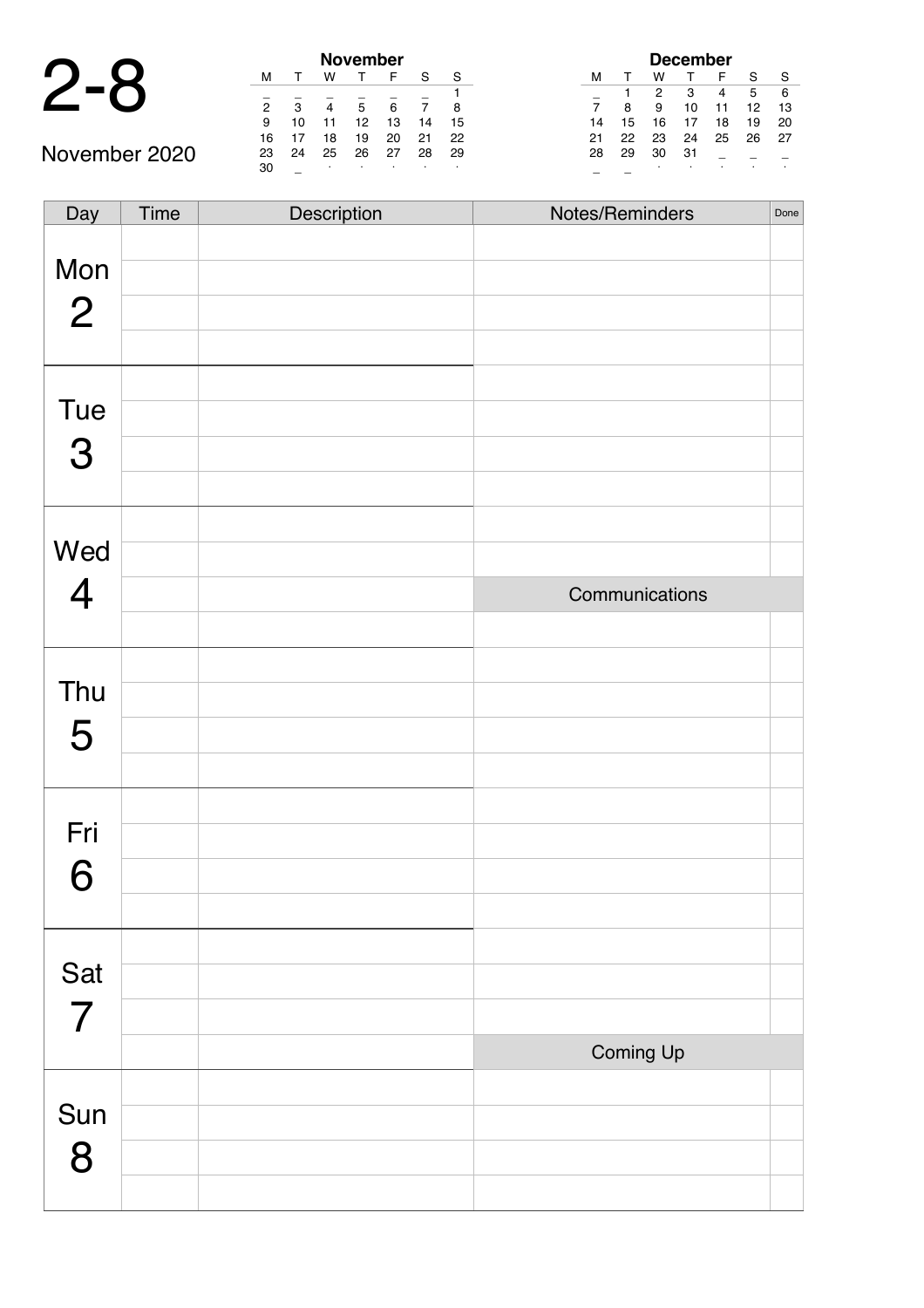# 9-15 **November**

| November       |    |    |    |    |    |    |  |  |
|----------------|----|----|----|----|----|----|--|--|
| м              |    | w  |    | F  | S  | S  |  |  |
|                |    |    |    |    |    |    |  |  |
| $\overline{2}$ | 3  | 4  | 5  | 6  |    | 8  |  |  |
| 9              | 10 | 11 | 12 | 13 | 14 | 15 |  |  |
| 16             | 17 | 18 | 19 | 20 | 21 | 22 |  |  |
| 23             | 24 | 25 | 26 | 27 | 28 | 29 |  |  |
| 30             |    | ٠  | ٠  |    | ٠  | ٠  |  |  |

| December |    |    |    |    |    |    |
|----------|----|----|----|----|----|----|
| м        |    | w  |    | F  | S  | S  |
|          | 1  | 2  | 3  | 4  | 5  | 6  |
| 7        | 8  | 9  | 10 | 11 | 12 | 13 |
| 14       | 15 | 16 | 17 | 18 | 19 | 20 |
| 21       | 22 | 23 | 24 | 25 | 26 | 27 |
| 28       | 29 | 30 | 31 |    |    |    |
|          |    | ٠  |    | ٠  |    |    |

| Day | Time | Description | Notes/Reminders | Done |
|-----|------|-------------|-----------------|------|
| Mon |      |             |                 |      |
|     |      |             |                 |      |
| 9   |      |             |                 |      |
|     |      |             |                 |      |
|     |      |             |                 |      |
| Tue |      |             |                 |      |
| 10  |      |             |                 |      |
|     |      |             |                 |      |
|     |      |             |                 |      |
| Wed |      |             |                 |      |
| 11  |      |             | Communications  |      |
|     |      |             |                 |      |
|     |      |             |                 |      |
| Thu |      |             |                 |      |
| 12  |      |             |                 |      |
|     |      |             |                 |      |
|     |      |             |                 |      |
| Fri |      |             |                 |      |
| 13  |      |             |                 |      |
|     |      |             |                 |      |
|     |      |             |                 |      |
| Sat |      |             |                 |      |
| 14  |      |             |                 |      |
|     |      |             | Coming Up       |      |
|     |      |             |                 |      |
| Sun |      |             |                 |      |
| 15  |      |             |                 |      |
|     |      |             |                 |      |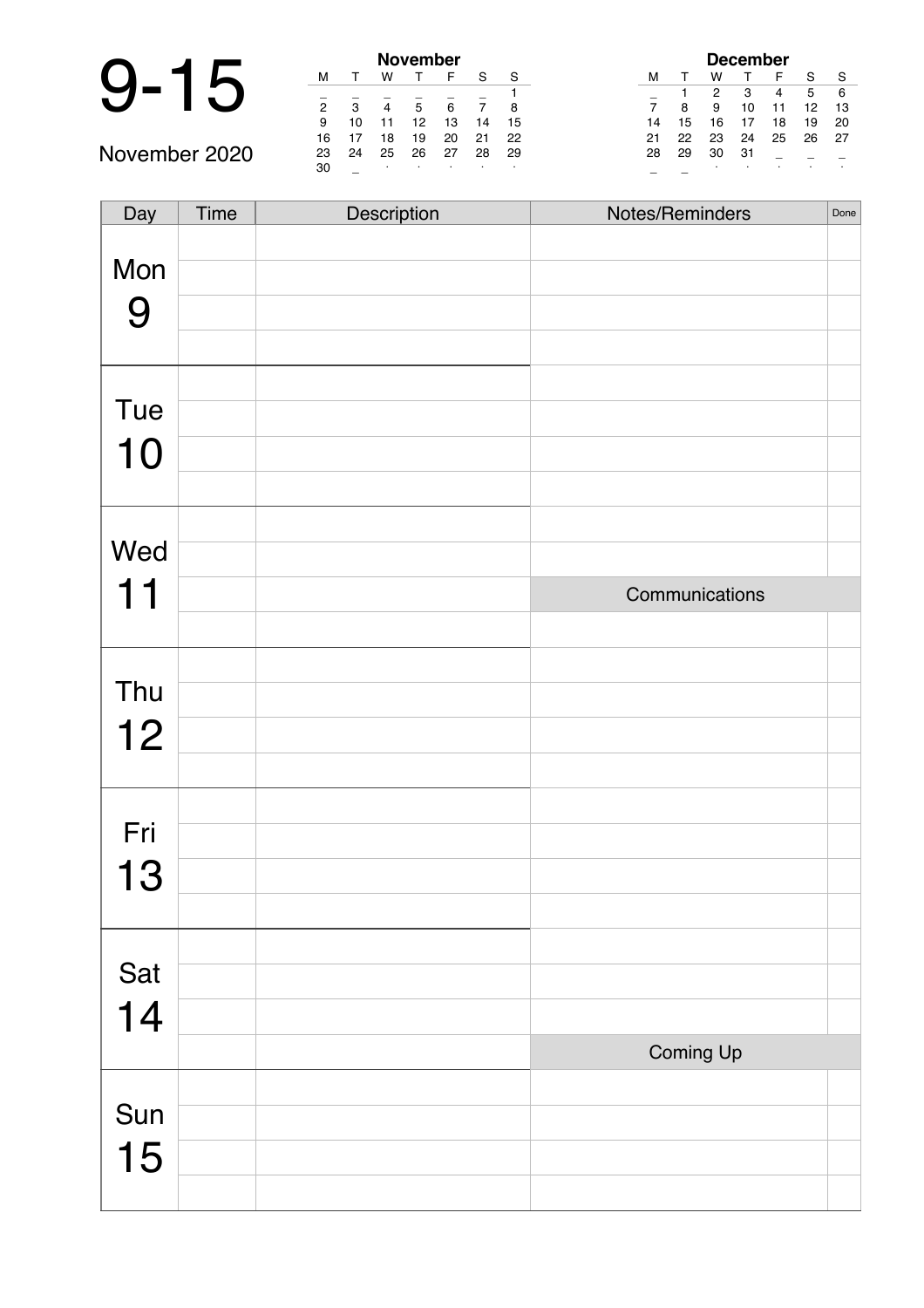|                      |  |   |    | <b>November</b> |    |
|----------------------|--|---|----|-----------------|----|
| $\blacktriangleleft$ |  |   |    |                 |    |
|                      |  |   |    |                 |    |
|                      |  | っ | ົ  |                 |    |
|                      |  | 9 | 10 | 12              | 13 |
|                      |  |   |    |                 |    |

| <b>November</b> |    |    |    |    |    |    |  |
|-----------------|----|----|----|----|----|----|--|
| м               | т  | w  | т  | F  | S  | S  |  |
|                 |    |    |    |    |    |    |  |
| $\overline{2}$  | 3  |    | 5  | 6  |    | 8  |  |
| 9               | 10 | 11 | 12 | 13 | 14 | 15 |  |
| 16              | 17 | 18 | 19 | 20 | 21 | 22 |  |
| 23              | 24 | 25 | 26 | 27 | 28 | 29 |  |
| 30              |    | ٠  | ٠  |    | ٠  | ٠  |  |

| <b>December</b> |    |    |    |    |    |    |  |
|-----------------|----|----|----|----|----|----|--|
| м               |    | w  |    | F  | S  | S  |  |
|                 | 1  | 2  | 3  | 4  | 5  | 6  |  |
| $\overline{7}$  | 8  | 9  | 10 | 11 | 12 | 13 |  |
| 14              | 15 | 16 | 17 | 18 | 19 | 20 |  |
| 21              | 22 | 23 | 24 | 25 | 26 | 27 |  |
| 28              | 29 | 30 | 31 |    |    |    |  |
|                 |    | ٠  |    |    |    |    |  |

| Day       | Time | Description | Notes/Reminders | Done |
|-----------|------|-------------|-----------------|------|
| Mon       |      |             |                 |      |
| 16        |      |             |                 |      |
|           |      |             |                 |      |
|           |      |             |                 |      |
| Tue       |      |             |                 |      |
| 17        |      |             |                 |      |
|           |      |             |                 |      |
| Wed       |      |             |                 |      |
| 18        |      |             | Communications  |      |
|           |      |             |                 |      |
|           |      |             |                 |      |
| Thu       |      |             |                 |      |
| 19        |      |             |                 |      |
|           |      |             |                 |      |
| Fri       |      |             |                 |      |
|           |      |             |                 |      |
| 20        |      |             |                 |      |
|           |      |             |                 |      |
| Sat       |      |             |                 |      |
| 21        |      |             |                 |      |
|           |      |             | Coming Up       |      |
|           |      |             |                 |      |
| Sun<br>22 |      |             |                 |      |
|           |      |             |                 |      |
|           |      |             |                 |      |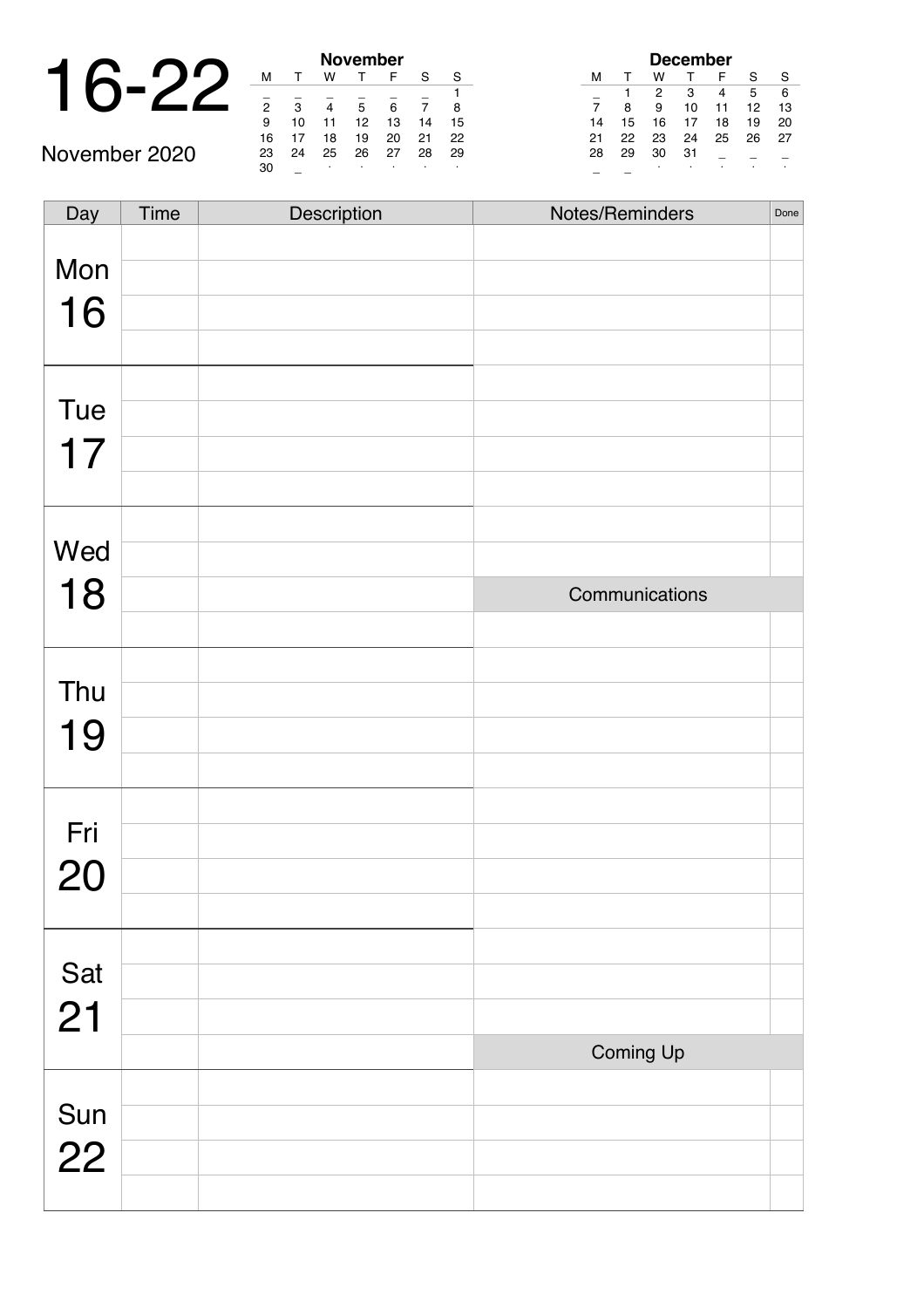# 23-29 **November**

| November       |    |    |    |    |    |    |  |  |  |
|----------------|----|----|----|----|----|----|--|--|--|
| м              |    | w  |    | F  | S  | S  |  |  |  |
|                |    |    |    |    |    |    |  |  |  |
| $\overline{2}$ | 3  |    | 5  | 6  |    | 8  |  |  |  |
| 9              | 10 | 11 | 12 | 13 | 14 | 15 |  |  |  |
| 16             | 17 | 18 | 19 | 20 | 21 | 22 |  |  |  |
| 23             | 24 | 25 | 26 | 27 | 28 | 29 |  |  |  |
| 30             |    | ٠  | ٠  |    | ٠  |    |  |  |  |

| December |    |    |              |    |    |    |  |  |  |  |
|----------|----|----|--------------|----|----|----|--|--|--|--|
| м        | т  | w  | $\mathsf{T}$ | F  | S  | S  |  |  |  |  |
|          |    | 2  | 3            | 4  | 5  | 6  |  |  |  |  |
| 7        | 8  | 9  | 10           | 11 | 12 | 13 |  |  |  |  |
| 14       | 15 | 16 | 17           | 18 | 19 | 20 |  |  |  |  |
| 21       | 22 | 23 | 24           | 25 | 26 | 27 |  |  |  |  |
| 28       | 29 | 30 | 31           |    |    |    |  |  |  |  |
|          |    | ٠  |              | ٠  |    | ٠  |  |  |  |  |

| Day       | <b>Time</b> | Description | Notes/Reminders | Done |
|-----------|-------------|-------------|-----------------|------|
|           |             |             |                 |      |
| Mon       |             |             |                 |      |
| 23        |             |             |                 |      |
|           |             |             |                 |      |
|           |             |             |                 |      |
|           |             |             |                 |      |
| Tue       |             |             |                 |      |
| 24        |             |             |                 |      |
|           |             |             |                 |      |
|           |             |             |                 |      |
| Wed       |             |             |                 |      |
|           |             |             |                 |      |
| 25        |             |             | Communications  |      |
|           |             |             |                 |      |
|           |             |             |                 |      |
| Thu       |             |             |                 |      |
| 26        |             |             |                 |      |
|           |             |             |                 |      |
|           |             |             |                 |      |
| Fri       |             |             |                 |      |
|           |             |             |                 |      |
| 27        |             |             |                 |      |
|           |             |             |                 |      |
|           |             |             |                 |      |
| Sat<br>28 |             |             |                 |      |
|           |             |             |                 |      |
|           |             |             |                 |      |
|           |             |             | Coming Up       |      |
|           |             |             |                 |      |
| Sun<br>29 |             |             |                 |      |
|           |             |             |                 |      |
|           |             |             |                 |      |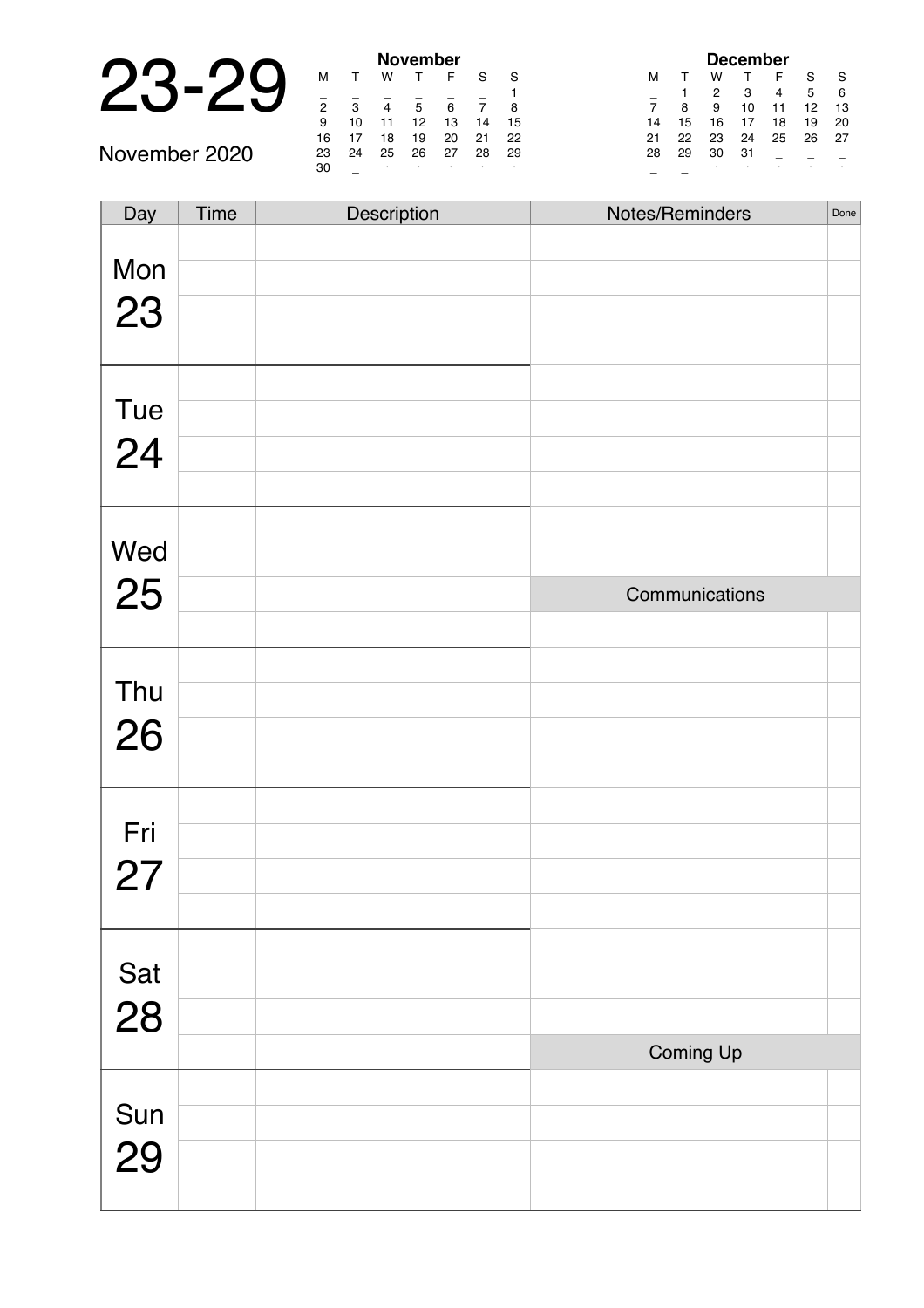# 30-6 **November**

November 2020 / December 2020

|                |    |    | November |    |    |    |
|----------------|----|----|----------|----|----|----|
| м              |    | w  |          | F  | S  | S  |
|                |    |    |          |    |    |    |
| $\overline{2}$ | 3  |    | 5        | 6  |    | 8  |
| 9              | 10 | 11 | 12       | 13 | 14 | 15 |
| 16             | 17 | 18 | 19       | 20 | 21 | 22 |
| 23             | 24 | 25 | 26       | 27 | 28 | 29 |
| 30             |    | ٠  |          |    |    |    |

| <b>December</b> |    |    |    |    |    |    |  |  |  |
|-----------------|----|----|----|----|----|----|--|--|--|
| м               | т  | w  |    | F  | S  | S  |  |  |  |
|                 |    | 2  | 3  | 4  | 5  | 6  |  |  |  |
| 7               | 8  | 9  | 10 | 11 | 12 | 13 |  |  |  |
| 14              | 15 | 16 | 17 | 18 | 19 | 20 |  |  |  |
| 21              | 22 | 23 | 24 | 25 | 26 | 27 |  |  |  |
| 28              | 29 | 30 | 31 |    |    |    |  |  |  |
|                 |    | ٠  | ٠  |    | ٠  |    |  |  |  |

| Day            | <b>Time</b> | Description | Notes/Reminders | Done |
|----------------|-------------|-------------|-----------------|------|
|                |             |             |                 |      |
| Mon            |             |             |                 |      |
| 30             |             |             |                 |      |
|                |             |             |                 |      |
|                |             |             |                 |      |
| <b>Tue</b>     |             |             |                 |      |
|                |             |             |                 |      |
|                |             |             |                 |      |
|                |             |             |                 |      |
| Wed            |             |             |                 |      |
| $\overline{2}$ |             |             | Communications  |      |
|                |             |             |                 |      |
| Thu            |             |             |                 |      |
|                |             |             |                 |      |
| 3              |             |             |                 |      |
|                |             |             |                 |      |
| Fri            |             |             |                 |      |
|                |             |             |                 |      |
| 4              |             |             |                 |      |
|                |             |             |                 |      |
| Sat            |             |             |                 |      |
| 5              |             |             |                 |      |
|                |             |             |                 |      |
|                |             |             | Coming Up       |      |
| Sun            |             |             |                 |      |
| 6              |             |             |                 |      |
|                |             |             |                 |      |
|                |             |             |                 |      |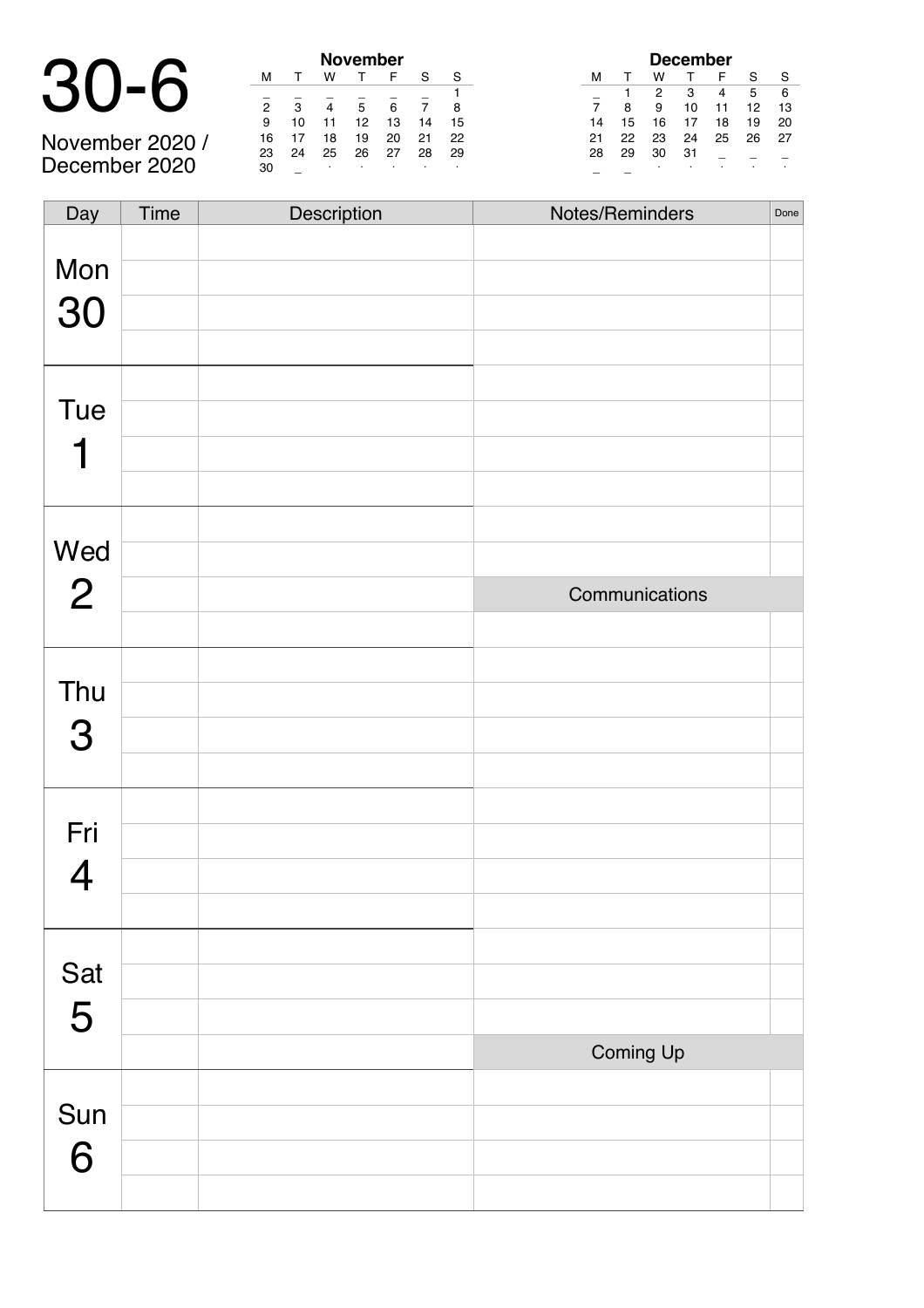### 7-13 **December**

December 2020

| <b>December</b>       |    |    |    |    |    |    |  |  |  |
|-----------------------|----|----|----|----|----|----|--|--|--|
| м                     |    | w  |    | F  | S  | S  |  |  |  |
| 6<br>2<br>5<br>3<br>4 |    |    |    |    |    |    |  |  |  |
| 7                     | 8  | 9  | 10 | 11 | 12 | 13 |  |  |  |
| 14                    | 15 | 16 | 17 | 18 | 19 | 20 |  |  |  |
| 21                    | 22 | 23 | 24 | 25 | 26 | 27 |  |  |  |
| 28                    | 29 | 30 | 31 |    |    |    |  |  |  |
| ٠<br>٠                |    |    |    |    |    |    |  |  |  |

| January |    |    |    |    |    |    |  |  |  |
|---------|----|----|----|----|----|----|--|--|--|
| м       |    | w  |    | F  | S  | S  |  |  |  |
|         |    |    |    |    | 2  | 3  |  |  |  |
| 4       | 5  | 6  | 7  | 8  | 9  | 10 |  |  |  |
| 11      | 12 | 13 | 14 | 15 | 16 | 17 |  |  |  |
| 18      | 19 | 20 | 21 | 22 | 23 | 24 |  |  |  |
| 25      | 26 | 27 | 28 | 29 | 30 | 31 |  |  |  |
|         |    |    | ٠  |    |    |    |  |  |  |

| Day                      | Time | Description | Notes/Reminders | Done |
|--------------------------|------|-------------|-----------------|------|
|                          |      |             |                 |      |
| Mon                      |      |             |                 |      |
| $\overline{\mathcal{I}}$ |      |             |                 |      |
|                          |      |             |                 |      |
|                          |      |             |                 |      |
|                          |      |             |                 |      |
| Tue                      |      |             |                 |      |
| 8                        |      |             |                 |      |
|                          |      |             |                 |      |
|                          |      |             |                 |      |
| Wed                      |      |             |                 |      |
|                          |      |             |                 |      |
| 9                        |      |             | Communications  |      |
|                          |      |             |                 |      |
|                          |      |             |                 |      |
| Thu                      |      |             |                 |      |
| 10                       |      |             |                 |      |
|                          |      |             |                 |      |
|                          |      |             |                 |      |
|                          |      |             |                 |      |
| Fri                      |      |             |                 |      |
| 1.                       |      |             |                 |      |
|                          |      |             |                 |      |
|                          |      |             |                 |      |
| Sat                      |      |             |                 |      |
| 12                       |      |             |                 |      |
|                          |      |             |                 |      |
|                          |      |             | Coming Up       |      |
|                          |      |             |                 |      |
| Sun                      |      |             |                 |      |
| 13                       |      |             |                 |      |
|                          |      |             |                 |      |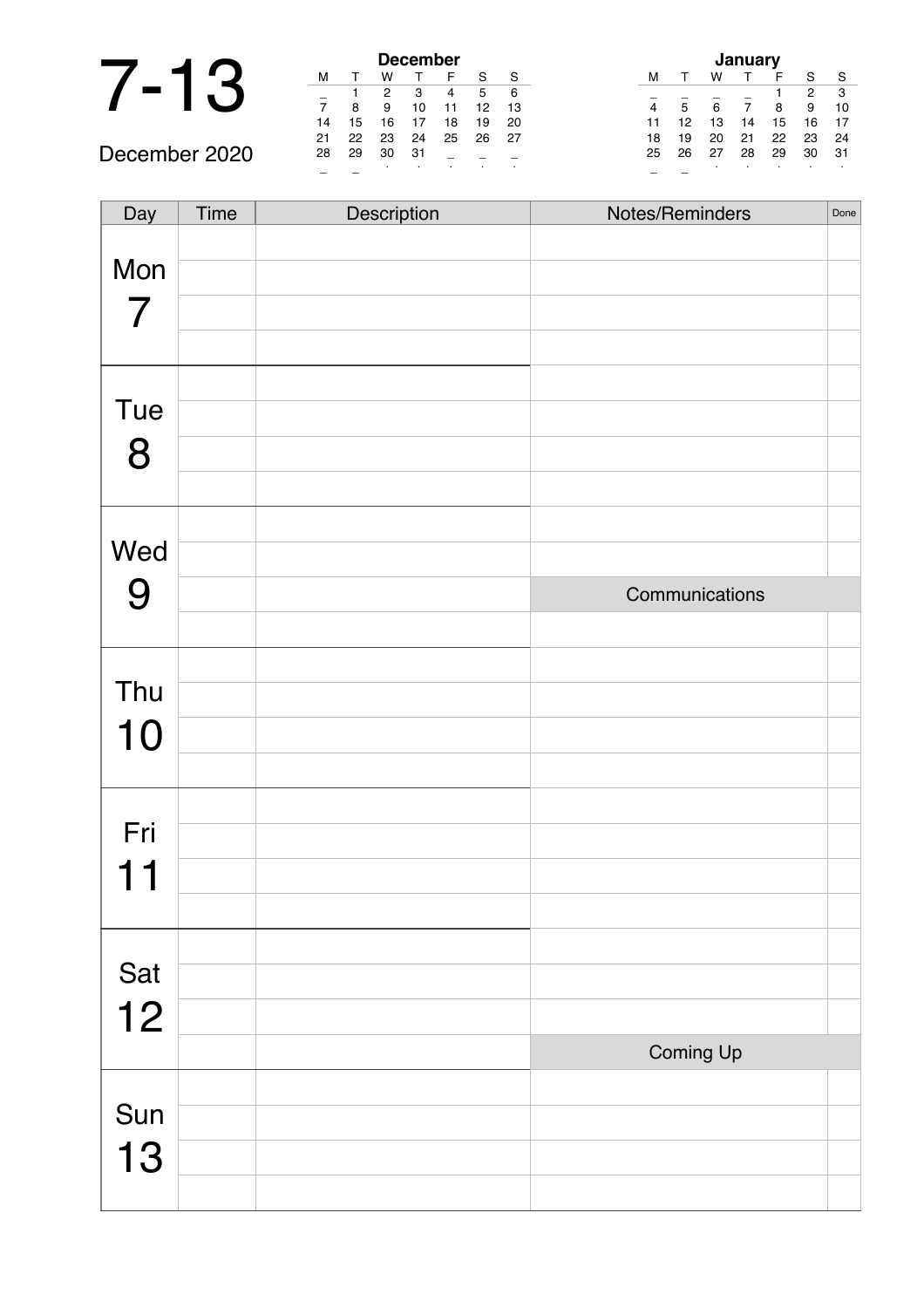| 1⊿ | 16 | 18              |
|----|----|-----------------|
|    |    | <b>December</b> |

December 2020

| <b>December</b> |    |    |    |    |    |    |  |  |  |  |
|-----------------|----|----|----|----|----|----|--|--|--|--|
| м               | т  | w  |    | F  | S  | S  |  |  |  |  |
|                 |    | 2  | 3  | 4  | 5  | 6  |  |  |  |  |
| 7               | 8  | 9  | 10 | 11 | 12 | 13 |  |  |  |  |
| 14              | 15 | 16 | 17 | 18 | 19 | 20 |  |  |  |  |
| 21              | 22 | 23 | 24 | 25 | 26 | 27 |  |  |  |  |
| 28              | 29 | 30 | 31 |    |    |    |  |  |  |  |
|                 |    | ٠  | ٠  |    |    |    |  |  |  |  |

| January |    |    |    |    |    |    |
|---------|----|----|----|----|----|----|
| м       |    | w  |    | F  | S  | S  |
|         |    |    |    |    | 2  | 3  |
| 4       | 5  | 6  | 7  | 8  | 9  | 10 |
| 11      | 12 | 13 | 14 | 15 | 16 | 17 |
| 18      | 19 | 20 | 21 | 22 | 23 | 24 |
| 25      | 26 | 27 | 28 | 29 | 30 | 31 |
|         |    | ٠  | ٠  |    |    | ٠  |

| Day       | Time | Description | Notes/Reminders | Done |
|-----------|------|-------------|-----------------|------|
|           |      |             |                 |      |
| Mon       |      |             |                 |      |
| 14        |      |             |                 |      |
|           |      |             |                 |      |
|           |      |             |                 |      |
| Tue       |      |             |                 |      |
| 15        |      |             |                 |      |
|           |      |             |                 |      |
|           |      |             |                 |      |
| Wed       |      |             |                 |      |
| 16        |      |             | Communications  |      |
|           |      |             |                 |      |
|           |      |             |                 |      |
| Thu       |      |             |                 |      |
| 17        |      |             |                 |      |
|           |      |             |                 |      |
| Fri       |      |             |                 |      |
|           |      |             |                 |      |
| 18        |      |             |                 |      |
|           |      |             |                 |      |
| Sat       |      |             |                 |      |
|           |      |             |                 |      |
| 19        |      |             |                 |      |
|           |      |             | Coming Up       |      |
|           |      |             |                 |      |
| Sun<br>20 |      |             |                 |      |
|           |      |             |                 |      |
|           |      |             |                 |      |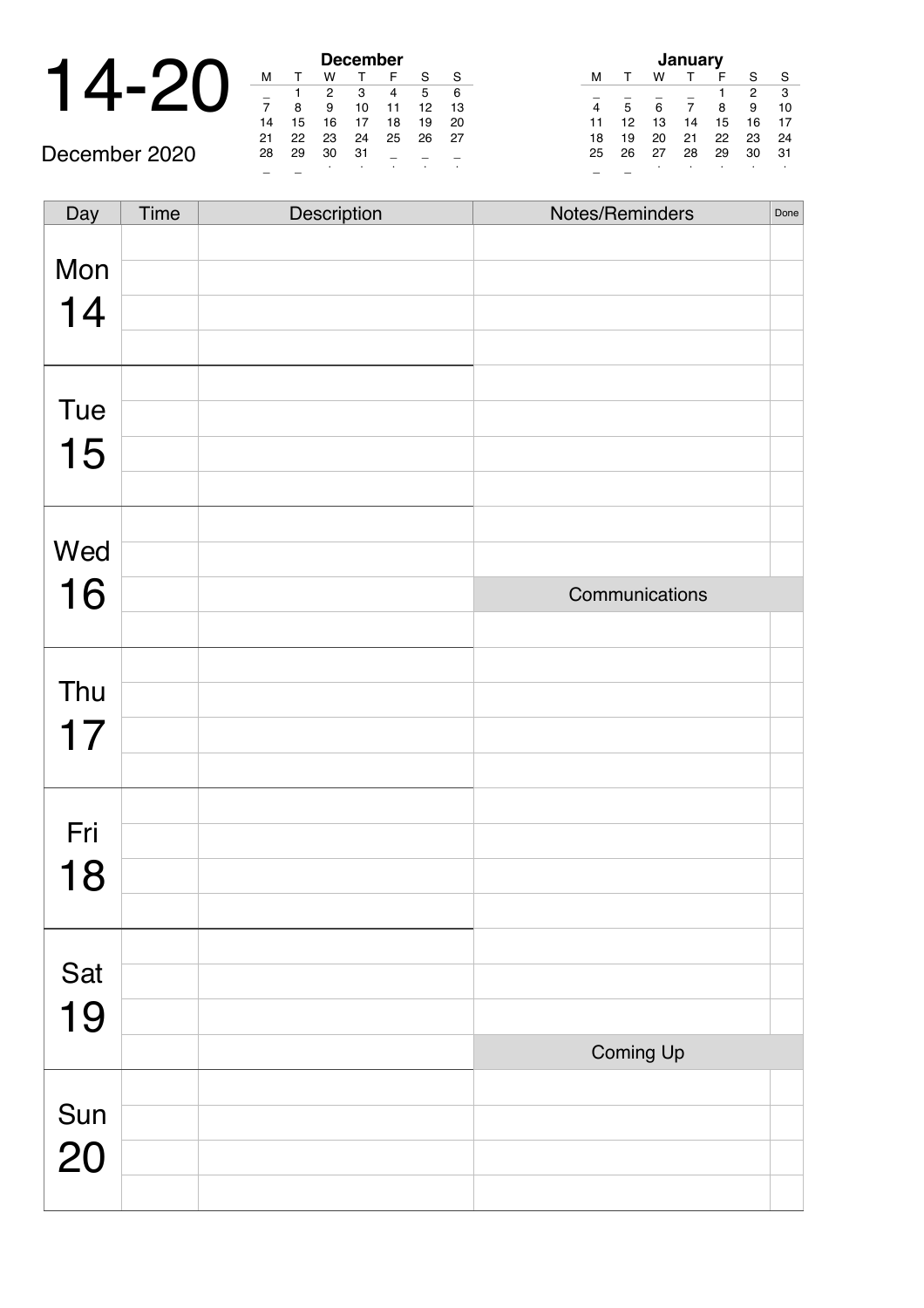# 21-27 -

December 2020

| <b>December</b> |    |    |    |    |    |    |  |
|-----------------|----|----|----|----|----|----|--|
| М               |    | W  |    | F  | S  | S  |  |
|                 |    | 2  | 3  | 4  | 5  | 6  |  |
| $\frac{1}{7}$   | 8  | 9  | 10 | 11 | 12 | 13 |  |
| 14              | 15 | 16 | 17 | 18 | 19 | 20 |  |
| 21              | 22 | 23 | 24 | 25 | 26 | 27 |  |
| 28              | 29 | 30 | 31 |    |    |    |  |
|                 |    |    |    |    |    |    |  |

| January        |    |    |    |    |    |    |  |
|----------------|----|----|----|----|----|----|--|
| м              |    | w  |    | F  | S  | S  |  |
|                |    |    |    |    | 2  | 3  |  |
| $\overline{4}$ | 5  | 6  | 7  | 8  | 9  | 10 |  |
| 11             | 12 | 13 | 14 | 15 | 16 | 17 |  |
| 18             | 19 | 20 | 21 | 22 | 23 | 24 |  |
| 25             | 26 | 27 | 28 | 29 | 30 | 31 |  |
|                |    |    | ٠  |    |    |    |  |

| Day       | Time | Description | Notes/Reminders | Done |
|-----------|------|-------------|-----------------|------|
|           |      |             |                 |      |
| Mon       |      |             |                 |      |
| 21        |      |             |                 |      |
|           |      |             |                 |      |
|           |      |             |                 |      |
| Tue       |      |             |                 |      |
|           |      |             |                 |      |
| 22        |      |             |                 |      |
|           |      |             |                 |      |
|           |      |             |                 |      |
| Wed       |      |             |                 |      |
| 23        |      |             | Communications  |      |
|           |      |             |                 |      |
|           |      |             |                 |      |
|           |      |             |                 |      |
| Thu       |      |             |                 |      |
| 24        |      |             |                 |      |
|           |      |             |                 |      |
|           |      |             |                 |      |
| Fri       |      |             |                 |      |
| 25        |      |             |                 |      |
|           |      |             |                 |      |
|           |      |             |                 |      |
|           |      |             |                 |      |
| Sat<br>26 |      |             |                 |      |
|           |      |             |                 |      |
|           |      |             | Coming Up       |      |
|           |      |             |                 |      |
| Sun       |      |             |                 |      |
| 27        |      |             |                 |      |
|           |      |             |                 |      |